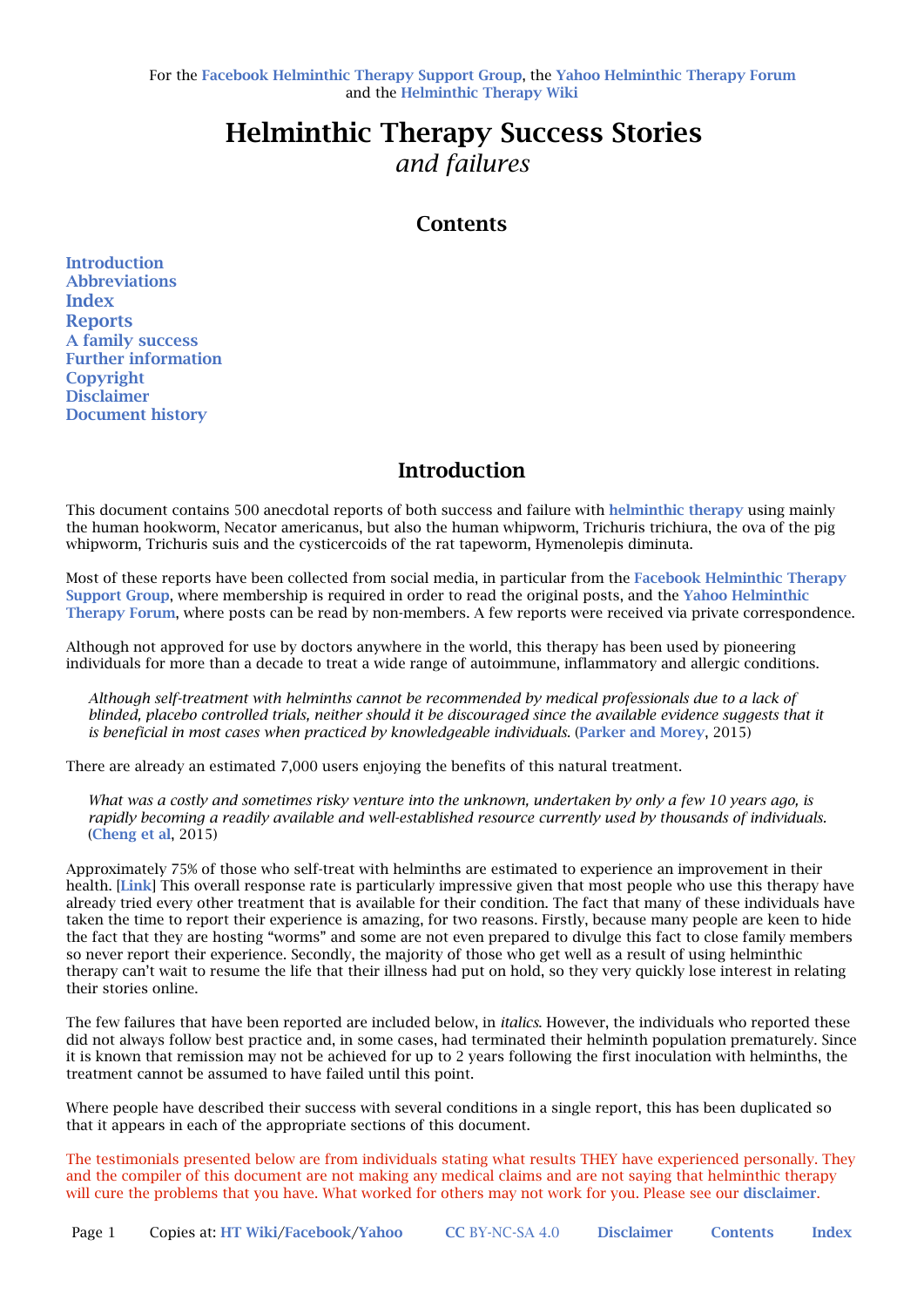## **Abbreviations**

HD - the rat tapeworm, Himenolepis diminuta

HDC - the cysticercoids of the rat tapeworm, Himenolepis diminuta

HK - hookworm, referring to the human hookworm, Necator americanus

HT - helminthic therapy

HW - hookworm, referring to the human hookworm, Necator americanus

NA - the human hookworm, Necator americanus

TS - the porcine (pig) whipworm, Trichuris suis

TSO - the ova (eggs) of the porcine (pig) whipworm, Trichuris suis

TT - the human whipworm, Trichuris trichiura

TTO - the ova (eggs) of the human whipworm, Trichuris trichiura

WW - whipworm, usually referring to the human whipworm, Trichuris trichiura, but also possibly the pig whipworm, Trichuris suis

### Index

Acne Adenomyosis (See Dysmenorrhoea/dysmenorrhea) Adhesions Adrenal fatigue Allergy (Also see Food allergy, Food intolerance and Rhinitis) Allodynia Anaphylaxis Angioedema Ankylosing spondylitis Anxiety Appetite, loss of Arthritis (Also see Osteoarthritis, Psoriatic Arthritis and Rheumatoid Arthritis) Asthma Autism Autoimmune hepatitis Autoimmune kidney disease (Also see IgA nephropathy) Barrett's Oesophagus Bloating Body temperature, poor control of 'Brain fog' Bronchitis Candida Car sickness Celiac/coeliac disease (See also Non-celiac/coeliac gluten sensitivity [NCGS]) Chronic Fatigue Syndrome (CFS) (Also see Fatigue) Cognition, poor Cramps (abdominal) Crohn's disease Depression/low mood Dermatomyositis Developmental delay Diabetes Type 1 Diarrhea/diarrhoea Dysmenorrhoea/dysmenorrhea Eczema Endometriosis Eosinophilic Esophagitis (EE/EoE) Fatigue Food allergy Food intolerance (Also see Histamine intolerance, Lactose intolerance and Salicylate intolerance) GERD (reflux) Gluten sensitivity (See Non-celiac/coeliac gluten sensitivity [NCGS]) Hashimoto's thyroiditis/Graves' disease Hay fever (See Allergy) Headaches (Also see Migraine) Histamine intolerance Hives/Urticaria Hyperactivity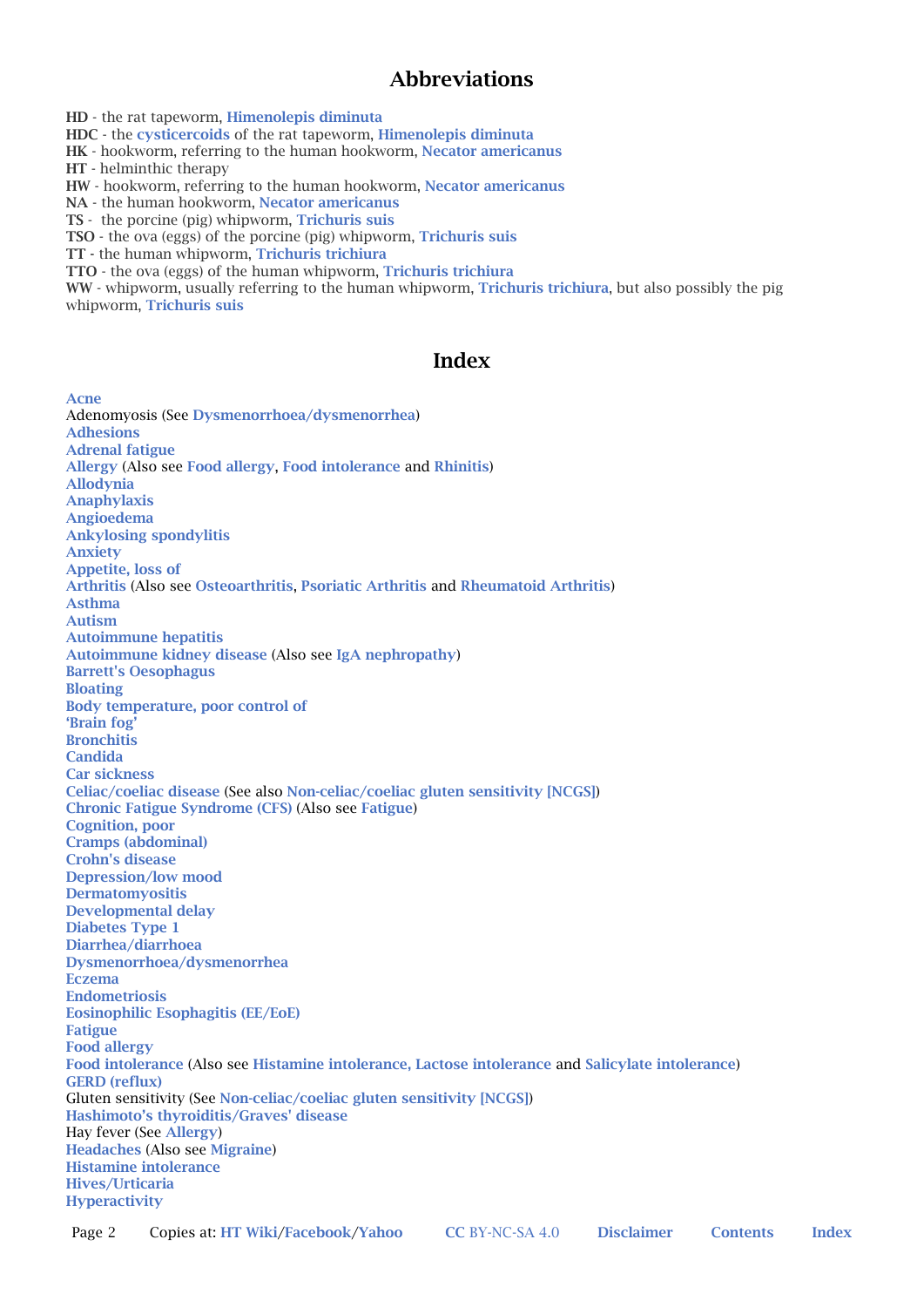Hypertension (high blood pressure) Hypoglycemia/Hypoglycaemia IgA nephropathy (Also see Autoimmune kidney disease) Inflammation Insomnia Irritability Irritable Bowel Syndrome (IBS) Keratosis pilaris Lactose intolerance "Leaky gut" Lichen Sclerosus Lupus/systemic lupus erythematosus (SLE) (Also see Mixed Connective Tissue Disease [MCTD]) M.E. (Myalgic encephalomyelitis). See Chronic Fatigue Syndrome (CFS) and Fatigue Ménière's disease/endolymphatic hydrops Menstruation, painful (See Dysmenorrhoea/dysmenorrhea) Migraine (Also see Headaches) Mixed Connective Tissue Disease (MCTD) Mouth ulcers Multiple Chemical Sensitivity (MCS) Multiple Sclerosis (MS) Myasthenia Gravis Myopia **Narcolepsy** Nasal congestion Nasal polyps Non-celiac/coeliac gluten sensitivity (NCGS) (See also Celiac/coeliac disease) **Osteoarthritis** Palpitations PANDAS Parkinson's disease Periodontitis Periods, painful (See Dysmenorrhoea/dysmenorrhea) Peripheral Neuropathy Polymyalgia rheumatica Psoriasis Psoriatic Arthritis Raynaud's disease/Raynaud's phenomenon Restless Leg Syndrome (RLS) Rheumatoid Arthritis (RA) Rhinitis Rosacea Salicylate intolerance (Also see Food intolerance) Samter's Triad/Samter's Syndrome (AERD, NERD) Seborrhoeic dermatitis/seborrheic dermatitis **SIRO** Sinusitis Sjogren's Syndrome Sleep Apnea Sleep, problems with Thyroid, overactive Travel sickness Ulcer, leg Ulcerative Colitis Ulcerative Proctitis Urticaria. (See Hives/Urticaria) Vertigo Weight, excess Weight, insufficient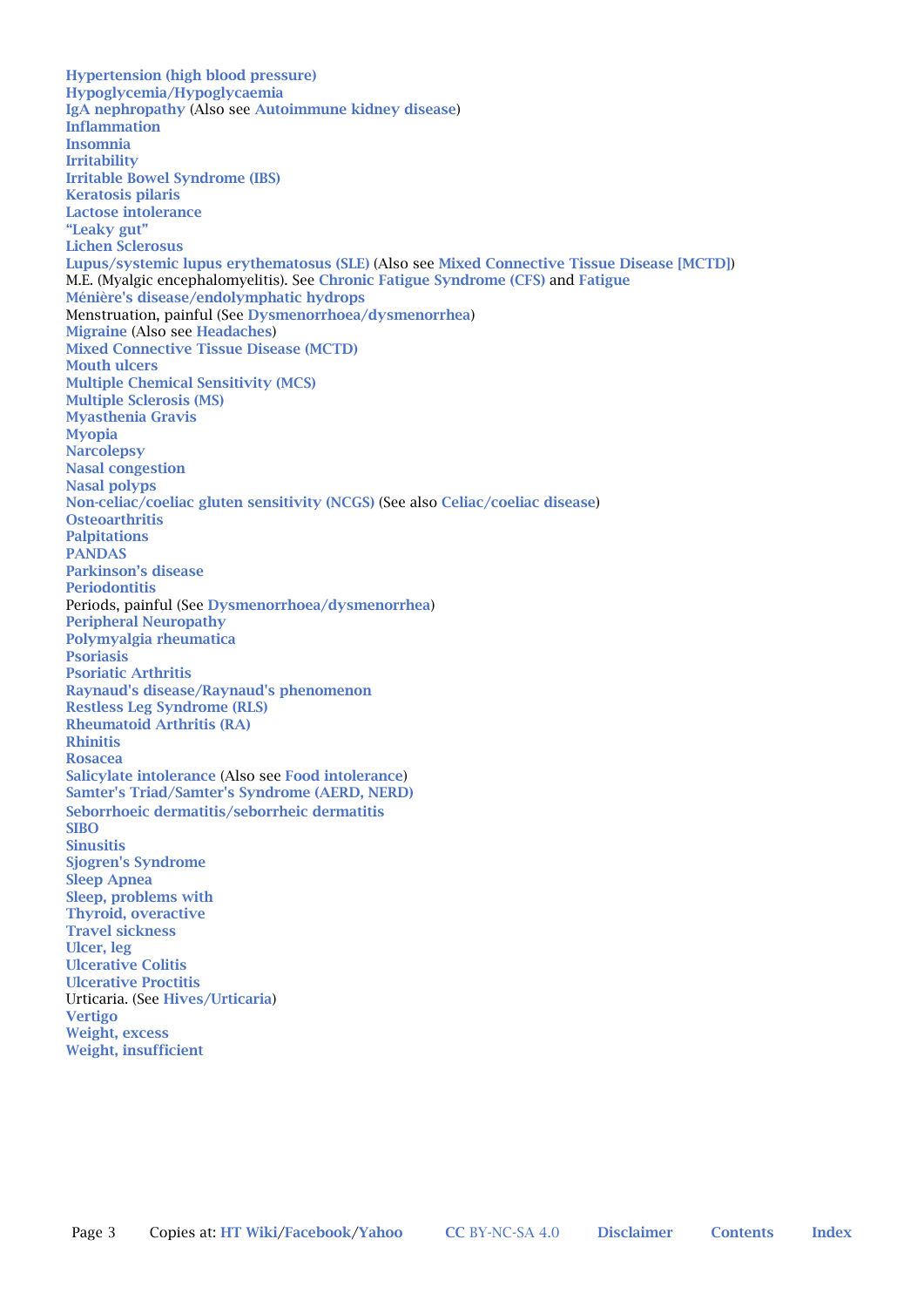## Reports

#### Acne

"One more positive change I have noticed is I no longer get acne on my back, something I thought I would grow out of after my teens. But no they persisted, but since I've been hosting my new friends (hookworms) my skin has been very healthy and clear. NO MORE ZITS!" Read more

"My acne has cleared up." **Read more** 

And it was still much less frequent over 2 years later. Read more

"I've had no negative side effects and strangely my long-term moderate acne (over 20 years) has cleared up almost entirely in the past two weeks." Read more

"I can report that prior to my using hookworm I experienced, into my forties, red zit-like bumps on my back, without heads, that would persist for weeks, and made removing my shirt in public something I dreaded. These disappeared along with my allergies and asthma post hookworm." Read more

### Adhesions

"... since hosting my helminths... the pain from my adhesions has been considerably less." Read more

### Adrenal fatigue

"According to my doctor my adrenal fatigue was related to fibromyalgia. After 9 months and 45 HWs later I have stopped taking hydrocort, stopped with all sleeping medications, and am getting ready to stop the cortisol supplement. I am waking up with more energy, going to sleep naturally, and not crashing during the day. I credit the HWs with this improvement after suffering for more than 6 years and trying many different treatments with no improvement. I also suffer from many other issues and my energy levels are still low but this improvement for me is huge." Read more

### Allergy (Also see Food allergy, Food intolerance and Rhinitis)

"... probably 1/4 of my coworkers are experiencing some degree of seasonal allergy troubles. And I have experienced almost nothing. I've sneezed a few times and that is it. What really did it for me was that I would normally be wiped out this time of year, but all weekend I was out and about doing all kinds of stuff with plenty of energy. This is such a radical difference over what had been a declining condition that I really can't be skeptical anymore. I never thought I would use language this absolute to describe the results of this therapy. I have no choice but to say "I have been cured." Read more

"... a dramatic improvement..." Read more

"... my hay fever and allergies are 100 percent gone!" **Read more** 

"He is playing baseball this summer. An impossibility before since he is allergic to grasses, trees and flowers" Read more

"... its been just over three years since receiving hookworm therapy and... my MS and allergies are still in complete remission!" Read more

"Before helminths, I had a latex allergy and allergies to all the immunochemically similar foods (bananas, avocados, melons, etc.)... However, now I don't really worry about latex or bananas at all." Read more

"Now, at nearly two years since I began helminthic therapy I am nasally more normal than at any time in my life." Read more

"... I increased my infestation level until my asthma and hay fever were cured." Read more

"... free of asthma and allergies for the first time in twelve years." **Read more** 

"But the big thing I've noticed is … I haven't had hay fever so far this year. By this time last year I'd visited a doctor about my puffy eyes and fatigue. For the last couple of years I've had episodes in which my eyes swell up at the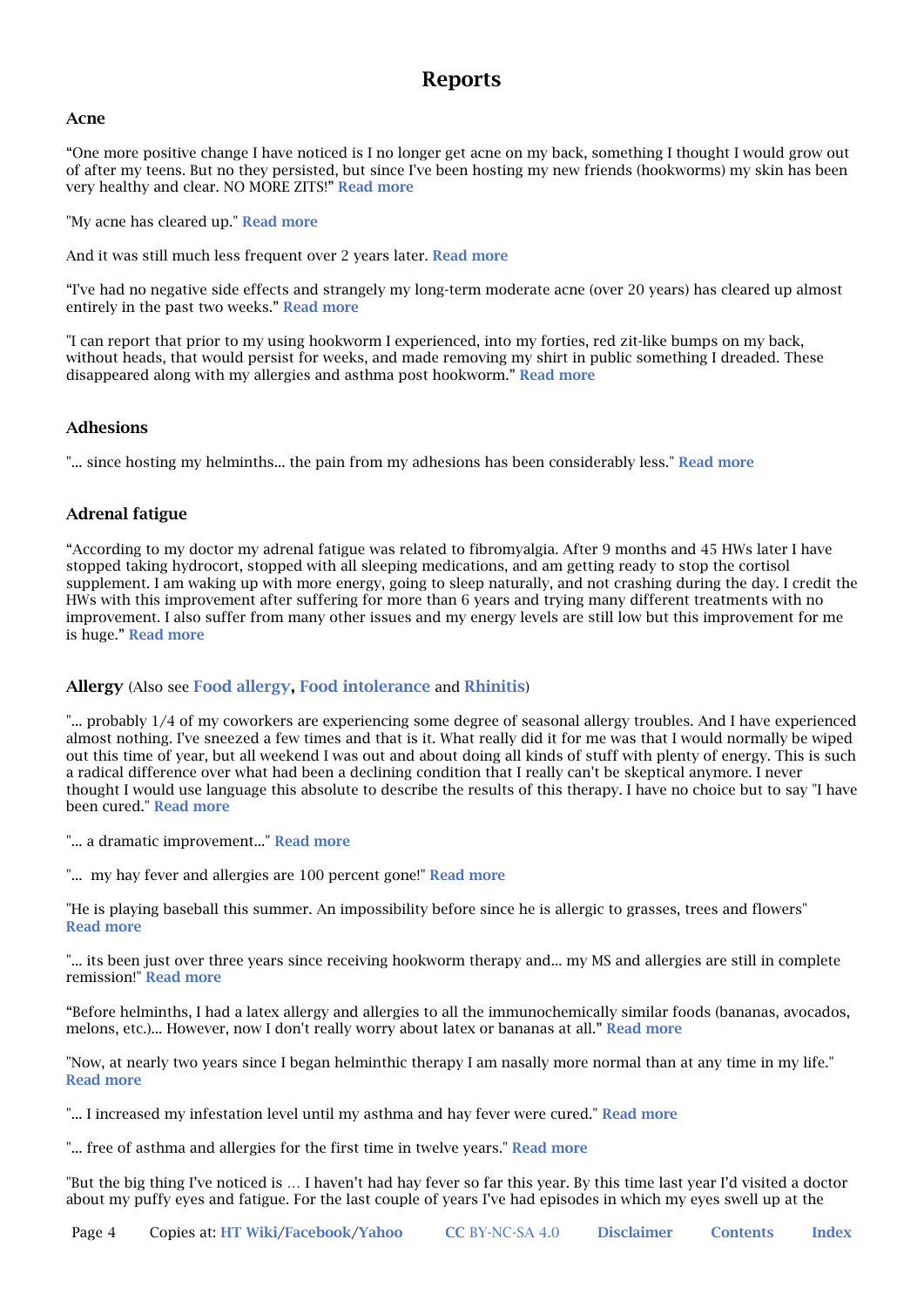same time I'm hit with a hay fever attack. I lost a few days work as I essentially lay down and slept through the episodes… Anyway, this year, nothing. No hay fever… no puffy eyes..." Read more

"(My son) started HT for asthma/allergies. (He) has been at a camp this week and has spent the large majority of the time outdoors, playing games etc. in a grassy field. He was covered with grass last night and said, "Mom, I don't itch!" Read more

*"... over a 2 year period I have had two doses a total of 85. Unfortunately I did not benefit at all from the doses. I did have a significant response at the site of infestation. Huge raised red lump and blisters on both of the 35 & 50 doses."* Read more

"*My husband infected with 20 hookworms, then 20 a year later. Depression for him, which he's never had, began in year 2. The worms didn't help his walnut allergy. He became increasingly depressed and started on an antidepressant which helped a little. In April, he killed them and immediately felt better and quit the antidepressant.*" (Reported in a private discussion, Aug 2012)

"Thanks to helminthic therapy, she can cope much better now with mold..." Read more

"Since my teenage years I have suffered with hay fever, dog allergy and a constantly blocked and running nose and sneezing fits. Now I can BREATH! My allergic issues have not completely disappeared but improved massively. Hookworm and kefir have made a huge difference. It has worked for me and I would recommend that anyone looking to alleviate allergic conditions give it a go and give it time." Read more

"I'm a gal who has been allergic to the world since I was born (I was born with a head-to-toe body rash) and today I'm allergic to animals, pollens, dust, corn, wheat, fish, chocolate, bee stings, and maybe lactose. I had my first dose of worms on 4 November 2012 and my second dose at the beginning of this month. I have been eating things lately that would have made my skin explode, even just a month ago. It is very early but my asthma is vastly improved and so is my skin. I even ate a bit of corn yesterday and woke up with regular eyes, not swollen. Oh I ate gluten this weekend. Bread. Unimaginable! I've been so afraid of everything because of my violent reactions. It's like the world is becoming a more friendly place for me. I could get used to this fast. Think of all of the things I have yet to explore, and to eat." (Reported in a private message, Feb 2013)

"I've also seen marked improvements in my allergies. While I still have symptoms they are 100% better than they were. Before the worms, I always had a stuffed or runny nose. People were always asking if I had a cold. Since my first dose, I've seldom had a stuffy nose. It's so great to be able to breathe! I seem to be less reactive to other allergy and asthma triggers as well." Read more

"This spring, i had a good top off of hookworm… so they were fired up and ready to go when the allergens filled the air. i marveled at how well i was breathing. in years past my asthma and sinus allergies have been so bad i had to stay indoors huddled next to an air filter. not anymore. worms are great medicine." Read more

"Almost a full year since inoculation (I've had 4 total), I can say with certainty now that helminthic therapy has been a life-changing success for me… I used to have allergies year round and couldn't breathe properly (which meant poor sleep). Nowadays I don't even remember the last time my nose was too stuffy to sleep well (I haven't taken any antihistamines in a while), and my family has mentioned that they don't hear me snoring anymore… I have never experienced a single side effect (other than the skin rash) from any of my inoculations, so I was always worried that it wasn't working out. The improvements have been so gradual and slow that I didn't notice them, so it's good that I didn't give up despite the road bumps along the way." Read more

"Also as a nice plus of this treatment I saw my spring allergies that I have been dealing with for 7 years since I moved into my new home completely gone…" Read more

"My pollen and cat allergies improved 90% with HW" Read more

"Another fantastic thing that these little guys did for me was my allergies are basically gone.. Before the parasites I could not be around cats for more then 10 min and my breathing would get so bad I would need my inhaler and sometimes I have had to go to the hospital for my breathing.. I have been doing experiments with my neighbors cats and I have been able to be their for 5 hours! So I'm hoping with more Hookworms things will only get better. Now I do not need inhalers or anything.. They are truly a miracle for me.." Read more

"So I've gotten a total of... 5 inoculations. Every 6 months or so I do it. I didnt feel any relief until 8-10 months into the therapy. I almost lost hope. The improvement was very gradual. I still have very minor congestion, and sometimes my eyes do itch, but it doesnt come close to the misery I felt before this therapy. I would say that my allergies are about 75% in remission. Foods I couldnt eat before now don't bother me. Including: almonds, all fruits, and a few other things I forgot I was allergic to. I still do feel a SLIGHT reaction from fruits. But I can eat a whole apple and only get some tingling now. Strawberries dont make my insides feel like exploding. All in all it has been a major blessing for me. I highly recommend it." Read more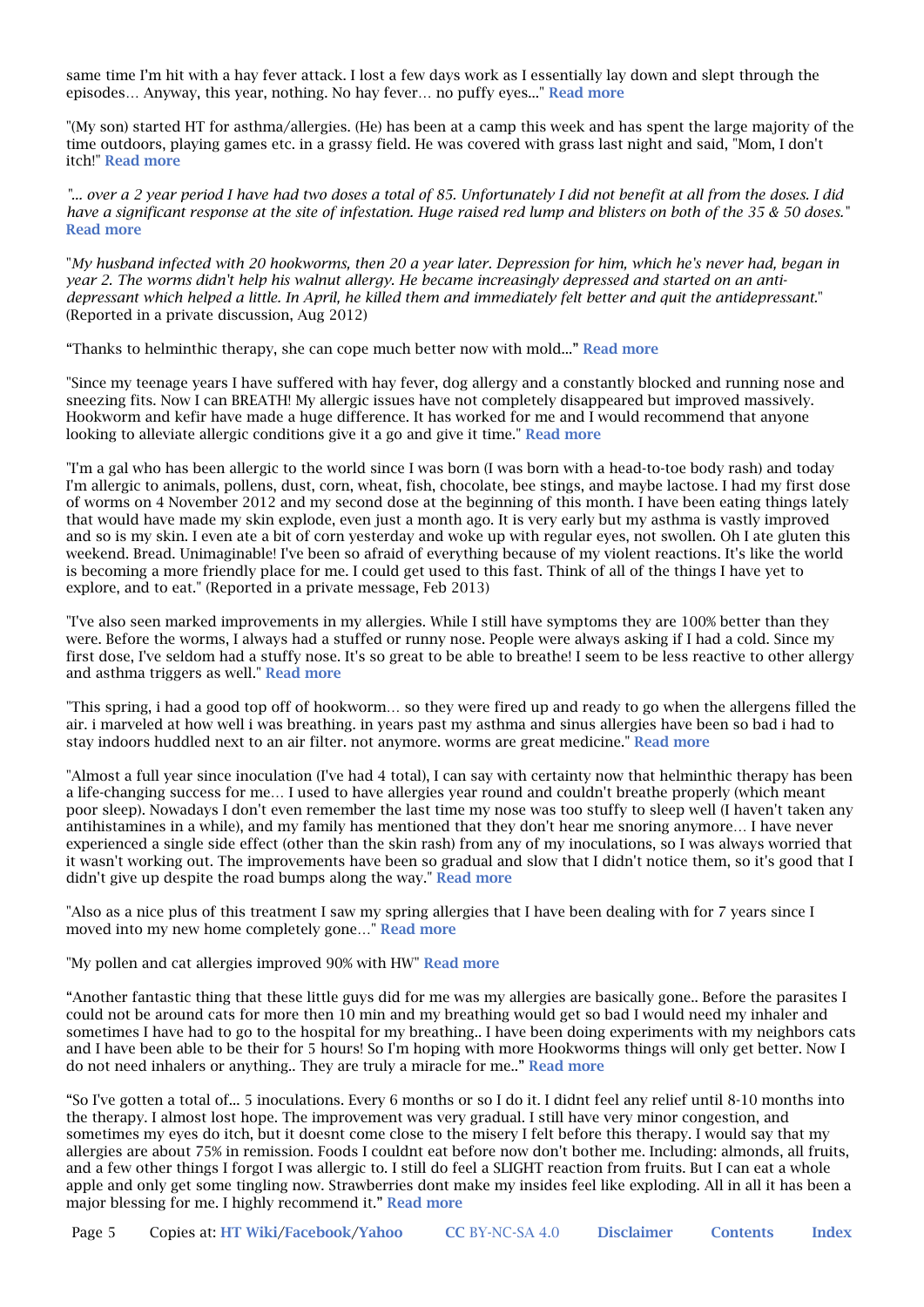"I've always been one of those snufflers that have a constantly runny nose which turned into proper allergic eye scratching wheezy misery when exposed to all the usual triggers - dust, pollen, pets etc… (After inoculating with hookworms) my nose has totally dried up - I'm no longer a mouth breather! This years pollen season has been a breeze. I haven't once reached for the usual steroid nasal spray or antihistamines. All in all it's been a huge success for me…" Read more

"I inoculated with my first dose of HW in September 2013. My third dose was in around April 2014. Sometime in July 2014 , 98% of my allergic reactions (hives on body –urtacaria- as well as swelling in my face - angioedema) went away. So I stopped taking the daily antihistimines I had been taking. Since then I have had only infrequent and mild break-outs… This is a big relief for me, as my face was swelling up and I was getting hives daily and weekly for two years… and now they seem to be in remission." Read more

"In the last few months, HDC have apparently stopped my 'seasonal' allergies, which were getting bad enough that I'd wake up daily with a sore tonsil on the side I slept, and developed a chronic case of bronchitis.*"* Read more

"I've been taking it (HDC) for 3-4 months and I've barely sneezed so far this allergy season (usually peaks late May to mid June for me)." Source

"I've had severe hay fever ever since I can remember (I'm now mid-40s) and a few years ago I heard about a hookworm therapy trial taking place at Nottingham University, in the UK, for people with hay fever or asthma. I managed to get myself on the trial and ended up being 'infected' with 10 hookworms… and when the next summer came I was amazed to see the results: I felt myself starting to get hay fever and then it just stopped before the craziness kicked in. I kept feeling myself starting to react and then, before the reaction could go into overdrive, the symptoms just stopped. I was utterly amazed and managed to actually enjoy the whole summer for the first time I could ever remember." Read more

"I'm getting very excited about my dust mite allergy daughter. In the last 6 weeks+ she has been showing tiny progressive signs of improvement. She started forgetting to take one of her daily allergy medications - there seemed to be no increase in allergy activity... two weeks later she began forgetting to take her nasal spray... no negative impact!! This is coming from a kid who would beg me to let her have extra doses of everything because nothing was working. She was miserable a couple of months ago, now it looks like the miraculous is happening right under our noses. I'm sure this last dose (of hookworms) will finish the job that is well started." Source

"I had a lifelong allergy to cat dander (among other substances), and after 145 HW, that's gone." Source

"For the last 2 weeks my son has been able to stroke and even hug the dogs without getting a severe allergic reaction… I'm finding it hard to comprehend actually that my son is able to hug and stroke the dogs - without washing his hands and still not get - swelling eyes, wheezing and rashes - by just hosting 5 hookworms!! Plus he hasn't needed to use anti-histamines for weeks now. Wow! If he does over-do it with the dogs - like sitting stroking the dogs watching TV + hugging and kissing them (which was unheard of pre HW's) then he does sneeze and rub his eyes - but not the severe reaction he used to get... he is very happy! We were actually in a situation where I was considering having to get rid of the dogs, it was that bad - which was an unbearable thought for all of us especially my son - he said NO WAY!!" Read more

"The first time i took just 30 hdc, my pollen and dust mite allergies--which manifested daily at all times of year as histamine reactions--disappeared pretty much for good. This is technically scientifically impossible, but its true." Source

"The big improvement has been in my allergies. I hardly noticed them this summer. I had an occasional sneeze but not the constant sneezing, with itchy, watery eyes. Also, I got stung by a wasp which would have required administration of epinephrine and an ER visit in the past. I barely got a mark. I needed no medication." Read more

"*I have tried hookworm (about 120 for about three years to treat airborne allergies). They didn't work for me and I have just started HDC.*" Source

### Allodynia

"I've even been able to wear my glasses for several hours today, which is a huge improvement, as I normally have dreadful allodynia with them and can only stand to wear them a few minutes at a time." (Reported 18 weeks after inoculating with 5 NA and then adding 10-12 more at 12 weeks.) (Read more)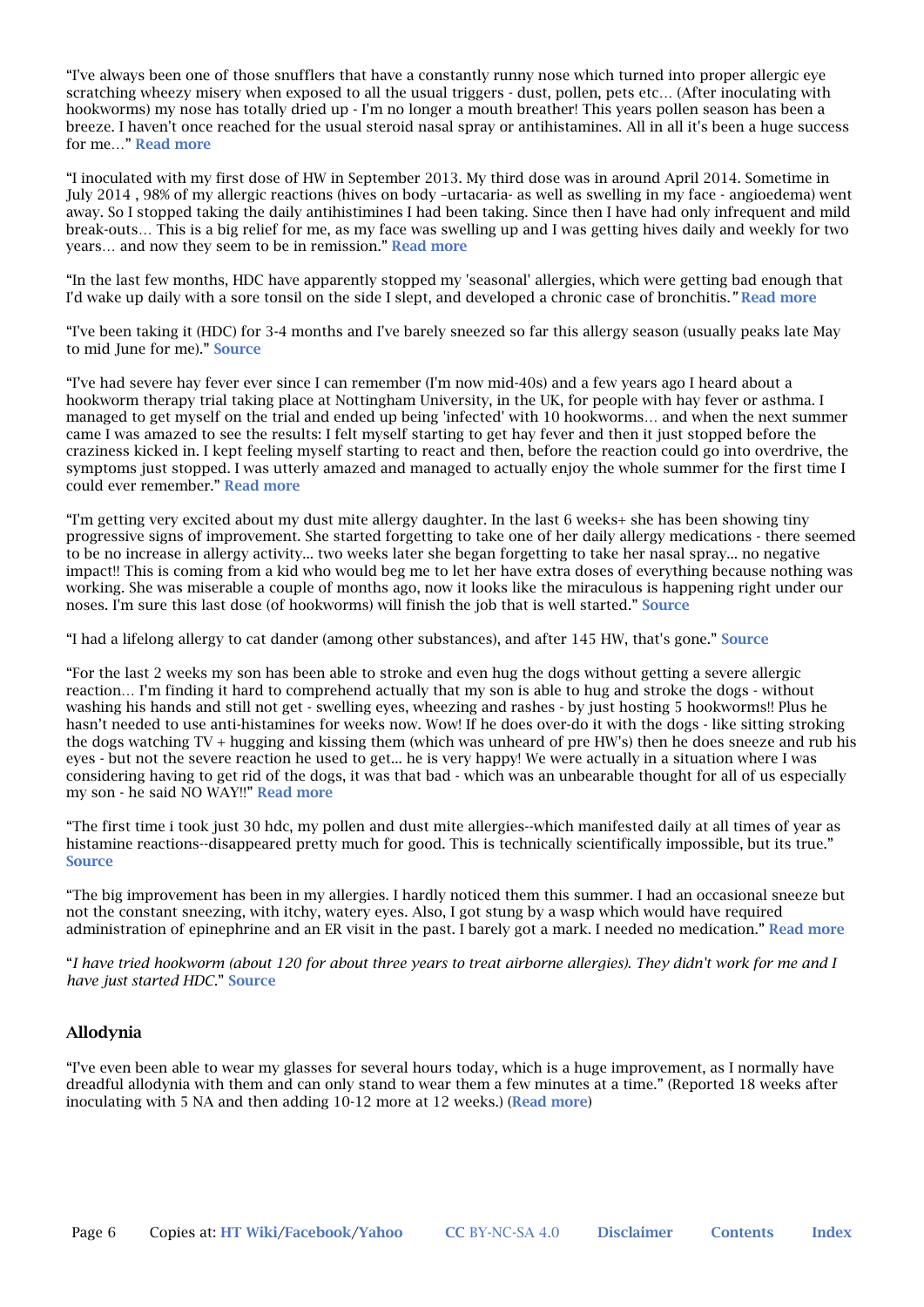### Anaphylaxis

"Several months into the TSO therapy, my son, for the first time in his life, accidently ate a pecan cookie. Pecans are the nuts that he is most allergic to, both by blood test score and by our experience with him. He had absolutely no reaction of any kind." Read more

"Our 5yo daughter has anaphylaxis to peanut, egg and milk and also salicylate intolerance. Since starting low dose helminths in August 2012 we are now seeing a good reduction in her salicylate intolerance, she is eating a lot more foods that are high in salicylates, also her stomach aches have gone and so has her eczema. We tried many different alternative therapies and nothing has worked until now. We are very pleased." (Reported to a closed group, Mar 2013)

### Angioedema

"I did not have any angioedema during HT. My coughing seems slightly better in the 9 weeks following treatment, but it is not gone." (Reported by a subject with *hereditary* angioedema.) Read more

"I'm hosting about 100 HW ... My (facial) angioedema is mostly gone. I'm off all meds but it took 6-7 months." Read more

### Ankylosing spondylitis

"I have ankylosing spondylitis, diagnosed approx 20 years ago. After the initial dosing (25 NA approx 8 months ago) I slowly began to see the benefits after about 2 months. For me, these were a reduction in morning pain, reduced severity of plantar fascitis symptoms, slight decrease in fatigue, and a decrease in oxycontin dosing at the same time. This slight improvement gave me the hope. Now, three months after my second dose, I'm really seeing the benefits and am WAY healthier than I have been for many, many years. My energy levels have improved (not terrific, but MUCH better), pain has greatly receded, now coming on much later in the day, and some days, not that bad at all, morning stiffness is so improved I nearly have to slap myself some days to believe I'm not dreaming, my nighttimes are no longer plagued by pain-induced insomnia, plantar fascitis pain is minimal, and my mood is far more stable… Over this time I have again reduced my oxycontin intake (and for the first time in 5 years, can imagine a time in the next couple of months when I may even be free of it!) … I am so well, I am doing a good amount of yoga again, and I think the improvements can be directly attributed to my little friends." Read more

The following two reports are about the same individual.

1. "A local rheumatologist diagnosed a rare autoimmune disease called ankylosing spondylitis, sometimes called bamboo spine. Wittlake's vertebrae were fusing together. His immune system was malfunctioning and attacking his spine. He was told that once the whole spine was fused, walking would turn into shuffling, and there was no cure… In February of last year, Wittlake infected himself with parasites (hookworms)… By fall, he was walking erect. By December, he was snowboarding pain-free on Mount Bachelor." Read more

2. "My husband was diagnosed with ankylosing spondylitis 2.5 years ago after more than a decade of misdiagnoses. 1.5 years ago he took 20 hookworm and has since taken 2 more doses (each about 6 months apart, for a total of 75-80 worms). After the initial dose, he began noticing improvement in his symptoms after 6-8 months. After a year, his symptoms were completely gone with the disease seemingly in remission. It has been truly life changing for us as he was a long time professional snowboarder and the disease was completely robbing him of this important part of his life... not to mention the toll chronic pain can take on your mental health. A year ago, he could hardly walk from the bed to the bathroom some days, and now he is active, mobile, and snowboarding pain free for the first time in many years." Read more

"I have had Ankylosing Spondylitis for thirty-eight years. Twenty-four years ago I also developed A.S. related inflammatory bowel disease. My main battle at this stage of the disease appears to be centered in my gastro intestinal system… I've tried everything from the sulfa drugs to enbrel and humira and everything in between. I have been on anti-TNF drugs on and off for the past 17 years but they do not cure you, they simply keep you dependent on the drug which has a myriad of side effects… Three years ago I read about Helminthic therapy and decided to give it a go. It's been a long journey of ups and downs, disappointments and successes. What I have learned is that 1) you have to be patient and 2) what works for one person, may not work for another… I've come to realize that I have a very strong immune system and it works in earnest to kick the helminths out of my body… I need to inoculate every other month with 10-15 HW… For me personally, I seem to have greater success with NA than TTO… the NA help reduce bowel urgency, food intolerances, insomnia, depression, and gut pain. They just seem to calm things down." Read more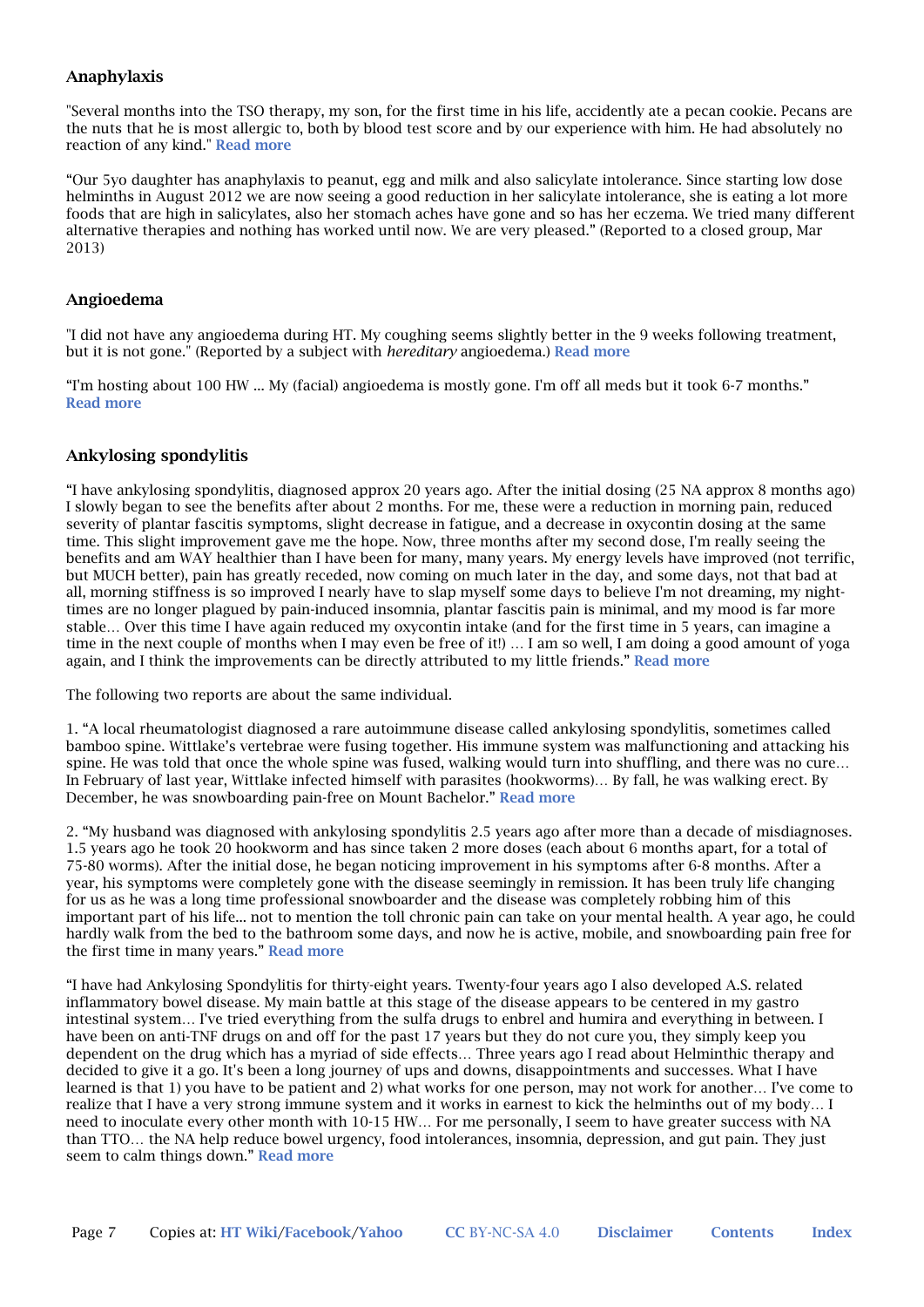### Anxiety

"My symptoms of anxiety continue to get gradually better." Read more

"... the hookworms... kicked in about 24 weeks after inoculation, which ended my 15 month nightmare with the anxiety." Read more

"I thought i am getting crazy... visited a psychologist ... they even made a CT scan. But with the right diet and helminthic therapy... i am much more balanced now. **Read more** 

"One of the best benefits now is relief from anxiety and muscular tension. I'm waking up feeling rested, with a very relaxed back and legs, and am drowsy enough to take naps, which creates a virtuous cycle." Read more

"My worms have seemingly completely zapped my anxiety. It takes a lot for me to feel anxious and it's a huge relief after having anxiety and panic attacks starting in early childhood… They have also dramatically reduced my daughter's anxiety. It was always bad, from infancy, but … she's had the best school year ever, socially. She's ten thousand times better, a completely unanticipated improvement. Our school psychologist said it was like she was a different kid." (Reported in a private discussion, Mar 2012)

"My younger son also had severe anxiety issues which evaporated after HW. He was on medication in fact for 2 years for it but hasn't been on it in years now." (Reported to the Facebook Helminthic Therapy Support Group, Mar 2012)

"He felt much less anxiety and much more social than he would normally. (I have noticed this effect as well and wonder now how much anxiety and a desire not to be social is related to inflammation...)" Read more

"My anxiety is still significantly reduced from pre-inoculation. Things just do not bother me the way that they did. I really feel as though my anxiety just completely vanished with the first inoculation. It is a great feeling after dealing with a lot of anxiety my entire life." Read more

"This therapy can be fantastic for anxiety reduction and we've seen it in every member of our family. My poor little girl had rampaging anxiety and nothing made it better. She had so much pain all the time that she was constantly anticipating more pain and very defensive. She couldn't stand to listen to a story with anything scary (she didn't want to listen to Mr. Rogers telling the story of Goldilocks and the Three Bears, that's how bad it was). Then she got hookworm. Her anxiety vaporized completely, possibly for the first time in her entire life. She completely changed. Last year, she read all of the Harry Potter books and watched all the movies -- that's how much lower her anxiety and pain are now." Read more

"I noticed the relaxed feeling with HW as well. They gave me an overall good feeling and relieved debilitating anxiety that kept me from doing things that I love doing and from seeing friends." Read more

"The HW also had a fairly dramatic effect on my anxiety levels." (Reported to a closed group, Aug 2013)

"I inoculated with hookworm hoping that it would help my chronic sinus issues. I still can't believe how much better my sinuses are. But I wasn't expecting any changes in personality, so they came as a shock. My lifelong battle with depression and anxiety seems to be over. And I'm also smarter again (like when I was a kid)." Read more

"After hosting hookworm I no longer have bouts of depression and anxiety." Read more

"My depression and anxiety and brain fog have disappeared on NA." Source

"I can attest to a huge improvement in my anxiety and depression within just a few weeks of my first NA dose (off all meds now) but I'd say I still have some mild residual symptoms." Read more

### Appetite, loss of

"I began to experience real hunger for the first time at 43 days, and my friend reported feeling the first pangs of hunger at 60 days." Read more

"Day 19: I'm having a lot of cravings suddenly and am more hungry than usual." (Reported in a private discussion by someone with severe food intolerance, May 2012)

"I am still in a state of shock because I haven't gone this long in 23 years with having a long period where I actually crave and enjoy my food. I pray this miracle continues!" (Reported in a private communication, Nov 2014)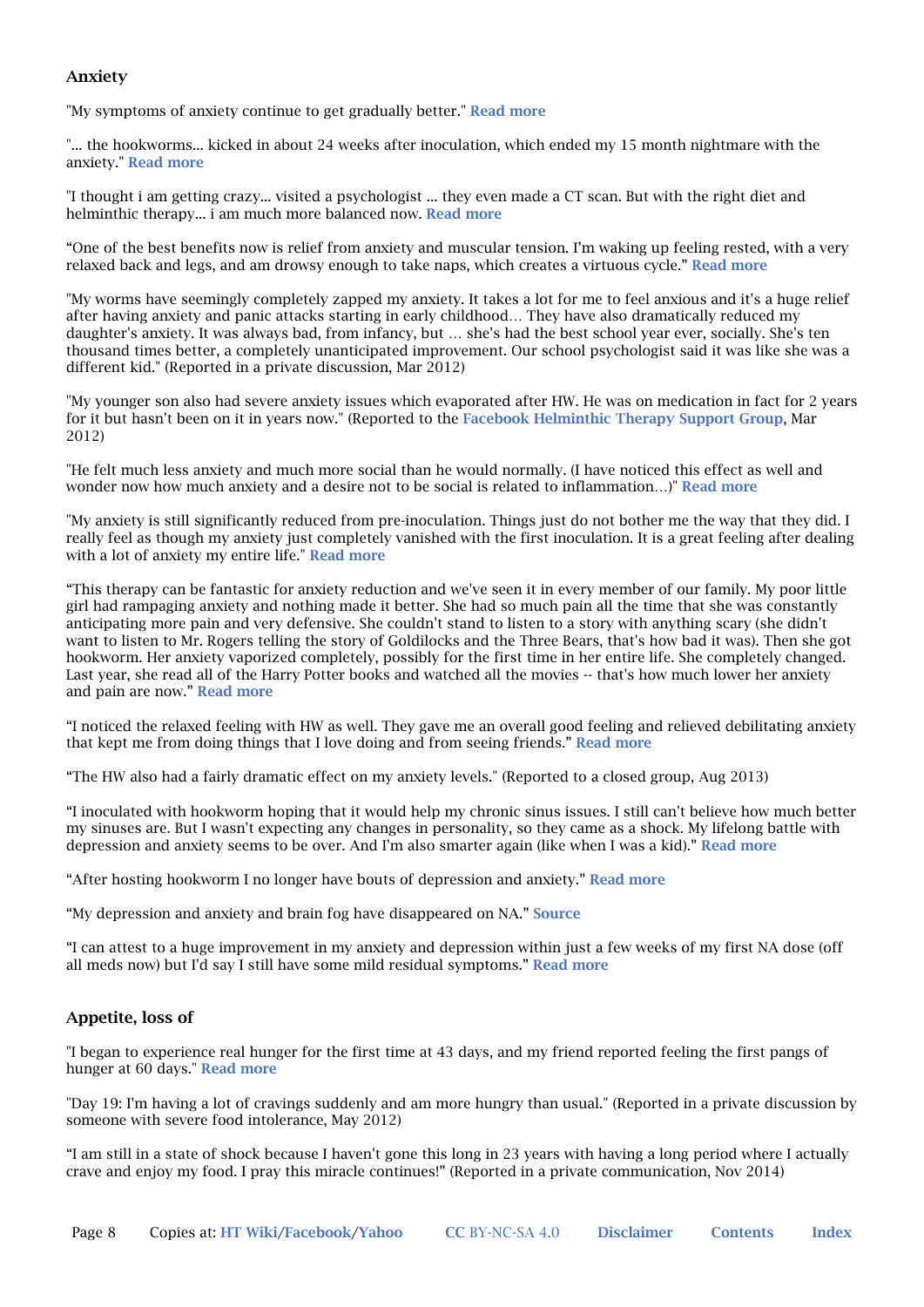"I have noticed an increase in appetite when I use them (HDC) and have noticed the same increase in appetite in my son since he started using them." Read more

Arthritis (Also see Rheumatoid Arthritis [RA])

Two reports from someone with Crohn's-related arthritis.

- 1. "Amazing! Symptom free and drug free after 33 years of illness! WOW!" Read more
- 2. "I attribute the remission of arthritis to hookworm. It took two years for the arthritis to pretty much disappear. I get achy joints now and again but nothing severe anymore." Read more

"I had knee pain for 20 years after quitting running, accompanied by a 24/7 warm feeling on the surface around both knees. After my third inoculation of helminths, the warmth went away. I believe it was some form of immune response to the damage in my knees, or perhaps a type of arthritis. Anyway, it's gone..." Read More

### Asthma

"To be able to just breath without thinking about it is fantastic. No more asthma!" Read more

"By all measures my asthma and upper respiratory complaints are gone." Read more

"... I increased my infestation level until my asthma and hay fever were cured." Read more

"...my breathing does seem to be somewhat easier. Mildly impaired breathing never was something I even thought about as a symptom until after I noticed the before and after treatment difference." Read more

"... no short breath, no attacks, nothing that makes me aware of my breathing. Stoked!" Read more

"My five year slide into asthma hell is over… the difference in my life is night and day." Read more

"By week 13... there was significant improvement compared to my pre-hookworm condition." Read more

"... the difference in my life is night and day. I am walking regularly, and cutting firewood, and playing ball with my son, and feeling like I can make it through the day without medical inhalation." Read more

The following two reports are by the same blogger, almost two years apart.

1. "It's now been a bit more than 6 months since my initial inoculation, and I'm now the proud mom to 85 hookworms and the results I have seen have been amazing! … I stopped taking one of my asthma medicines completely, and I only have had to use my rescue inhaler about once every 2 weeks or so. BW (before worms) I was taking my rescue inhaler at least once a day. I would have to refill it every month. I have the same one now that I refilled in June (3 months ago)." Read more

2. "For the larger part of my 30 years here on earth I've struggled to breathe every single day. I didn't know any different. I puffed on my "rescue" inhaler a few times and went on with my day… I was guaranteed at least one ER visit a year for my asthma. To have two years go by without one was awesome… I realized just how much things have changed since I brought my little worm babies home two years ago… It's so great to be able to breathe!" Read more

"Over the course of the year, I have slowly ramped up to 150 hooks and, almost unnoticed while I was getting the side effects, my problems diminished immensely. The fatigue is much reduced, I've lost that 'tired but wired' feeling that stopped me relaxing properly, and I've started to sleep better. I get less stressed by ordinary events, and almost never use my inhalers any more. The condition of my skin, nails & hair has improved greatly." (Reported in a private discussion, Feb 2013)

"(Helminthic therapy) has really reduced my allergy and asthma "flare-ups". Over the past few months, I haven't had an asthma attack without my inhaler and I can actually do more cardio workouts than I used to do. IT IS GREAT!" (Reported, after only one dose of hookworms, in a private message, Mar 2013)

The following two reports are by the same individual, written at 6 and 18 months.

1. "I'm at month 6 with 75 HW. Today I went for a hike, uphill, at 8,500-9,000 ft., at a peak tree pollen and allergy time in our area, and I didn't wheeze at all. In fact, I "forgot" my inhaler in the car and didn't even need it. This is significant for me and I hope it gives encouragement to others." Read more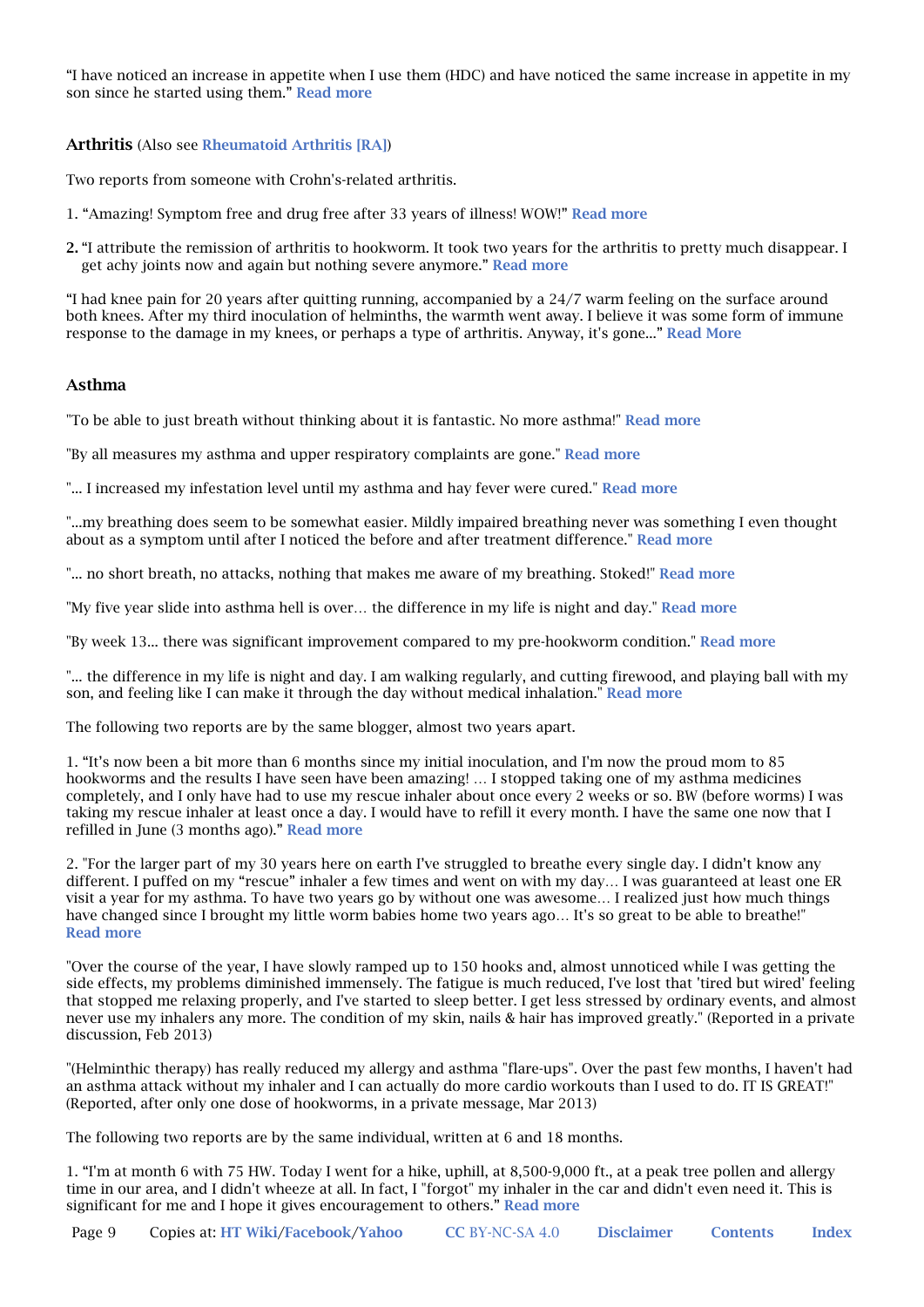2. "18-month update… I estimate I now have around 160 hookworms… Last week, just about 40 days past my most recent inoculation… I noticed that I had NO ASTHMA SYMPTOMS at all, for the first time. I was not needing my inhaler, nor wheezing at night. I could breathe through the seasonally heaviest pollen index… I'm truly able now to see how much better I feel than I did 18 months ago. Not only with the asthma, but overall." Read more

### Autism

The following five reports, written over a period of 6 years, all relate to the same child.

1. "Since then Alex has made nothing short of stunning progress. I mean WOW." Read more

2. "... there's no question that he and the other children who received hookworm all improved cognitively and in motor skills... Most of the younger children, the less impaired, also improved, sometimes dramatically, in expressive language" Read more

3. "My older son is 16 and autistic. I started with TSO 3 years ago and within 12 weeks or so, began to see positive results in terms of digestive symptoms, mood, and eventually cognition." Read more

4. "… I officially declare hookworms to be rockin'... this experiment has been a success ... But, if you'll forgive the phrase, I have a gut feeling that we're only seeing the tip of the iceberg so far." (Posted on a since deleted website.)

5. "We started the HDC in August (and) I have gotten similar results with the HDC as the TSO: he has no GI symptoms now and, except for a migraine condition that I am still working on, is almost continually very happy and social. I am going to be experimenting with much higher doses of HDC to see if we can improve the migraines more." Read more

The following two reports are about the same teenager.

1. "There're no words to describe it. It's like giving me my son back... Or in many ways, like giving me a son that I didn't ever have." Read more

2. "...we began treating my son with TSO. After 10 weeks he completely lost all symptoms of agitation, agression, self abusive behavior (including head smashing and hand biting), perseveration, behavioral inflexibility, compulsivity, impulsivity, repeated questioning, "stimming" and hypersensitivity to external stimuli. He continues to take TSO every two weeks and the symptoms have been gone now for 15 months. Read more and watch video

"The teachers were telling us it was a definite possibility that he would never actually be able to write and that he would need assistive technology for life… We've been struggling to teach him to read for two years now… Well, in the last month (following inoculation), he's had major developmental leaps... and is now actually reading, has progressed about 12 months in the last month as far as his fine motor skills go. He's reading and writing now, actually reading at or above grade level." (Reported in a private discussion, 2011)

"(Our son) has started playing imaginatively with toys for the first time in his life. He has started pretend playing appropriately with all kinds of different toys - cars, superhero action figures, dinosaurs, .... It's something we tried working on with him for years in his behavioral therapy and eventually gave up. I can't say for sure it's because of the helminths, but I can't think of any other reason for the sudden change. It's such a great feeling to see him doing this finally." (Reported in a private message, Nov 2012)

The following three reports are by the same very happy parent.

1. "... had to share this as its independent confirmation of what we've been seeing at home. Today I had a meeting at school to discuss my 6yo's special needs educational plan and was overjoyed when I was told without any prompting he had "a complete turnaround a few months ago after parents evening" and that he has been paying attention, sitting still and being kind to the other children. Guess what therapy we started in the week following that parents evening." Read more

2. "For us, the benefits of giving my autistic 6yo HDC include vastly reduced risk to everyday dangers. I used to have to physically restrain him near roads as he had little control over impulses. We had more than one near miss when he bolted away into the path of unsuspecting cars! He now has sufficient control over impulses that he would not do that." Read more

3. "He's 7 now and continues to do really well, much calmer than he used to be. I'm so very proud of him today because he willingly went to an all-day holiday science camp in an unfamiliar location and where he knew nobody and he bounced out like any neurotypical kid and asked to go again." Read more, here, here and here.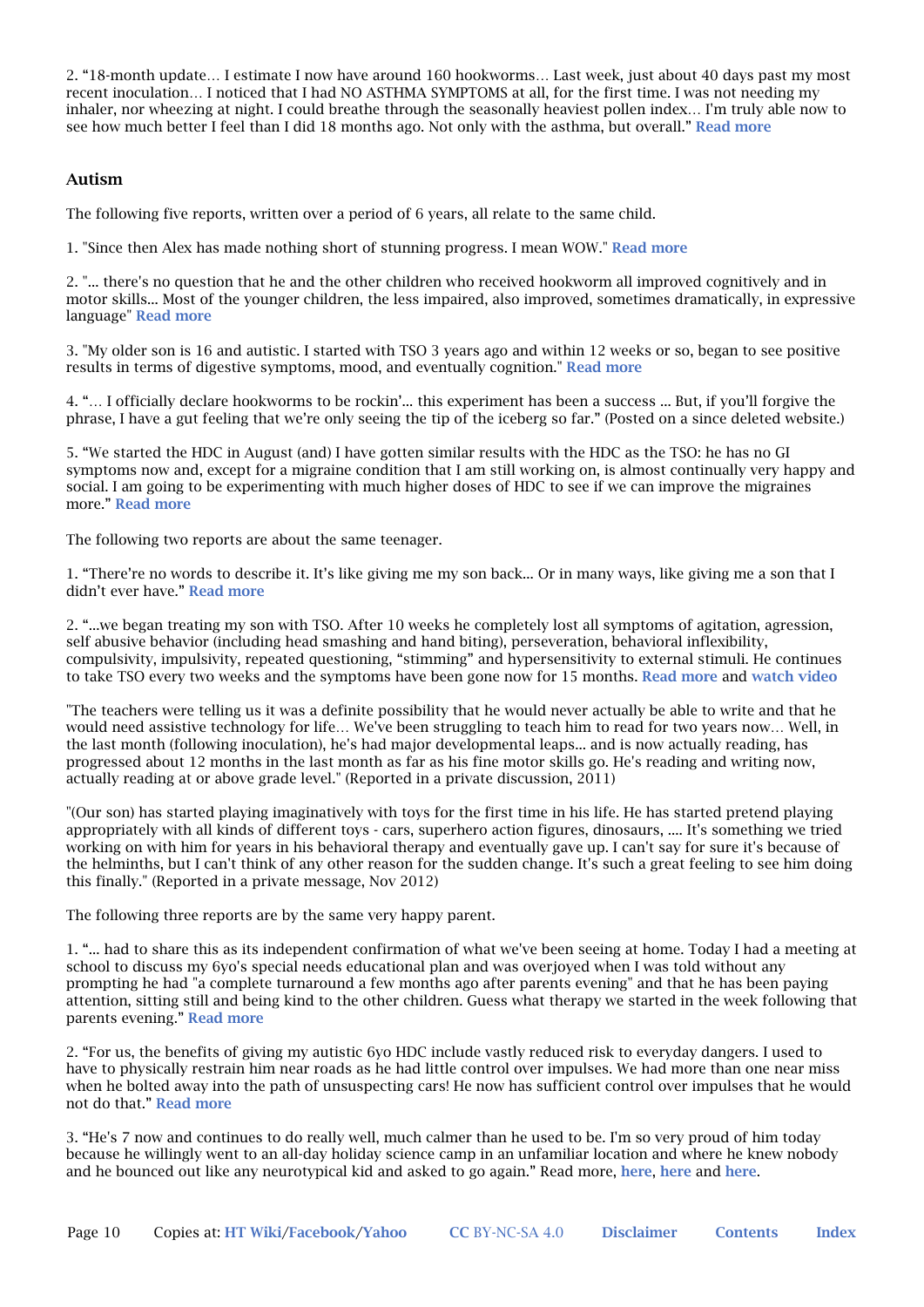"I am now pretty confident that TSO are a big success for my autistic boy (5 yo). The change has been amazing. He has a very long way to go, but the effect of TSO is very noticeable - for us, his therapists, his preschool. After years of really hard work and nothing helping, this is almost like magic... He is finally developing socially… We are so glad we plucked up the courage to try helminths." Read more

#### Autoimmune hepatitis

"I began to notice the crippling symptoms of my autoimmune diseases (MCTD/lupus, Fibromyalgia, Raynauds, and Autoimmune hepatitis) fading about 1 month after my second dose … I Feel Normal … I see possibilities and hope where I once saw nothing but blackness and despair." Read more

#### Autoimmune kidney disease (Also see IgA nephropathy)

Three reports by the same person.

1. "I am currently on immunosuppressant drugs for an autoimmune kidney disease (which I have been on for 6 years), and the first time I ever saw actual improvement in my condition was when I got my worms (the drugs only slowed the progress of the disease - they never made my kidney function actually improve)" Read more

2. "5 weeks post my first inoculation with hw, my kidney function has increased another 5%, for a total of a TEN PERCENT increase so far (now at 27%)! Prior to hw infection, my function was at 17% and dropping fast. I did not anticipate to have such wonderful results so soon." Read more

A further update at 8 months reported a setback after minor surgery and a course of antibiotics had put this individual's worms out of action temporarily. Nevertheless...

3. "The incredible part of the story is that within a few days of my worms waking up, my kidney function dramatically improved… and… is still improving. In the month since my worms woke up - my kidney function (egfr) went from working at 10% capacity (kidney failure) to now being at 35%. I love my worms. And I am never going on antibiotics again." Read more

#### Barrett's Oesophagus

"Two years ago I was diagnosed with Barrett's Esophagus. I had a endoscopy 2 weeks ago which showed no Barrett's." Read more

#### Bloating

"I'm finding at week 11 (after a dose of 50 NA) I'm suddenly able to pass gas, rather than holding it trapped in my gut for days on end, and this has resulted in a much happier vagus nerve!" Read more

#### Body temperature, poor control of

"This is awesome! I am so excited that I feel warm. I normally have unusually low body temp and am always freezing my ass off. I'm thinking this is progress." (Reported in a private discussion, Sept 2012)

#### "Brain fog"

"When my wife was under the grip of allergies and food intolerances ... we called her potato head, something that, when you are playing duplicate bridge, is most unhelpful. Fortunately, all this temporary foggy mind has lifted now as is clear by our bridge results..." Read more

"... i was suffering brain fog... this has all definitely improved. Read more

"I've been doing helminths for a couple of years now, and have finally got the dose right. They have cleared up my head fog considerably, and in fact I just had a three week stretch in which I was completely symptom free. Which was amazing, and I'm very grateful." Read more

"I have ... not had the terrible sleepiness and brain fog I normally get." Read more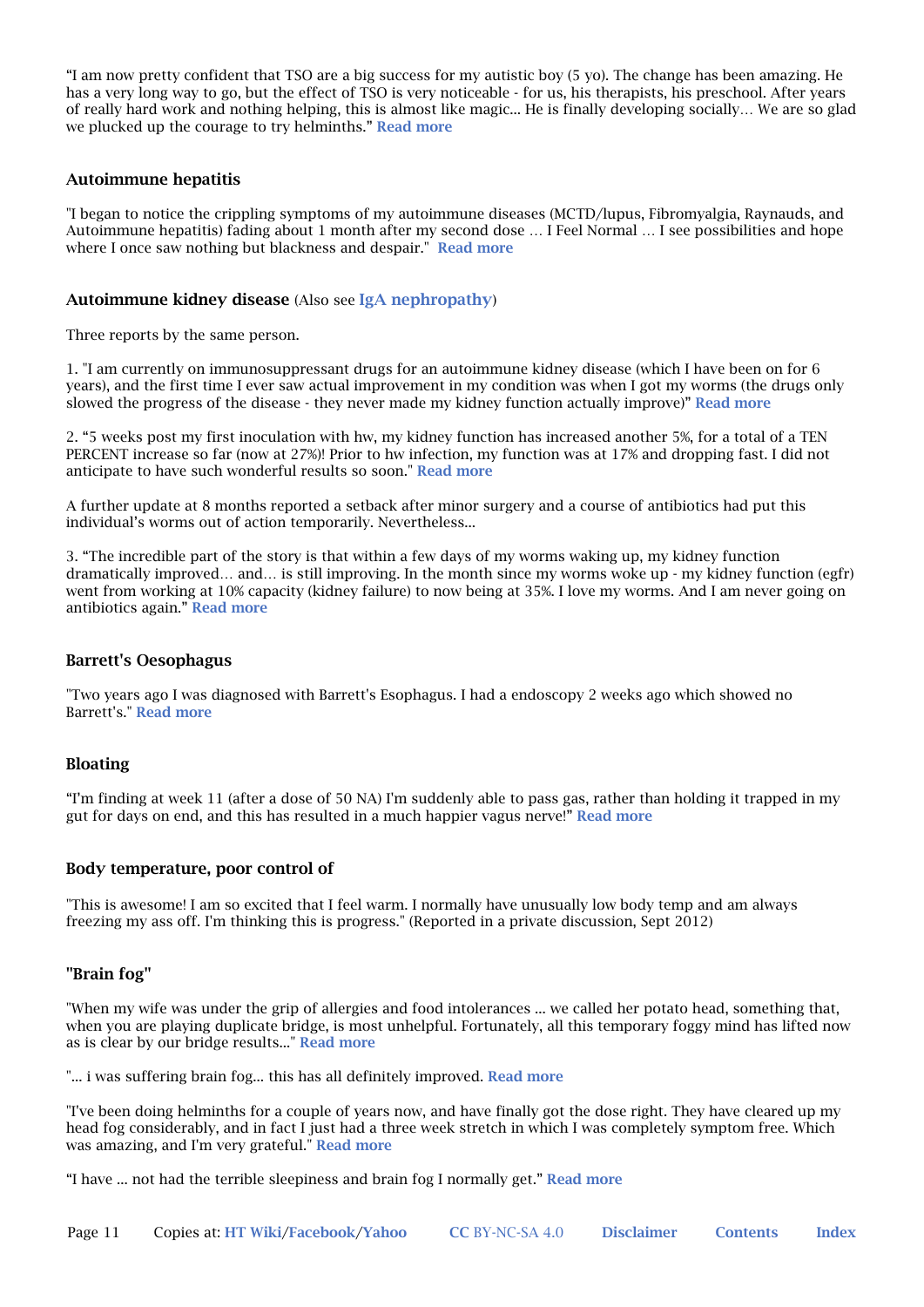"... brain fog is greatly improved, and i have more energy." (Posted to the Facebook Helminthic Therapy Support group. Link now expired.)

"Brain fog/etc has completely cleared up in a very non-druggy way. It's hard to describe but supplements which 'clear up brain fog' were obviously just getting me 'high'. In contrast, hookworms have cleared up brain fog just by removing the brain fog and making me normal again." Read more

"My depression and anxiety and brain fog have disappeared on NA." Source

#### Bronchitis

"So far I have taken 35 HW and 300 human WW. My chronic bronchitis seems to be gone, and my asthma as well, and I was able to drop my prednisone from 20mg to 12mg for my ulcerative colitis." Read more

#### Candida

"Yes. I do think hookworm has helped dealing with candida. Just from the perspective that I haven't had to go on antibiotics, which was an all the time occurrence before, with my bad sinuses." (Reported in a private discussion, 2011.)

"… i've noticed reduced candida symptoms since doing HT, such as improved skin, no more colitis, but you're probably correct that rather than killing off the candida, it's dampening how my immune system overreacts to the yeast." Read more

"I suffer from candida and am not sure that hookworms have changed that but they seem to have dampened my body's reactions to the candida. I have less burning and itching down below and in my eyes, feel stronger and more vital, my mouth is less raw, my stomach more stable and I can tolerate more foods, etc." Read more

#### Car sickness

"... my car sickness seems to be cured." Read more

And this was still in remission 2-3 years later. Read more

#### Celiac/coeliac disease (See also Non-celiac/coeliac gluten sensitivity [NCGS])

"(My husband) had celiac disease (confirmed via endoscopy/biopsy) and was on a starch free diet for ankylosing spondylitis... but now he has a completely unrestricted diet for the first time and has not noticed any ill effects from the gluten or starch... its awesome!" Read more here and here.

"I am a 30yo female diagnosed with celiac disease 15 years ago. I have experienced chronic diarrhea and iron deficiency anemia although I eat a gluten free diet (as confirmed by continued lab work). I inoculated with two doses of 15NA 1.5yrs ago. My ferritin before inoculation was 22 (highest I'd ever had is 32). Six months later my ferritin elevated to 56! Additionally stools became much more firm and increased in diameter (previously pencil thin). I did not attempt to eat gluten, but I did start eating at restaurants where cross contamination was more likely (pizza restaurants, and restaurants with shared cooking spaces) and did not get sick. Whether this was due to psychological or physiological effects I'm not sure, but I'm very pleased." (Via private communication.)

I have Celiac Disease. My first dose was 30hw when I was 18 in 2009. I re-upped in January 2016 of this year with 30hw and then again 30 more 3 months later… I have an extremely sensitive system and my Celiac Disease is very active. I have sensitivity below 20ppm and symptoms after ingesting gluten include brain fog, short-lived but intense depression (4-8 hours), memory loss, clumsiness, headache, bloating, facial rash, abdominal pain, severe diarrhea. I suffered greatly before hook worms and found that post-inoculation, my response time to gluten changed from 6 hours to 12-18 hours with greatly reduced symptoms. It's the difference between missing a couple days of work vs. being able to manage. I still don't eat out at restaurants unless I Nima test the food or it is a 100% gluten free facility. I don't eat at friends house or have any gluten in my household. The two years where the hook worms probably died and I didn't re-up were horrific - my sickness felt twice as bad as it used to be because I knew my baseline wellness could be so much higher." Read more

"I first inoculated (6 months ago) with 25 NA. I started HT not to eat gluten again but to know I was not doing as much damage to my body if I should accidentally get a small amount while out. I also didn't think that being gluten free was helping as much as it should. Since being diagnosed I have eaten super healthy… But despite this, I was sick at least every few weeks, which has been happening my whole life... Well it's now been 5 months since I've been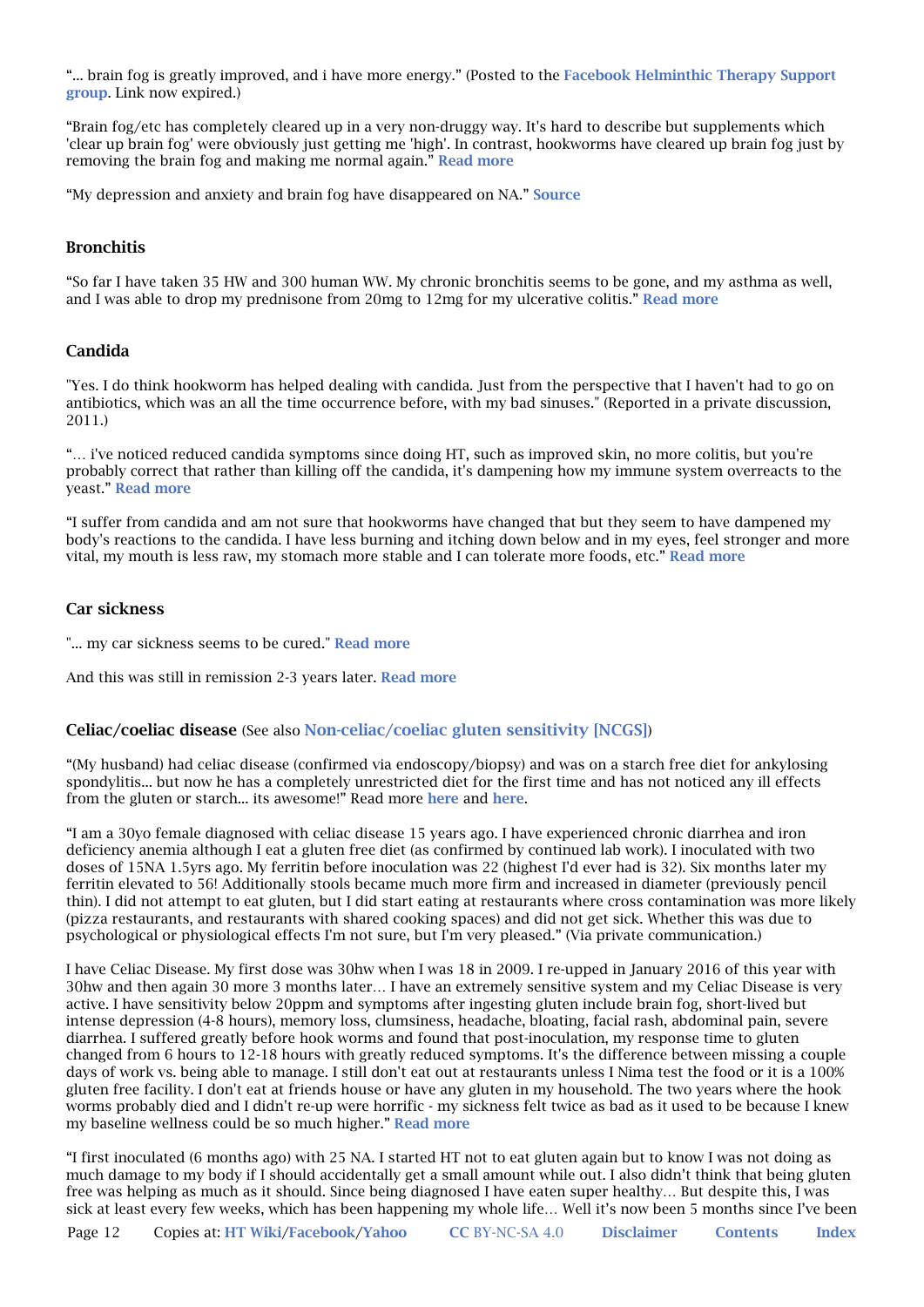ill. Not so much as a sniffle. My glands aren't swollen. I saw a functional medicine doctor recently… He ran a lot of tests and when they came back he said that I am the healthiest coeliac he has ever seen… My blood results were all in the normal range besides the Absolute Eosinophils which were 1078 (no surprise)." Read more

### Chronic Fatigue Syndrome (CFS) (Also see Fatigue)

"Personally any CFS I had is gone (although I still don't fair too well after spending a day in some office buildings with poor air quality)." (Reported in a private discussion, Apr 2012)

"Before I got hookworms, I was in a VERY bad way! I could only spend the briefest of periods out of my bed or chair… My basic needs were attended to by visiting carers, but just interacting on a minimal level with these invariably very cheery folk would leave me exhausted! After many years of living like this, I adopted a team of hookworms in early 2009 and, in a matter of weeks, was feeling energised to an extent that I'd assumed I'd never experience again. I still get some brain fog if I'm tired, and rely on a good night's sleep to ensure optimum cognition. But, thanks to the worms, I no longer need to take a rest during the day, and I can now enjoy gardening, and even paint a fence, when required. I can also do exercises and use a spin bike to keep my ageing frame mobile. And, although officially retired, I'm working again, part-time. I doubt I'd get very far if I tried to run a marathon, but I can now do everything I want to do, and that's all that matters, so far as I'm concerned." Read more

"I have had some minor and curious improvements to my health, *but no improvements in my major symptoms, including my ME/CFS*. Although, I must admit, my gut function is greatly improved. I used to have constant discomfort and pain there. Now, almost never." Read more

"18 week update, treating for CFS/ME, chronic migraine, suspected RA. 5 NA, then 10-12 more at 12 weeks. My typical state pre-NA was 4-8 migraines per month and energy so low that I counted any day where I managed to cook food for dinner (with the rest of the day spent in bed or on the couch) as a good day. I had a step change improvement in energy at week 10, then a new surge of energy the last two days. In two days, I've cooked for hours, cleaned most of the house, done laundry and done a bit of spring pruning in the garden. A few minutes after I finished vacuuming this morning, my partner came up to the bedroom see me, expecting to find me in bed. Instead he found me outside on the deck with watercolours. My main concern today is not overdoing it to the point where I crash out for a week. I keep having to make myself sit down to rest as I have the energy to keep going. An unusual feeling for me. Also of note, it is winter in the Southern Hemisphere and typically my worst time of year for energy. Brain fog is no longer a daily problem. Greatly improved tolerance for high fructan foods." (Read more)

### Cognition, poor

"Like my son, who had gigantic cognitive leaps within weeks of inoculation, after I bumped up to about sixty hookworms, I am finding myself capable of doing things I have never been able to do in my entire life. The whole way that I see the world has literally changed it seems overnight. I can see people in a way I never did before (or it's been so many years that I just do not remember.) Every day has been fantastic for about eight weeks now." (Reported in a private discussion, Dec 2012)

"After hosting hookworm... I find that my ability to reason has improved, more like when I was young. This was surprising, to say the least." **Read more** 

### Cramps (abdominal)

"Used to have cramps every 3-4 weeks (needed Vicodin for pain), now it happens much less frequently (2-3 months) and not as severe (much less Vicodin needed)" Read more

#### Crohn's disease

"... it seems to have worked...my doctor is pretty optimistic about it actually" Read more

The following three reports are by, or about, the same person, written over nine months.

1. "... what can i say? life's a party!" **Read more** 

2. "... she feels good, good energy, good color, very little pain or discomfort. She sleeps well and has a very good quality of life." Read more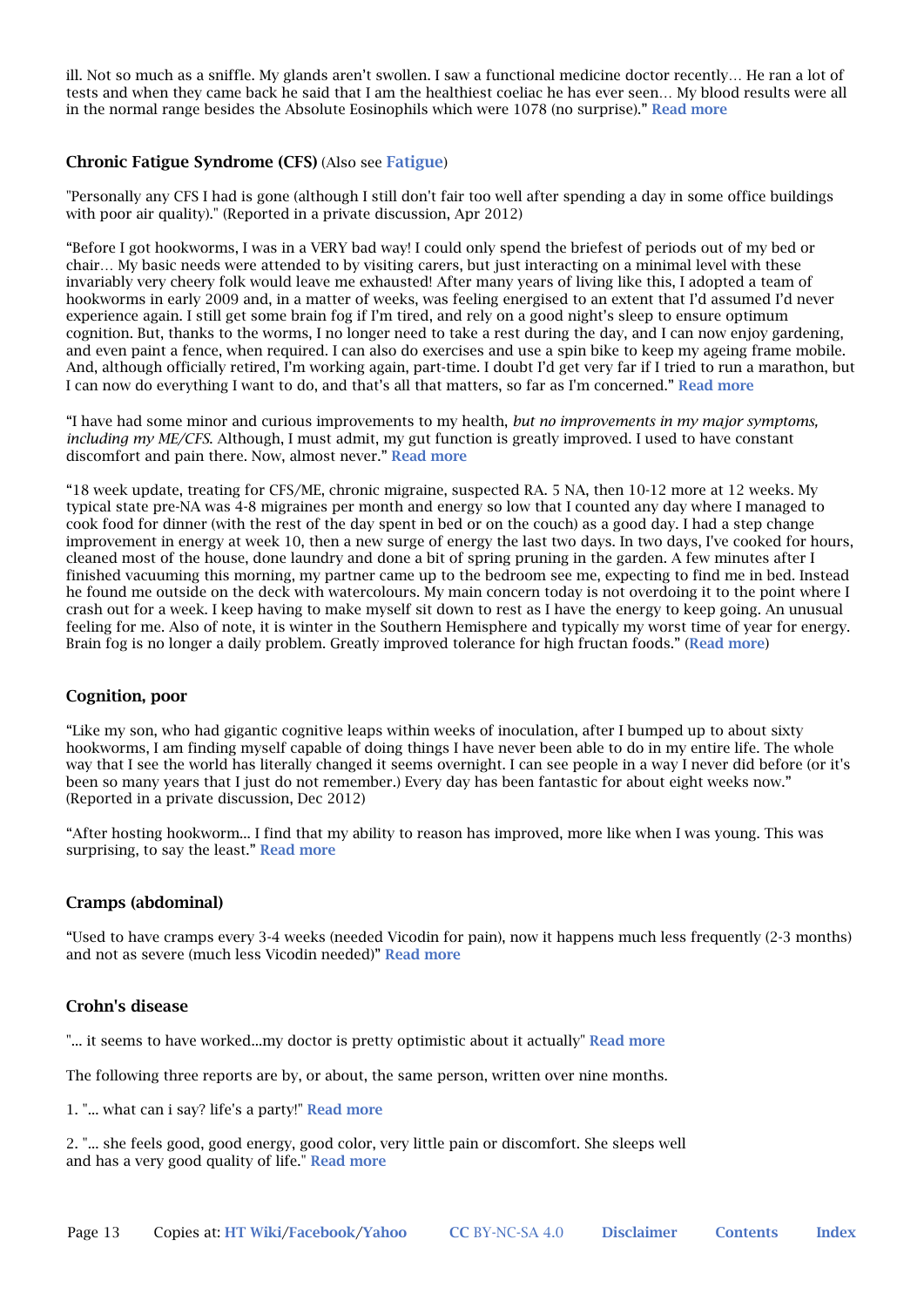3. "One year ago I was ill and hospitalized. I could have died if I kept going the way I was going. My dad and I researched hookworm for 6 months and decided to go for it. I am living a normal life now. Living each day happy and healthy... I honestly believe the worms saved my life..." Read more

The following two reports are by the same individual.

1. "I feel like I have my life back." Read more

2. "I continue to experience a gradual improvement in all of my crohns symptoms, but am relieved to see the lab work backs us my observations." Read more

The following three reports are by the same person, over twenty months.

1. "Pain and discomfort are almost nil. No urgency at all. Best of all today had a solid bm... it is a real joy to see this definite improvement." Read more

2. "Gut wise i feel better than i have in many years, including when i was strictly on SCD for 2 years." Read more

3. "My health is the best it has been for many years... Feeling really good and thankful..." Read more

"... my blood work shows that I am 'healthy'. As my family dr. said, 'You are like a normal person.' That's something I have never heard!" Read more

"... symptoms stopped when I took the TSO and subsequently the Whipworm... Plus now I am tapering off my Imuran without any worsening of my condition." Read more

"... my allergies to the following foods have disappeared: avocado, cherries, plums, peaches, almonds... and am now in remission from severe Crohn's disease." Read more

"... the change is nothing short of spectacular and has really transformed my life." Read more

"I saw my Rhuematologist today and got my latest ANA, sed rate, CRP results. He had to re read them THREE times! Said he just couldn't beleive it... the ANA shows me going into remission and the sed rate has gone from 350 to 40! and my CRP was near normal. Read more

The following four reports are from the same individual, spanning 4 years.

1. "HT is working for me! ... It has stopped the crohn's disease I have suffered from since the age of 12... I am now healthier than I have ever been." Read more

2. "Within 6 months I was off prednisone and achieved remission from CD… Symptom free and drug free after 33 years of illness! WOW!" Read more

3. "Since using helminths I have been healthy enough to finish 2 Degrees and live and work abroad for the last 4 years without worry of being debilitated by CD… I would not be healthy and a productive human if it was not for helminths." Read more

4. "When I began taking helminths my gut was in awful shape and my GI doc wanted to preform another surgery. I chose to begin helminth therapy hoping that it would save me and my gut. Helminths did what no stop gap surgery or drug could do, it put my CD in remission (after 30 years of coping) and has controlled it since then. It will be 10 years in Jan. 2016. Best choice I have ever made." (Source)

"My mom… was basically waiting for emergency surgery when she started hookworm therapy for Crohn's disease. She only has five feet of small bowel left, and the surgery would have made it necessary for a permanent feeding tube. That was almost a year ago and now she's far from needing surgery. She was living off Ensure and now eats food again... She started with 10 hookworms then six months later took 15 more. She's not cured but has a quality of life she was never able to achieve with pharmaceuticals." (Reported in a private discussion, 2011.)

"I have had 3 resections with 6-8 inches of small intestine taken out each time. The last one was in 2004 and since going on helminthic therapy and gluten-free diet, I haven't needed surgery." (Reported in a private discussion, Jan 2012)

"I have had five resections, and have had the helminths for 14 months and feel great. At the time I got my hw, I was heading for my sixth bowel resection, and permanent feeding tube. I escaped that scenerio by a hair. I do not get strictures anymore." (Reported in a private discussion, Jan 2012)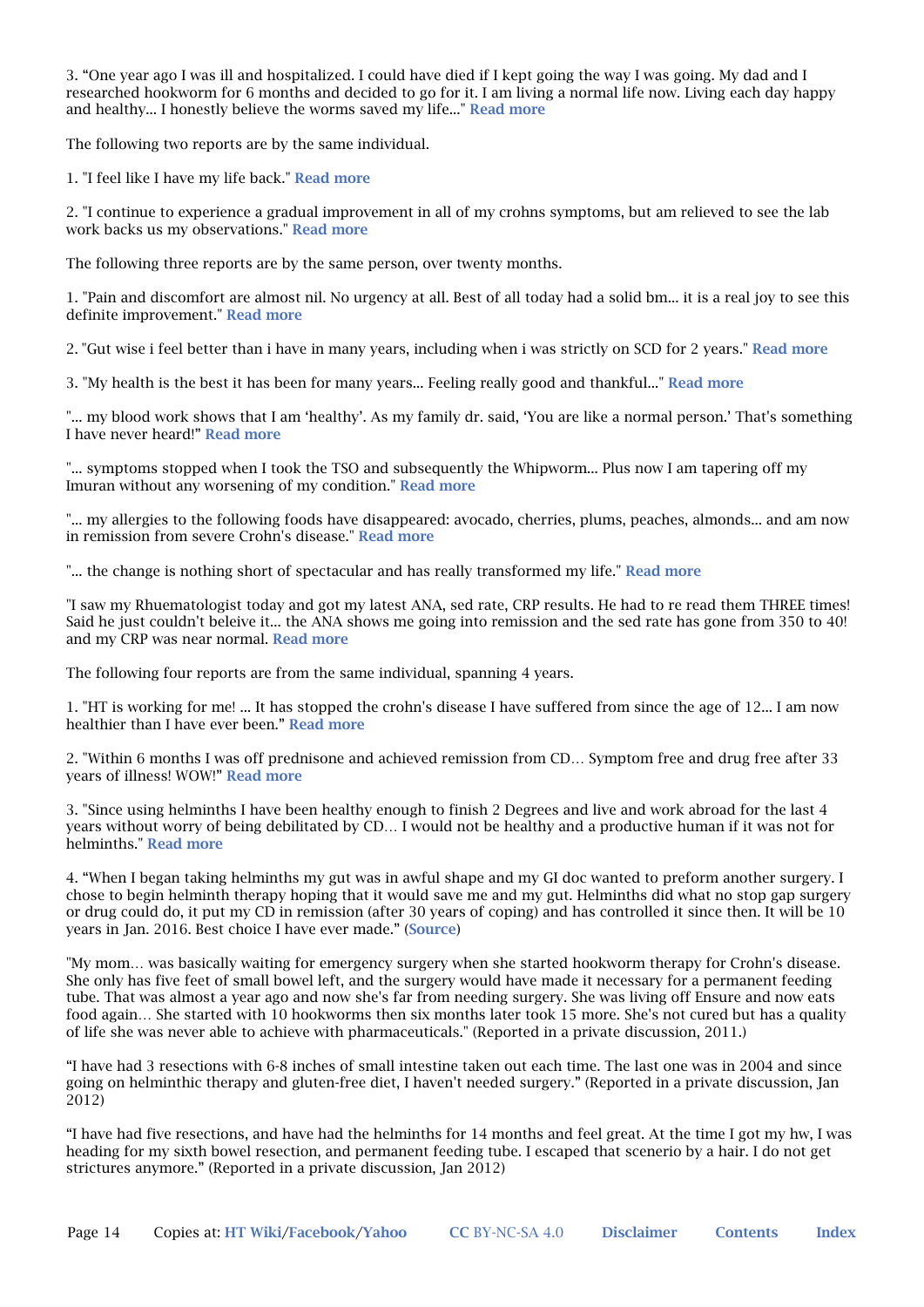"…almost 2 years into therapy… and officially had my last infliximab infusion as they are no longer required as the worms are controlling my crohns, happy days. 12 months ago I wasn't even lasting 4 weeks between infusions and was facing colon removal and permanent bag, so I had a 2nd hw infection and it just got better and better. Now my crp is low and I reach the 12 week between infusions and still have no symptoms so it is no longer required." (Reported in a private discussion, Mar 2012)

"I have now had 4 doses of 35 hookworm ... I'm drug-free, have had a long period of being symptom-free. Well worth the trip so far." Read more

"His disease affects his entire digestive tract from mouth to anus.... He has been hospitalized at least yearly more often multiple times per year since he was ten. We started combination therapy (hookworm and whipworm) in September of 2011. He has not been in the hospital since... No cramping, no bleeding, no loose stools." Read more

"I have had Crohn's since 2000. I have tried every drug out there with little success and a couple of near death experiences. I have basically been living in a recliner for almost a year. From August 2011 until May 2012 I was moving between the bathroom and the recliner. This is my 3rd dose of hookworms. I had little hope that this would work but the results are unbelievable (and) the last month has been crazy great!! I hit my 100 days and painted my entire house, inside and out! I used my painkillers not for lower left quadrant pain but for being so sore from activity that I couldn't get out of bed!!! I love hookworms!!!" (Reported in a private discussion, Jun 2012)

"It has been over two years now since we began treating Crohn's disease in our daughter… (who was) diagnosed with Crohn's disease at the age of 14 months... Treating our little girl with helminthic therapy was the single best decision we could have made… The treatment has enabled her to live a normal life… rather then one riddled with pain and fatigue, pills, injections, and steroids… She is now over three and a half, and is as happy, healthy, and beautiful as any parent could want…" Read more

"Today marks exactly 600 days (20 months) since I have taken immunosuppressive medication of any kind. I suffer moderate to severe Crohn's, since 2006. I dosed with hookworm late 2010 (22 months ago), and twice in 2011. After three doses totalling 150 worms, I estimate that the hookworm alone achieves 85% symptom relief for me. I rejoice at the phenomenal benefit to my life. It would be no exaggeration to call my case a small miracle. I hope to continue to experience this degree of relief." (Reported in a private message, Aug 2012)

"I'm going to Tanzania to climb Kilimanjaro for charity on sunday. It's a pretty big thing for me, this time two years ago I couldn't walk much more than ten meters without discomfort, and walking anywhere for more than five minutes was out of the question. I don't half love my hookworms!" **Read more** 

"I have crohns disease. I have had six bowel resections in the past, last one was seven yrs ago, and I have less than five ft left. I was heading for a feeding tube and surgery two yrs ago, when I got the worms. They work great for me, I am a super responder. All is under control now. I will make sure I always get topped up with hookworms, don't want to live without them." (Reported in a private message, Dec 2012)

"My 11 year old daughter is nearing the 15 month mark with her hook worms... and I wanted to give an update. My daughter has not been on ANY medication (including over-the-counter immodium) since my last posting. She has solid stools most of the time, and I can count the intestinal cramping episodes on one hand. (And frankly we wonder if those few episodes aren't related to school/stress and not Crohn's?). We are not so naive to believe there won't be hiccups down the road, but the helminthic therapy is thus far miraculous... the improvement from a year ago is stunning! Our beautiful little girl is yet again thriving…" Read more

"I just thought I'd share that yesterday was the first time I went to the grocery store in 6 months! I haven't felt this well in so long that it feels completely new to me. I felt quite proud of myself when I got home. In the past 6 months, the only two places I've been are my parent's house a few blocks away, and my son's school to pick him up. I'm starting to feel like a normal person again. I'm extremely pleased that my worms are working and that they are working so well! My "old friends" are my new (best) "old friends!" (Reported, after only 1 dose of hookworms, plus whipworms, in a private message, Mar 2013)

"Once the worm flu went away, I was in such a wonderful place. I was still taking my Remicade infusions, but I was practically off my Imuran… My colonoscopy showed major improvement, and I knew it was due to the worms." Read more

"I was diagnosed with Crohns in 2007. After the meds were ramped up to Remicade in January 2010 I explored alternatives and found helminthic therapy. I started on helminthic therapy in June 2010, had my last Remicade infusion on July 23, 2010 and never looked back. I've had my ups and downs, and earlier this year when the symptoms came back in full force and I realized my worms had probably all died, I got back on the "worm wagon" in early April of this year and am doing great again." (Reported to a closed group, Aug 2013)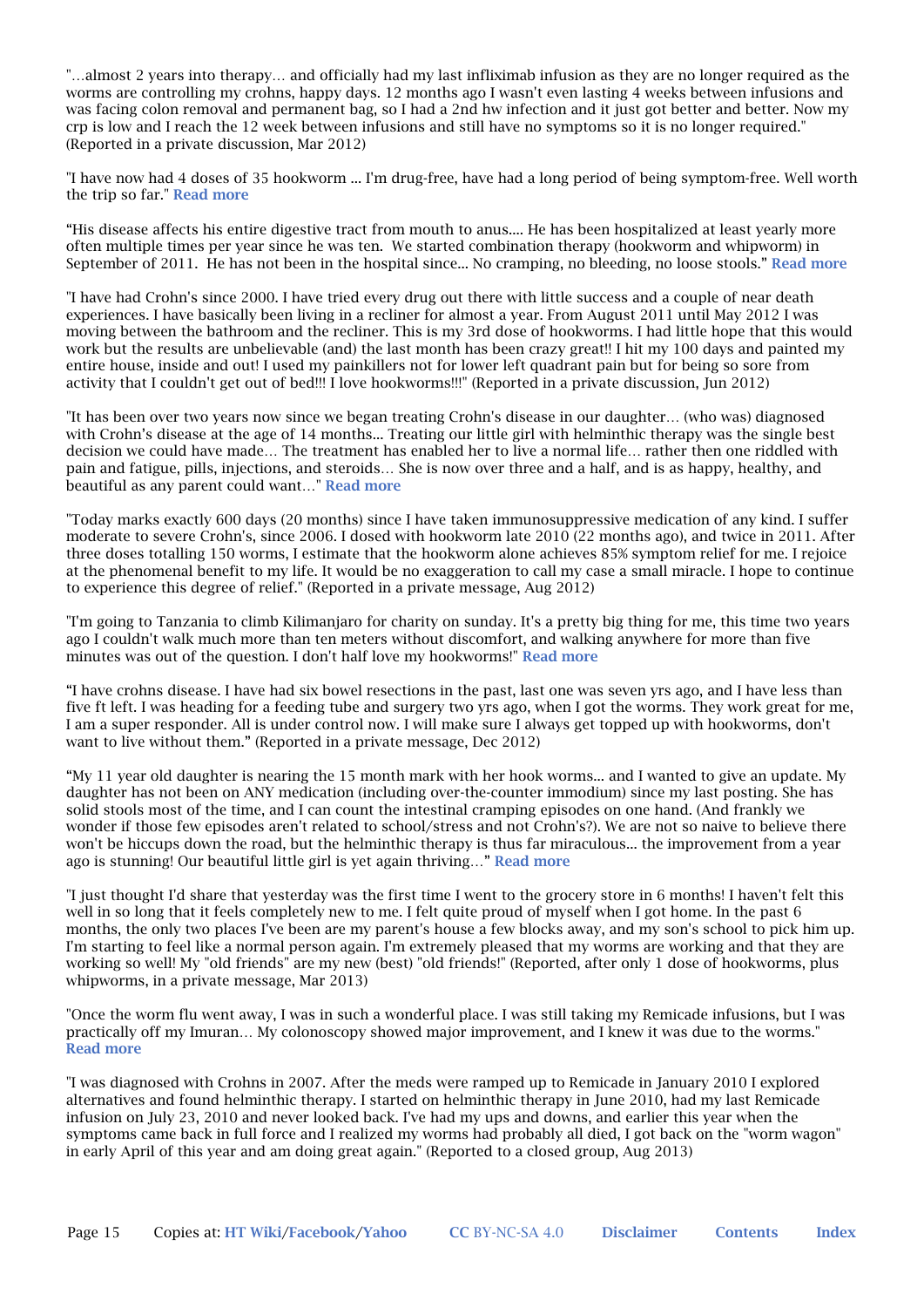"HT (hookworms) have completely changed my life. I can eat a normal range of foods now, my energy levels have been restored and I no longer take any pharmaceutical medication. I can't believe this treatment has not been adopted more widely, given how safe and effective it is." Read more

The following 2 posts are by the same person, 15 months apart.

1. "… the incredible pain I normally experience in my upper abdomen from the crohn's (mostly located in my jejunum) has slowly but surely vanished! I mean, how do you not notice something like that after suffering for so long?! I guess the improvements were slow and subtle. Anyhow, I feel very certain I can thank my HW for that! Nothing, and I do mean NOTHING has ever helped my crohn's so completely. In over 10 years, even the years I considered myself in remission, I was never so completely free from upper abdominal pain after a meal!" Read more

2. "When I started with HW I was having as many as 20-30 trips to the bathroom per day and through the night. I had a ton of intestinal bleeding. I was almost entirely home bound because I simply couldn't be far enough from a bathroom long enough to get anywhere… I was surviving solely on Absorb Plus at that time - no solid foods and was very under weight… It was around 4, maybe 5 months in that I noticed my abdominal pain had disappeared. Slowly my stools were becoming less frequent (10-15 times per day/night). Then they started firming up slightly. Then I was noticing less and less blood. I would have 1 good day out of 7, and I'd have energy and feel GOOD... I was able to go outside and do fun things with my kids again without being exhausted 5 minutes into an activity and desperately wanting to lie down. I wasn't constantly running to the bathroom. Now, I have really good days probably 65% of the time. I haven't had ANY blood in my stools in months now and my stools are mostly always formed… The urgency is MUCH better… For a while I was using LDN as well as helminths but now I'm using helminths solely… and I'm still seeing gradual improvement. This has been the single most helpful thing I've ever done for the Crohn's I've dealt with forever… I'm just so incredibly happy... I'm so glad I decided to try this. It's almost unbelievable… It quite possibly saved my life!" Read more

"I raced triathlon for several years... I struggled with the inflammatory results of all the training, and had relatively frequent flare ups of my chrons/colitis. Pre race anxiety also made things worse... So, I took a year off of training and decided to try HT without any exercise. Over the first year, I noticed a good deal of improvement in my symptoms and ability to tolerate allergens. Once I felt like I was stable, I started to ride my bike again. Over the next year, I was able to increase the frequency of my rides to 5-6x per week. I'm now racing cyclocross and enjoy it a great deal. While I have adjusted my expectations and anticipated outcomes, I still am able to get out, enjoy myself, and maintain a healthy lifestyle." Read more

"At 6 months in I realized that my HW had made a profound impact on my crohn's symptoms. It happened very very slowly and gradually for me. I wish I had tried HW earlier in my disease process. I really feel that had I inoculated right away, I could have avoided a lot of pain and misery." (Reported to the Facebook Helminthic Therapy Support Group)

"My son has crohns and HT has been very effective. It did take a while (well over 12 months) but he is in very good shape now and has been for nearly a year." Read more

"A year after starting helminith therapy, I am 10 kgs heavier, eating really well, including all sorts of stuff I haven't eaten for years (although I am not eating EVERYTHING yet..), keeping fit, far more physically active and far less time in the bathroom. I am not "healed" but I am a hell of a lot better. Even my gastro said on my last visit to him, that he did not believe I'd be able to 'bounce back' without surgery and that he was pleasantly surprised." Read more

"I am in 3rd year of therapy now. I had a colonoscopy done in May 2014 and it did not show any sign of crohn's. As a result I have been put off from medication (mesalamine). It is two months after stopping medication and things are normal. In my case the improvements are still adding on in terms or overall benefits." (Reported to a closed group, Aug 2014)

"My daughter has Crohns and no matter which treatment she has had, over the last 7 yrs, her inflammatory markers never fell below 100. 3 months ago she started whipworm and hookworm therapy. I know its early days but yesterday her inflammatory markers where 27!!! Her treatment has been the same, with no other changes, so our little friends must be making the improvement! So pleased. Long may it continue!" Read more

"My son has done the combo of human ww/hw. (He started off with the HDC.) January 2015 was a total of 24 months. It was hard to know if it was working because the doctor put him on medicine. He was not doing well during the Holidays until we decided to see how he would do without any of the medicines. Well he's been doing great and living life free of crohns symptoms. When they did the endoscopy and colonscopy wherever the worms were located the doctor even said these areas appeared normal." Source

"The worms really have been a dream come true. I know my western docs say it's a disease of flare/remission yah da yah da but my experience has been straight flare from moderate to severe for 2½ years until the worms and then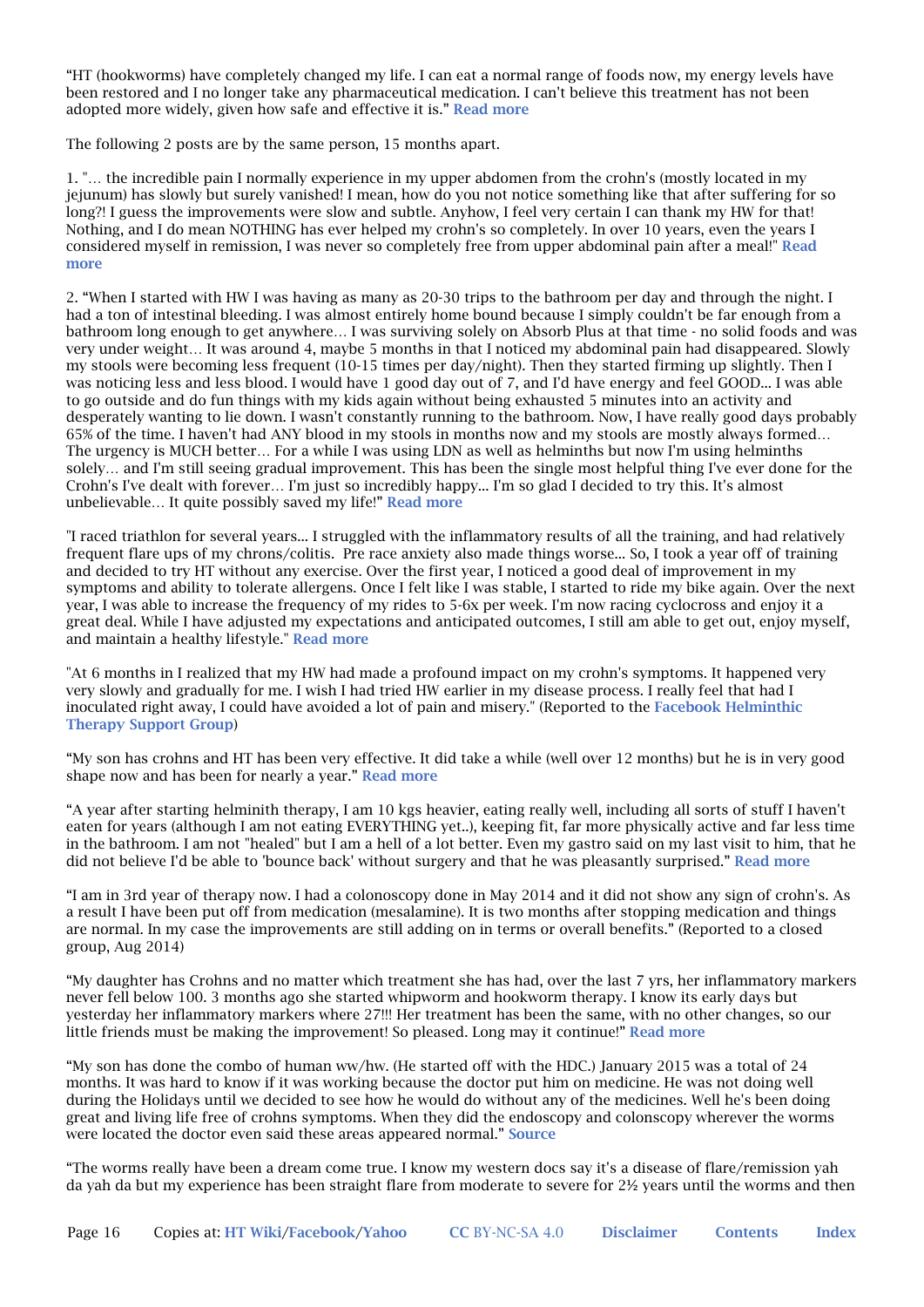a straight decent to 98% remission a few months after starting the worms. I ditched the azathioprine (4 months ago) and so far everything has been grand." Source

#### Depression/low mood

"The worms have removed my crippling depression and fuzzy head so I'm very happy." (Reported in a private discussion, Jan 2012)

"I second getting some mood benefits from HT, which many others have noted as well." Read more

"The thing that surprised me most about the therapy is an increase in general well being. I sleep less, am more alert, am able to think more clearly, and have a brighter mood. I jokingly say that I wasn't depressed prior to worms, and I'm even more not depressed now." Read more

"I inoculated with hookworm hoping that it would help my chronic sinus issues... But I wasn't expecting any changes in personality, so they came as a shock. My lifelong battle with depression and anxiety seems to be over. And I'm also smarter again (like when I was a kid)."

"I'd say hookworm has improved my mood… I wasn't actively depressed when I started hookworm but I definitely noticed a reduction in how much I had to use CBT-style challenging of my thinking." Read more

"I have been depressed most of my life. That eased a bit with IV magnesium. But it changed dramatically about 20 weeks after starting hookworms. My mood improved dramatically and I just felt happy - my psychological issues just disappeared." Read more

"The crippling morning depression I would experience has all but completely vanished. When I now wake up in the morning, I feel positive about getting up and optimistic without feeling drained or as if I had just gone to sleep an hour ago." (Written after 5 months with hookworms and two months of taking TSO for systemic lupus.) Read more

"I have good days now (after hosting NA for five years) when I never had good days for years, and sometimes I actually feel incredibly happy, something else that never really happened." Read more

"My depression and anxiety and brain fog have disappeared on NA." Source

"I can attest to a huge improvement in my anxiety and depression within just a few weeks of my first NA dose (off all meds now) but I'd say I still have some mild residual symptoms." Read more

#### Dermatomyositis

"I am 7 months in to treatment for dermatomyositis and other autoimmune problems. I have 35 hookworms and have recovered almost completely. I had sun sensitivity, food allergies and skin problems which are all gone." Read more

#### Developmental delay

"The teachers were telling us it was a definite possibility that he would never actually be able to write and that he would need assistive technology for life… We've been struggling to teach him to read for two years now… Well, in the last month (following inoculation), he's had major developmental leaps... and is now actually reading, has progressed about 12 months in the last month as far as his fine motor skills go. He's reading and writing now, actually reading at or above grade level." (Reported in a private discussion, 2011) For more, see here.

### Diabetes Type 1

"We started to notice high blood glucose (BG 250) in our 9 year-old in early Nov of 2012, and when we went to the endo on 20th of that month, we were given a 6-12 month projection for insulin dependence and had autoantibodies measured. The results came back significantly positive for GAD65 and IAA... About 2 days before our 6 month check up in mid Aug 2013 we went out for sushi and had ice cream afterwards. Post Prandial was 111. The Post Prandial should be below 180 to not be considered diabetic, but below 140 is more in the normal range. We were dumbfounded because, a while back, this PP would have been near the 160-180 mark if not higher. We were also not being as strict with diet and sleep, when we saw the endo, as it was summer, and we still need to be a kid! ;-) However, I really was thinking that the A1C would be at least 6.0, but it wasn't. It was 5.5... Currently we have 70HW on board and will be dosing with another 30 or so to get to the 100 mark." Read more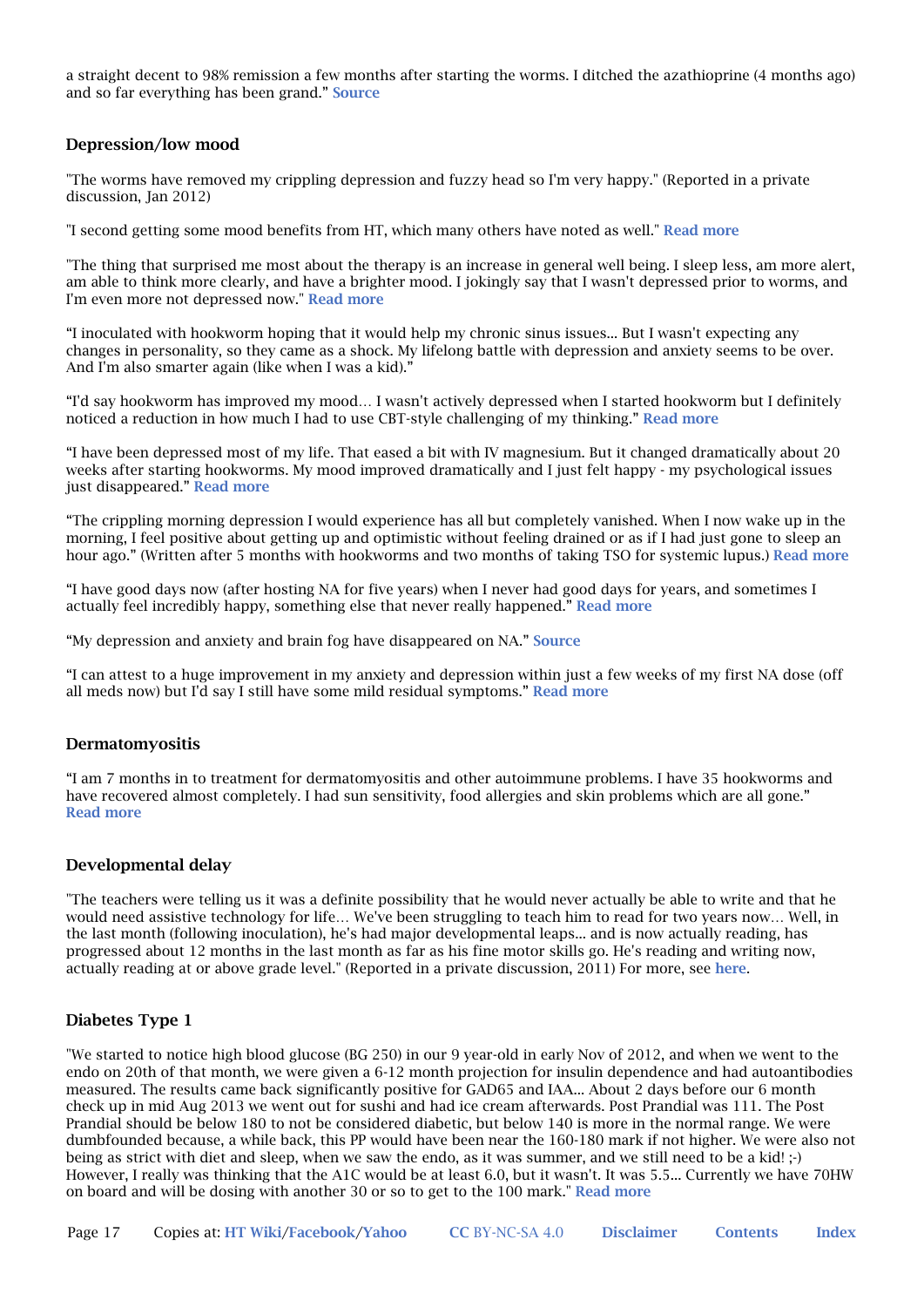"My 9yo son now has 70 HW, as our effort to head off pre-diabetes. His labs show his Triiodothyronine (T3) has gone from 181 to 136 with the helminths… His hemoglobin was called "high" before helminths at 5.8... Now it's 5.7." (Reported at 10 months after the first inoculation.) Read more

"I have a son who was tested positive for type 1 diabetes autoantibodies (ICA,GADA IAA,IA2A) at the age of 8 months. We have been told that he will almost certainly develop diabetes sooner or later. He had his first HW when he was 2 years old (3 years ago). Since then his B-HbA1C (glycosylated haemoglobin) has gradually come down from 5.7 to 5.0. Also two out of four autoantibodies have disappeared." Read more

"I am 60+ male who developed LADA (latent auto-immune diabetes in adults - sometimes called Type 1.5) out of the blue appx 20+ years ago. It gradually evolved to becoming insulin dependent. Nov. 2014 (13 months ago), all was going pretty well until I developed flu-like symptoms… Small doses of ibuprofen kept the pain at bay, but overall health continued to deteriorate… Then came the periodic double vision and ocular aches. January 31st, I started losing vision in one eye for 10 minutes at a time… My CRP was 165 and Sed Rate was 67. Oops! Neural ophthalmologist and Rheumatology Docs put me on high dose of Prednisone (60mg) to knock out the inflammation which had localized in the fat cells behind my eyes... by June the docs could not determine what caused this inflammatory outbreak. They ruled out everything and primarily ended up with a diagnosis of auto-immune disease with inflammation of unknown origin. Put me on 20mg weekly of Methotrexate (MTX) to replace the prednisone, but there was still some residual inflammation around my eyes. Rheumatologists wanted to put me on Rituximab… Still fatigued most of the time. My primary suggested HT as another approach. I began taking HDC at end of July. After 3 doses I was feeling much better and started reducing my doses of MTX… I increased doses to 60 ova biweekly in mid-October and have stayed at that dose. I weaned off MTX and stopped it entirely in mid-Nov. My inflammation markers are back to normal (CRP is 4.4; Sed Rate is 11) and I feel better than I have in 12 months… Ophthalmologist says everything looks ok and to only call if any symptoms return… My primary and I are both pleased with how HT is going." Read more

#### Diarrhea/diarrhoea

"And suddenly, for the first time in two decades, his diarrhea is gone. It's been gone for three weeks now. Before getting hookworm, he would consume tons of probiotics and improve marginally, but if he skipped a day, it was though he hadn't taken any ever. He simply couldn't maintain enough to not have diarrhea without taking more multiple times a day… He thinks that the kefir seemed to reduce it but that he couldn't get real traction until he had hookworm as well." Read more

#### Dysmenorrhoea/dysmenorrhea (painful menstruation)

"I had pain-free periods for the first time in my life after 6 months with hookworm, having previously suffered horrific pain. The feeling of pressure during a period, like my uterus is trying to fall out (which I understand is from the adenomyosis) is also massively reduced. I stayed pain-free for 6 months, then accidentally killed my hookworm with antibiotics and had immediate return of endo pain with next period. The pain was somewhat reduced after a small reinoculation (10 larvae) and stopped again 3 months after taking a further 35 larvae." Read more

#### Eczema

"The symptom that reduced the most was skin problems (eczema) and general itching of the skin... which was one of my most bothersome symptoms before hookworm." Read more

The following two reports were written, two years apart, by the same person.

1. "One of my symptoms was severe eczema in the crook of my left arm. This has gone into complete remission since treatment." Read more

2. "I had an area of weeping eczema in the crook of my left arm, which has been in complete remission for a couple of years now. I also had papules that covered my upper arms, and they are now in about 97% remission." Read more

"... I always have little, random patches of eczema-like rash... about ten little patches at any given time on arms, shoulders, neck, or ears, and in the last month it's been closer to two at a time. At the moment I have NONE, which is unheard of for me." Read more

"I'm at 18 months now, and I have seen a gradual and consistent improvement over this time in both my food allergy/intolerance and my eczema. The improvements in the former have been so amazing that they have overshadowed the changes to my skin, but these have also been occurring very gradually over the 18 months to the point where I now only have three tiny patches of eczema that still need to be creamed, and now only every few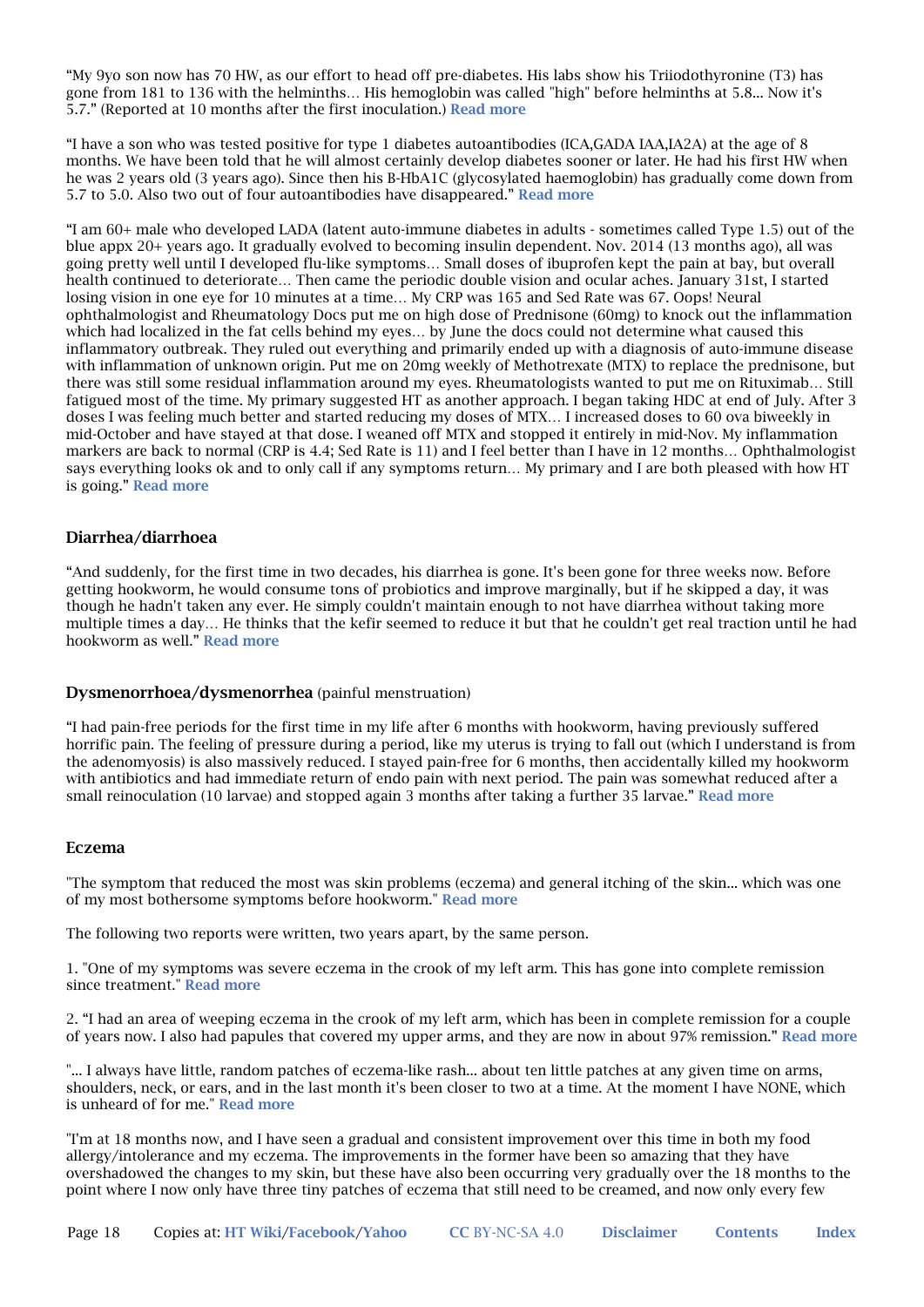days. This is instead of having to apply lashings of cream, every day without fail, to both feet, both knees and both elbows." Read more

*"... it is my unfortunate duty to report that, so far, the helminths have not had an impact on my chronic, severe eczema."* Read more

"He used to break out in eczema if he had gluten more than 2 days in a row and now he can eat it every day." Read more

"I had eczema mostly on my hands and arms, and sometimes on my neck for about 20 years. For the last 10 years or so I used prednisolone as needed. My first dose (of hookworms) was 2 months ago. I have had no eczema, and haven't been on pred for a few weeks. My skin hasn't looked this good in 10 years, and especially without any drugs." Read more

"It's now been a bit more than 6 months since my initial inoculation, and I'm now the proud mom to 85 hookworms and the results I have seen have been amazing! My eczema is fantastic! All summer I was able to wear short sleeves without worrying about how bad the eczema on my arms was." Read more

"My excema is prone to occasionally re occur but is much better than it was a few years ago, at this time of year I would scratch my skin raw in my sleep (very disturbed sleep) and flake dry skin all day. It was unbearable, my wife was genuinely concerned for my mental health. I feel more relaxed and generally contented than I can remember." Read more

"Our two year old son was sensitive to fragrances in detergents and soaps - we noticed he would scratch excessively if we put him in clothes that had been washed with scented detergent, and his eczema would flare up. (He has had mild eczema since he was 3 or 4 months old.) Since his first dose with 5 HW about 13 weeks ago, we have seen a significant improvement! His skin is pretty much clear, just a small patch of dryness on each of his feet. He no longer seems bothered after washing his hands with scented soap (this used to make his wrists itch for hours)." Read more

"Our 2½ year old started with 5 HW in May 2013. He had eczema, mild food allergies (egg white, wheat, and peanut), and was sensitive to fragrance and some foods (dairy, potatoes). So far we have seen significant improvement in the eczema and sensitivities. We have reintroduced dairy and potatoes in small amounts with no reaction…" (Reported to a closed group, Aug 2013)

"I started HT with hookworms for eczema in June 2013 and have now been totally eczema free for nearly 8 months. I had it mainly on my hands and face, but it could also spread all over in bad flares which were usually caused by contact with perfumes. It used to be so bad on my hands that I couldn't even bare to put them in water - couldn't bathe my own kids! It got particularly bad during the winter months when I would get patches on my face, arms and legs too. I'd had it pretty constantly for about 25 years and went through all the treatments to no avail. I now haven't even had a spot of dry skin for over a year and last winter is the first one I've had eczema free since I was a child! So I would say that HT has been pretty miraculous for me!" (Edited from two posts, here and here)

"Both my daughter and I had eczema and although the main condition she took hookworms for, was Crohns, it has cleared up our eczema. I take hookworm and whipworm just as a parental dose to support my daughter but my eczema has completely gone." Read more

"... helminths have done wonders for my eczema. i had horrible eczema for years, all over my body, that really intensified over the last few years. i've had what counts for me as clear skin (it's not clear, but the difference is so staggering that i nearly don't care) since about 14 months with helminths. i'm now at around 19 months. it's incredible." Read more

"TSO has been unbelievably effective for my daughter's eczema. She is now 23 years old but has tried EVERYTHING in the past with fair results at best." (Reported in a private communication, Jun 2015)

"I had severe eczema and have hosted 110 Necator americanus (for 20 months) since first inoculation Nov. 2014. It took 9 months to see significant improvement but it is so much better... My eczema still worsens with emotional stressors but nothing like before." Read more

#### Endometriosis

"I have had a huge reduction in sharp, shooting and stabbing pelvic pains after the first 2 months of treatment." Read more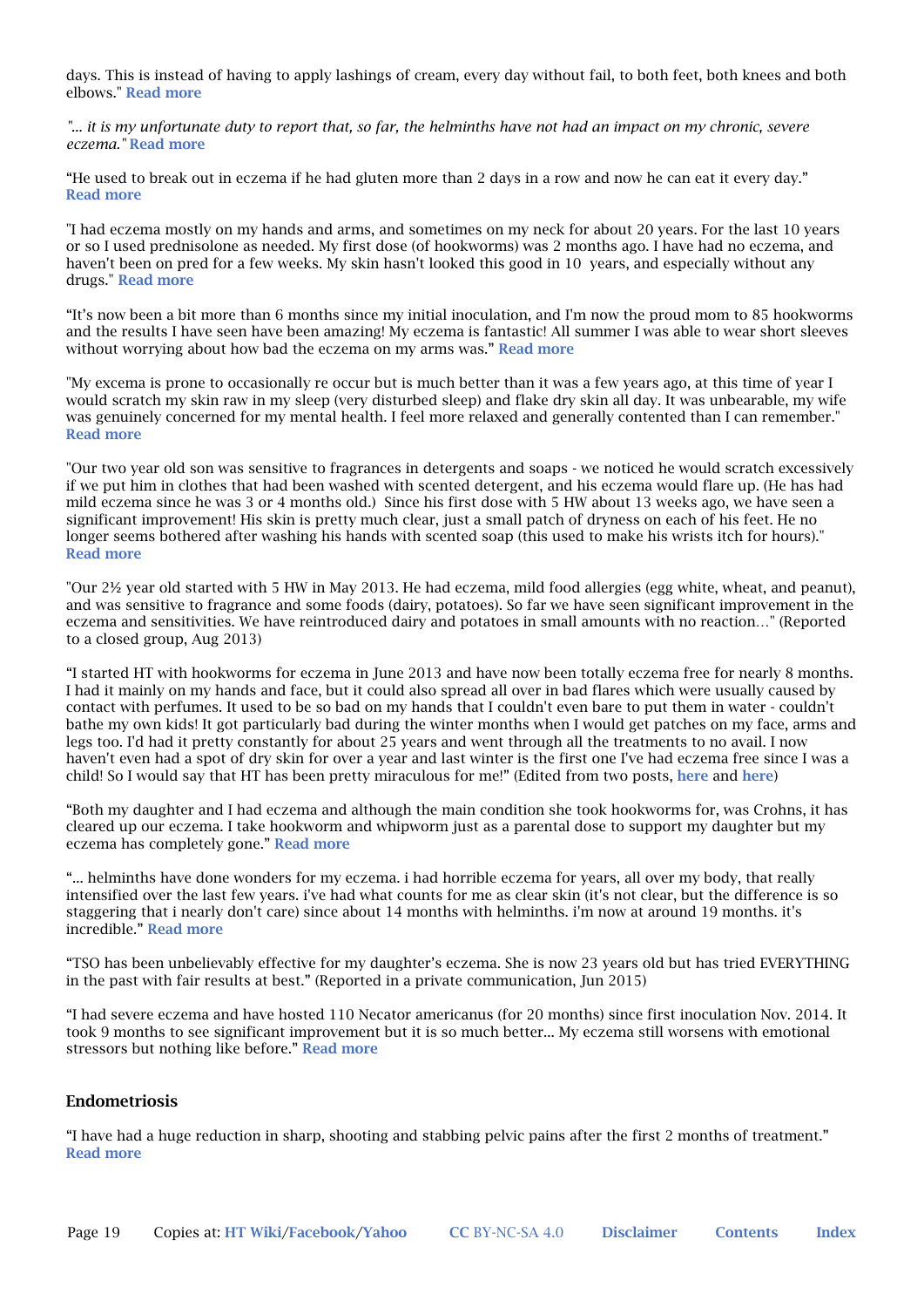"I had excessive period pain associated with endometriosis and adenomyosis. I now have no period pain at all. I still find it incredible that my period just starts with no warning now. I used to be doubled up in agony. I think it took about 6 months after starting HW for the pain to stop." Read more

### Eosinophilic Esophagitis (EE/EoE)

"My daughter who has EE is off of Prilosec for the first time in six years!!! Only one incident of reflux in the last eleven days and none of the other typical symptoms that we've seen without it -- sleeplessness, crabbiness and emotional volatility because of increased pain. I'm not giving her anything else -- no antacid, betaine HCL, TUMS, or baking soda in water… This is absolutely huge for us… Her eating is much better in general as she is now able to eat a lot more nutritionally dense food… Yesterday she went to sleep before the rest of us. This has practically never happened." (Reported in a private discussion, Apr 2012)

"… after the initial inoculation with seven hookworms, Cole experienced some side effects—periumbilical pain and mild diarrhea—but his food reactions improved. After five months, however, Carmon says, 'He regressed a little.' She and her husband decided to have Cole inoculated with 20 more worms. That's what did the trick, Carmon says. Cole stopped having reactions to his remaining foods and Carmon is slowly adding foods back into his diet. According to his doctors, Cole is in clinical remission, and they are 'fascinated' that helminth therapy worked. Helminth therapy has had other benefits, in addition to dramatically improving his health. 'He used to have trouble learning but he is now doing wonderfully in school … He used to be fussy and hard to please but now he's just so happy all the time."" Read more

"… there has been a dramatic improvement with the eosinophilic esophagitis. Prior to inoculation, I was experiencing some level of food impaction that would, on a weekly basis, require a rush trip to the bathroom to find a way to push food down. I could not eat most foods without a glass of water near by at all times to help wash down each bite of food. Since inoculation, I have not experienced a single episode of food impaction! It's no longer necessary for me to remember a glass of water every time I want a snack… It has been 5 weeks since I used the medication (Flovent) with any regularity, and I'm still symptom free. I'm surprised for 2 reasons. First, EoE was not a condition that I really hoped the worms to improve… Second, I am surprised to have seen such a significant improvement so early in therapy…" Read more

"I have been dealing with EE for the past 25 years. Food would get stuck in my esophagus just about every day. I have made several trips to the ER to get it pulled out. I started getting dilations done, but it would just close up again within a 2 months. I've had  $\sim$ 30 dilations. My throat was so tight (worst all my doctors have ever seen) they would have to use pediatric scopes and wires to do the dilations. Normal adult sized instruments where two large. I started therapy with Hookworms 20 months ago. It was not until 6 months after starting that I could really say it was starting to help. The dilations done in the past they were BARELY able to dilate me to 8mm and it would close up again in a few weeks. Today I'm dilated to 13mm and we are dilating every 6 months just to stay on top of it… I am very happy with the results so far. It is not 100%, more like 60%, but that 60% has made a HUGE impact on my quality of life." Read more

"Both my sons were diagnosed with EE at a young age. They were avoiding long lists of foods. One of my sons got to the point that he wasn't tolerating any food, and was on a special hypoallergenic formula. we were considering a feeding tube. We infected both of them with hook and whip two years ago. They now only are allergic to nuts and shellfish! It is a miracle for our family. Their last endoscopies looked great! Our quality of life has greatly improved!! I also had hookworms during my last pregnancy. I was a little worried but delivered a beautiful, healthy baby girl. She has no food allergies. Our allergist is shocked based on our family history." Read more

"I started helminthic therapy almost 2 years ago in a desperate attempt to get my eosinophilic esophagitis and endless list of serious allergies under control. At several points, the number of foods I could tolerate was... zero. Even on "medically fabricated food" I was still pretty sick. One of my most burdensome allergies was oral allergy syndrome - an allergy to any food that has not been cooked. I am celebrating this week, because I've discovered that for the first time in 8 years I can eat raw food with NO reaction! Blueberries, strawberries, spinach, broccoli... Delicious! I was close to giving up on my little worms, since I saw no discernible improvement for a year and a half. I'm glad I stuck with it. I'm the healthiest I've ever been, and I wanted to share my joy and gratitude with all of you." (Reported in a private message, Sept 2013)

"Our son is five-years-old. He has EoE, Ige mediated allergies, Gastroparesis, OAS, and all of the symptoms of MCAS. He began treating with Helminths seven months ago. We had a rough start. His first dose of 5 HW made him incredibly sick. Thereafter, he had two small doses of HDC a few months apart. The HDC helped him slightly, but their purpose was to acclimate his body for a second dose of HW. He received his second dose of 5 HW around two months ago. Those little guys took him to task. He was extremely ill: vomiting, weight loss, refusal to eat, dangerously high fevers with sudden onset that wouldn't go down, I rushed him into his doctor's office, sometimes several days in a row. His Helminthic doctor suggested terminating the worms, but we hunkered down and stuck through it. Now, he is doing absolutely amazing. He feels better than he has ever felt in his life. The aches and pains that he had learned to live with, in his throat, stomach, chest, and legs have vanished. He is not throwing up. He still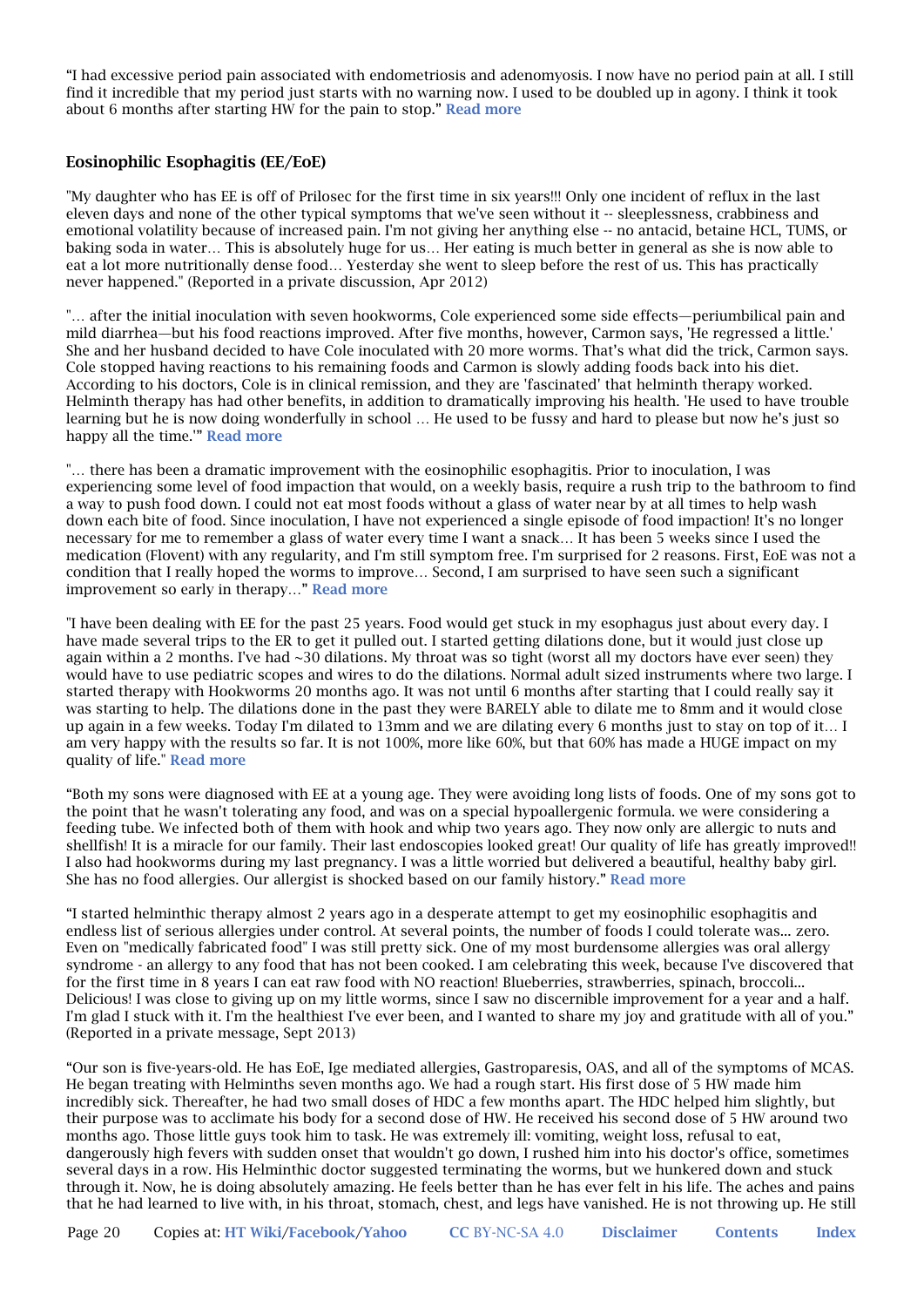struggles a bit when he eats, but he is eating like a champion. He's eating faster and he's eating more. Most importantly, the pain that he used to feel while eating is gone. His rashes are gone. He achieved a new weight record (35 pounds! Yay!)… He has been holding strong, symptom free, for an unprecedented stretch of time now… In hindsight, I am grateful that the mainstream treatment options didn't work for him. He is now pharmaceutical free and feeling good, and that is a wonderful thing." Read more

### Fatigue

"... I have had the most amazing increase in energy. I woke up one morning feeling off-the-charts great, and it has more or less stayed that way... I have \*never\* felt this good, even when I was a kid. Read more

"I found that I no longer needed to go back to bed for a couple of hours in the middle of the day in order to prevent myself from sinking into extreme exhaustion, and a brief rest in a chair was now all that was required to recharge my battery." Read more

"... she has more energy..." Read more

"I realized - after a few comments from friends - that I had stopped craving ADD drugs like Vyvanse and Adderall for their sheer energizing effect, stopped drinking – ready for this? – a pot and a half of coffee a day. I had more energy than I have had in something like 15 years. The afternoon fatigue wasn't there as strongly – still there but reduced in its ability to floor me. I didn't wake up tired and ready to go back to bed… All in all, I'm a happy girl so far. To have some energy back - not complete but so, so much better - is beyond joyful." (Reported by an MS patient, 4 months after inoculation, in a private discussion, Dec 2011.)

"I did not remember what healthy felt like until I found helminths. I was very ill when I began using helminths... My energy and general health is better than most people, I think. I exercise regularly, and push myself hard at times with work, without issues. It's been amazing to be healthy again..." (Reported in a private discussion, Jan 2012.)

"I suffer , or should I say, used to suffer from fibromyalgia, chronic fatigue, and multiple chemical sensitivities. I have hookworm, follow the SCD diet, ....and seem to be doing much better." (Reported in a private discussion, Jan 2012.)

"He says he feels as though he has more energy than he can remember in a long, long time. He's started running and exercising at the gym regularly." Read more

"OMG... yes hookworms have literally given me my life back, I did 10 mile walk on 1 Jan. Just a few weeks ago I couldn't get off the sofa and do anything." Read more

### Food allergy

"I eat "forbidden" food and it is like a miracle, all my food allergies and even my histamine intolerance are gone, I can eat everything again, not a single reaction. As if I had never had food allergies before. I am euphoric." Read more

"The difference in our son is nothing short of miraculous. He can eat foods he could not eat before without reaction." Read more

"... my allergies to the following foods have disappeared: avocado, cherries, plums, peaches, almonds... and am now in remission from severe Crohn's disease." Read more

"... for the first time in years, he was able to eat bread without feeling ill." Read more

"I am/was allergic to egg. I had egg 3 times this week and it did not effect me! … Even had some spelt bread and that did not effect me either… I am cautiously happy!" (Reported at 16 weeks after first hookworm inoculation.) Read more

"Since I was a but a tot, I've been allergic to peas. Well, last night I had a (delicious) pot pie that had peas. I decide to be daring and ate a couple to see what would happen - ta-da! NOTHING! Thank you little hookworm friends for making my life better day-by-day!" (Reported in a private message, Jan 2013)

"Now it is 2½ months since first application of hookworms -- my food allergies to common meats, fish, vegetables and grains have, over the last 2-3 weeks, begun disappearing after 15 years of extreme diet restrictions." Read more

"Our 2½ year old started with 5 HW in May 2013. He had eczema, mild food allergies (egg white, wheat, and peanut), and was sensitive to fragrance and some foods (dairy, potatoes). So far we have seen significant improvement in the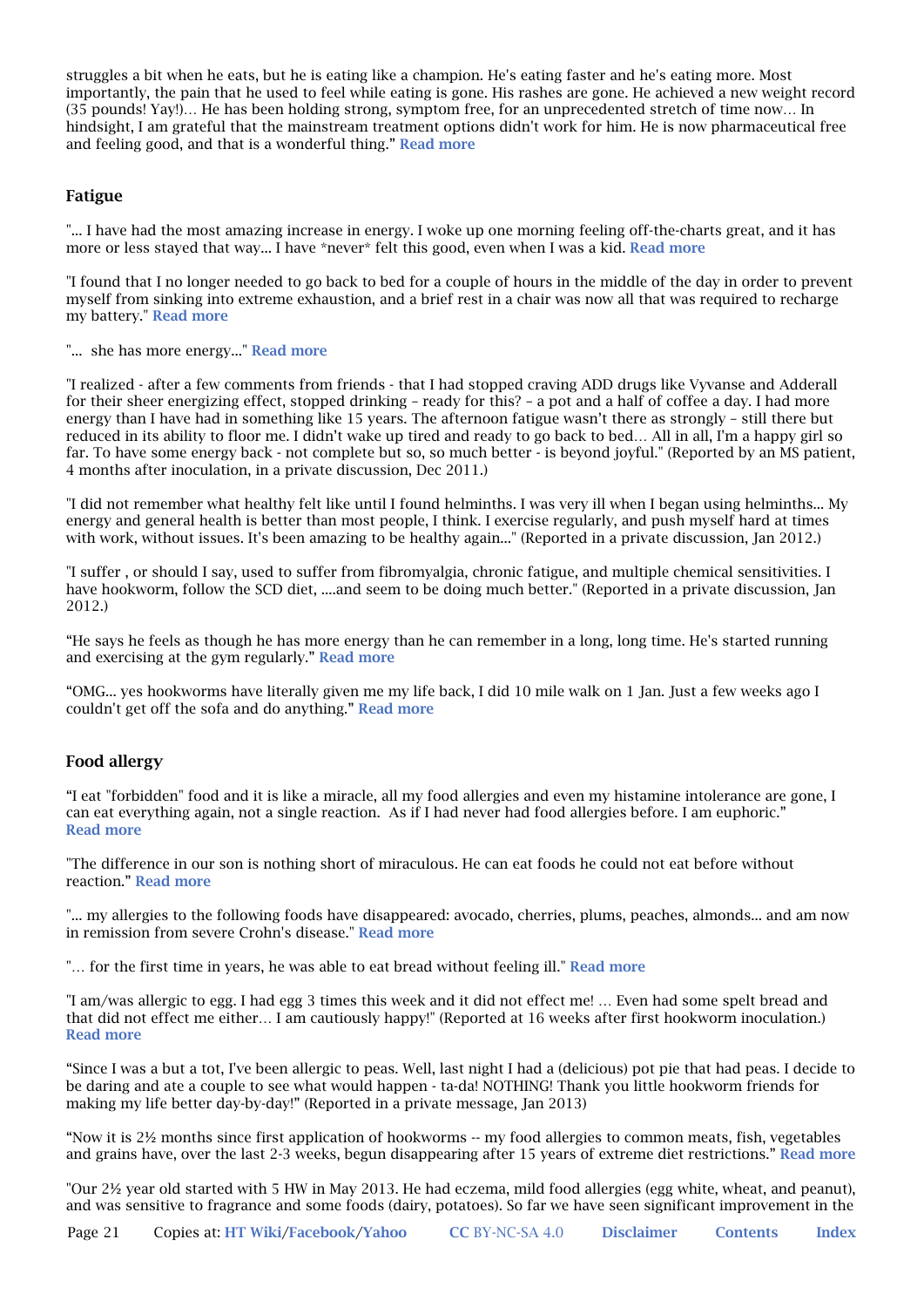eczema and sensitivities. We have reintroduced dairy and potatoes in small amounts with no reaction…" (Reported to a closed group, Aug 2013)

The following two reports, six months apart, are by the same person.

1. "And when I tried a banana 5½ weeks into inoculation, I was amazed to see that I was able to eat the whole thing. That is pretty unprecedented. Previously, I could only have one bite before the itchy and swelling started. And when I tried a cherry tomato later that day, no reaction again. So I ate a dozen more. And still no reaction! One cherry tomato a couple of weeks ago would have set the swelling off. A carrot later that night also went down well. Ate the whole thing with no reaction. Pretty damn amazing." (Reported in a blog, now deleted)

2. "Today (seven months after inoculation with hookworm) I can eat lots of foods I avoided for years: bananas, oranges, carrots, lettuce/salad, berries, grapes. I can now eat about ½ an apple without my lips swelling -- much better from only tolerating one bite 7 months ago. I have also had an incredibly mild pollen reaction so far this spring. Hookworms and allergy shots have changed my diet completely. I eat healthier than ever before and I feel so much better about my diet. Can't wait to see where I'll be in a year or more." Read more

"I would like to announce that 6 months after my initial inoculation, I am free of soy allergy. My negative skin and blood tests were a few weeks ago, and I passed the food (soy milk) challenge today." Source And, a year later, an update: "My soy allergy is in complete remission with hookworms, no inconsistency." Source

"Five months for me and my food allergies are gone." Source

"On Saturday it will be my 50th birthday and it will be one of my best ever. Having reached the point where thanks to hosting HW for just over a year I can eat almost everything (I was down to only 26 different foods in total before I started and that included counting things like Chicken and Turkey separately). I will need to be on a diet after the weekend - we are having a cream tea for Saturday lunch, going out for a meal Saturday night, and for coffee and cake on Sunday. My presents include a bread maker, a sandwich press, a soup maker, a cheese making kit and several cookery books that don't have allergy in the titles anywhere." Read more

"I've had hookworms for 5½ years. I've never achieved full remission of my food allergies, but my list has gone from 30 things I could eat to ~20 things I can't eat (and zero instances of anaphylaxis in 5 years, go team!). I started reintroducing foods around 3 months but still had negative reactions. After a year things were a lot better, 18 months things were relatively great with most of my problem foods." Read more

"When I started NA a little over a year ago for food allergies and eczema, I could only eat rice and sweet potatoes. Now I can eat all kinds of fruits and veggies without having a problem. My food allergies mostly resulted in lots of itchy, bloody eczema, and inflamed eyes - none of that since taking NA. Overall I've seen a major improvement in my health and I've put on 20 lbs of badly needed weight." Read more here and here

#### Food intolerance (Also see Histamine intolerance, Lactose intolerance and Salicylate intolerance)

"I was on a very restricted diet and still felt bad whenever I ate... But now I can eat almost anything without negative side effects... My life has improved dramatically. Read more

"Having recently added 10 hookworms to my whipworms... I can now tolerate lots of foods that i had previously cut out, such as brown bread, nuts, wheat, citrus fruit, the list goes on." Read more

"The general malaise and slightly icky feeling (especially after eating, even "safe" foods) is gone... I have \*never\* felt this good, even when I was a kid." Read more

"Arthritic stiffness in the morning associated with food intolerances gone. Daily Nalcrom necessity... decreased to zero..." Read more

"After a life time of being extremely careful with my diet ... I can eat raw foods, salads, fruit of any kind, which I could never eat before." Read more

"70 weeks - finally stopped counting the number of foods I can tolerate because I can now eat pretty much anything I like." Read more

"I'm now able to tolerate all foods that I've been willing to try. Some still precipitate a reaction, but a muchdiminished one..." (Reported, 7 Feb 2011, in a now deleted blog) And, eight months later, after an additional dose of 50 hookworm larvae, this blogger wrote:

"Today I ate a breakfast burrito with eggs, hash browns, cheese and salsa inside a real wheat tortilla. And I had 2 cups of coffee! :)"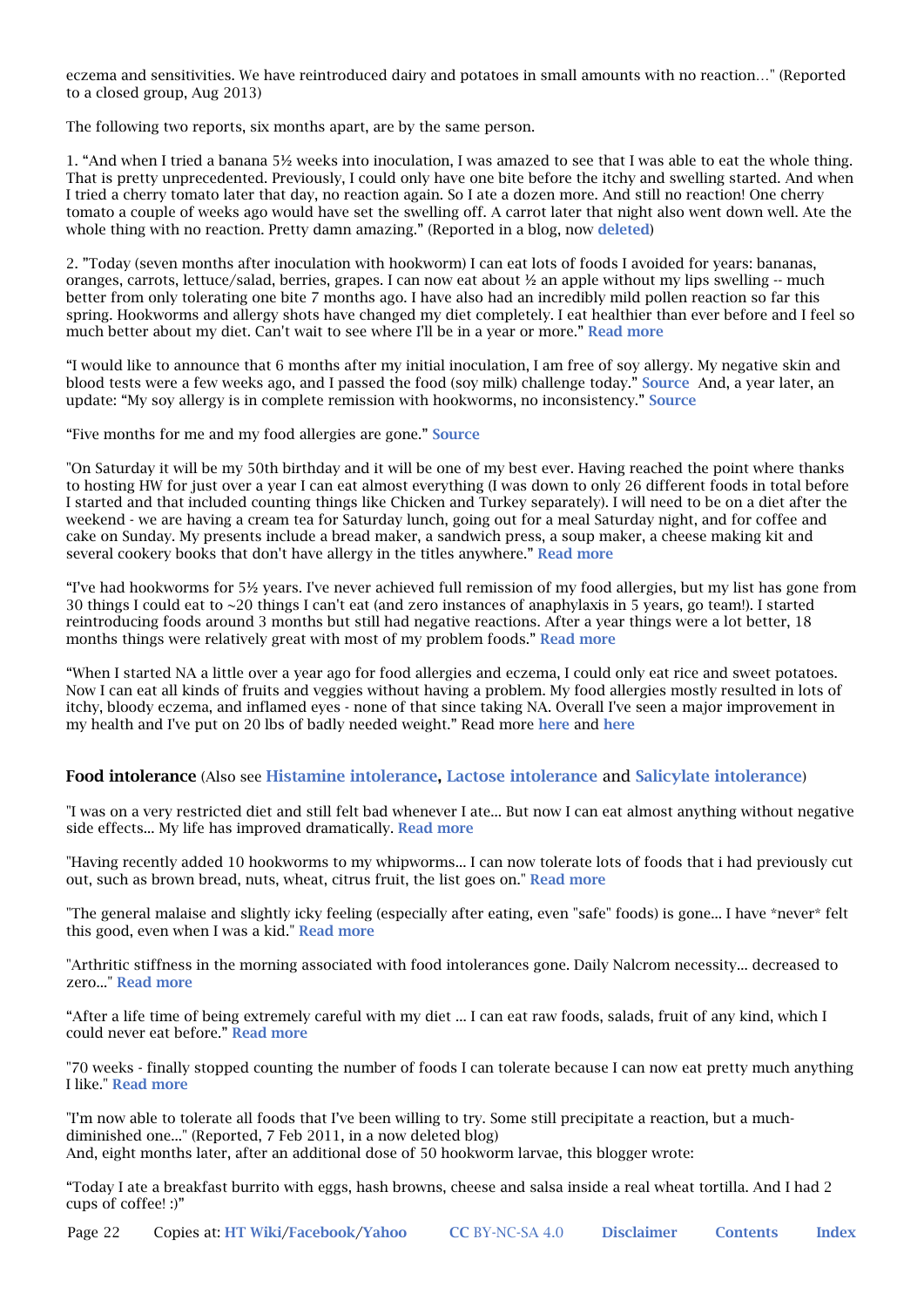"Since using helminths I have no more food sensitivities and can eat raw foods and complex carbs without issues." (Reported in a private discussion, Jan 2012.)

"Should anyone ever wonder if hookworm can help with salicylate sensitivity, in my case I think it's doing exactly that... Last night I tried eating a boiled carrot, since they are high in salicylates, and barely reacted. This morning I'm sipping a cup of organic coffee (also pretty high on the scale) and enjoying it. None of this would have been possible a month ago!" Read more

"just to explain how dramatic my relief from food intolerance is, back in mid-february i tried to eat lamb and had such a bad reaction my throat was tightening up for the entire rest of the night, my mind felt muddled, anxious. my breathing was affected, mostly nasal congestion. but it was miserable. and tonight i ate two pieces of lamb with no reaction at all. in fact, it tasted delicious. i am beginning to feel like a normal person again." (Reported in a private discussion, Apr 2012)

"I suffer from a massive food intolerance with IBD symptoms. I was not able to gain weight for years independent how much I did eat. Now for the first time since years I was able to gain some weight and overall feel better (and) I am able to do some sports again. Honestly I thought I am a non-responder for a long time – I just kept on waiting and trying to be patient. (Dosing schedule: an initial 35 hookworm, another 35 hookworm at 5 months, and a final 35 hookworm plus 1,000 whipworm (T. trichiura) at 12 months.) It was worth waiting for – I am getting better – slowly but the success is becoming more and more visible. The decision to go on HT was surely the best of my life – as there was really nothing else that ever seemed to help me." (Reported in a private message, Jun 2012)

"I have had food intolerances/allergies for years due to crohn's and general poor gut/digestive function. I've always reacted to many foods and seriously to all grains, in any form, as well as anything with lactose or sugar. My gut has been greatly improved by helminthic therapy and my diet has expended, so I thought it was time to check for food sensitivities... I tested for sensitivity (the blood test measured IgG antibody, food antigens) to grains, legumes, nuts, meat, fowl, dairy, fruits, vegetables, fish, Mollusk, Crustacea, Miscellaneous items such as honey, chocolate, coffee, and yeasts. Out of the 100 items tested I showed a single "moderate level 3 reaction" on a scale from I to 6." (Reported to the Facebook Helminthic Therapy Support Group, Jul 2012)

"... my worms have significantly reduced my food sensitivities. I can now eat dairy after 15 years of not tolerating it. It took a while, but I am so much more resilient now." Read more

"It's been over a year with HW… I feel the HW has helped me but not for the problems that were of greatest concern. My environmental sensitivities seem to have greatly improved. I can now handle scented products much much better than in the past. The HW also had a fairly dramatic effect on my anxiety levels. *However, my food intolerances and related pain/inflammation in my muscles and joints are as bad as ever. I did add one food during the year (liver) and it went down ok for about a month, then I stopped tolerating it. I also dropped one food (Basa) and can only eat BC Red Snapper as a protein source now. Overall I'm glad I inoculated as it has provided benefit, just not the degree of benefit I was hoping for.*" (Reported to a closed group, Aug 2013)

"*I have food intolerances and multiple chemical sensitivity and I didn't benefit from helminhic therapy… My lack of succces with helminths might be due to liver issues as a root cause for my diseases (mutations in several of the genes CYP450 and some fluctuating liver numbers).*" Read more.

"I took 25 hookworm and it changed my life by completely alleviating all digestive issues after 7 years of FODMAP issues and general severe IBS. Now, ~3 months after my initial relief, I am still 100% in remission and I still have no digestive issues." (Reported to the Facebook Helminthic Therapy Support group.)

"A family member had been on TSO for 22 weeks at dose of 1000 ova. Helped greatly w food reactions (along w SCD diet and other interventions). However still reacted - in a more minor fashion. We have recently raised dose of TSO up to 2500. 2 doses so far at that dose and now no traces of food reactions. Ate 2 trigger foods today - still no reaction. Truly amazing. This person had o safe foods in December. This is awesome!" (Reported to a closed group, Jul 2014)

"*… I'm on HDC and they do not seem to help with food reactions sadly, i was ready to run for a 1kg bar of chocolate in the name of science!*" (Reported to a closed group, Jul 2014)

The following three reports are by the same person.

1. "I'm in the early stages - just had my second dose - so three months in. I started trying to reintroduce foods at 10 weeks and have had great success. Some I will have to come back to later when I have a larger colony, but I have increased from being able to eat only 26 food stuffs to 35 so far in just a couple of weeks. You can imagine how excited I am." Read more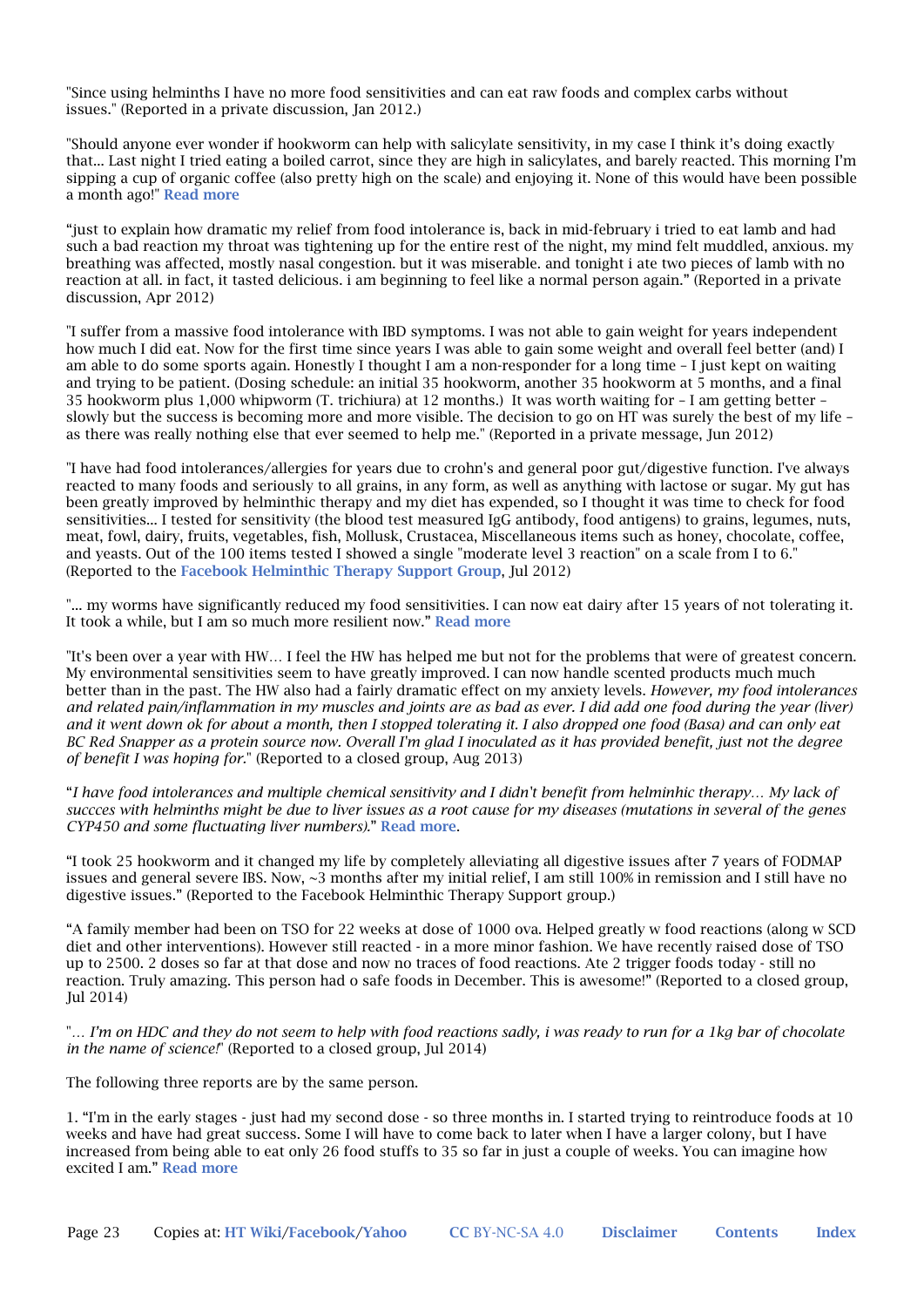2. "Three weeks post my second hookworm dose and I can honestly say I have not felt so well in years. Not only have my food intolerances significantly declined, but I feel happier, healthier and the future is very exciting. This therapy is amazing." Read more

3. "I had to share my excitement - last night we went to a business dinner for my husband's work and for the first time in many years I could provide a simple list of what I could not eat, rather than a very short list of what I could. I had a relatively normal 3 course meal and no one asked me why I was eating so little. I didn't feel different or embarrassed. I was able to drink wine, eat almost normally and enjoy myself rather than feeling stressed. All of this is thanks to HW." Read more

"At six and half months in (25-25-40 HW) I am just short of claiming success for multiple food intolerances, likely leaky gut and a host of other related symptoms. I couldn't eat gluten or dairy without debilitating symptoms and had been GF DF for 7 plus years. For the past three weeks I have eaten anything I wanted for one meal a day without the terrible symptoms I have experienced all my life." Read more And "I can tolerate beer better with HW." Source

"... after hosting HWs for 9 months I too can also drink alcohol which I could not do previously. Beer is good again." Source

"The hookworms have cut my food sensitivities by at least 50% in 3.5 months." Read more

"I inoculated with 30 HW in November, and since mid-March I've had great success with FODMAP foods. I've been able to have things like bread, garlic and avocados that I so dearly missed! I'm still not to my desired number of helminths yet, but even with only ~43 I don't feel any pain after eating FODMAP foods." Read more

"I had Blastocystis approx 5 years before it was discovered. I was down to eating meat, rice sugar and pistachio nuts. I received the 'triple treatment' through Dr Froomes in Melbourne, and I made good recovery until several months later I took antibiotics and my nightmare began. I started reacting to a lot of foods… I started with 35 hook worms 17 weeks ago. My Intestinal condition gradually deteriorated over the next three months… and I had to give up certain varieties of rice. I lost over 15 kgs and … suffered from endless nausea and dizzy spells because my blood pressure was so low. Three weeks ago I got another batch of 45 hookworms… And now at 18 weeks I can eat lots of food I haven't been able to eat in years." Read more

"I have had numerous food intolerances as well as sensitivities to most chemicals for 45 years. I was malnourished too. It will be 2 years (next month) with hookworms. I have around 135. Improvements include reduced sensitivities to many foods and chemicals, loss of addiction to sugars and chocolates. Increased energy and reduced anxiety. It hasn't totally removed food and chemical sensitivities but tolerance has improved…" Read more

"My daughter can eat more and more foods the longer she hosts (hookworms). Her gut is less and less leaky. She could tolerate no dairy before hosting, absolutely nothing. Now she can eat ice cream without it bothering her." Read more

"I inoculated with 25 NA hookworms around October of 2015. And since beginning of May, I have been able to add apples into my diet - something I couldn't tolerate at all. I have been mostly on a low FODMAP diet for over a year and a Paleo diet before that. I couldn't eat apples for about 2 years and being able to eat them again is a remarkable achievement." Source

"Food intolerance and irritable bowel for 16 years. It had been gradually getting worse as time went by to the point where it was impossible to lead a normal life. It was almost impossible to eat out or go to friends houses to eat. When we went on holiday we would have to get an apartment with a kitchen so I could cook my own food, and I took my own food anytime we went out. I was following a low chemical, low fodmap diet, very restricted with what I ate. All the doctors I have seen over the years had no answers for me and just said to stay on my diet. It has taken time but I am able to eat much more now and can eat out now without having to question them about everything they use to cook the meal. We have also just traveled to Germany, something that would have been nearly impossible a year ago… Just being able to relax my diet is wonderful, my doctor has also been converted, he was horrified when I first told him." Read more

"*I tried it to deal with food intolerances (not allergies, no anaphylaxis) that result from enzyme imbalances. Hookworm didn't help.*" Source

### GERD (reflux)

"I was suffering from reflux… I was pleasantly surprised that it went away when I started hookworms to treat my allergies." (Reported in a private discussion, Apr 2012)

"… my daughter who has eosinophilic esophagitis is off of Prilosec for the first time in six years!!! Only one incident of reflux in the last eleven days and none of the other typical symptoms that we've seen without it -- sleeplessness,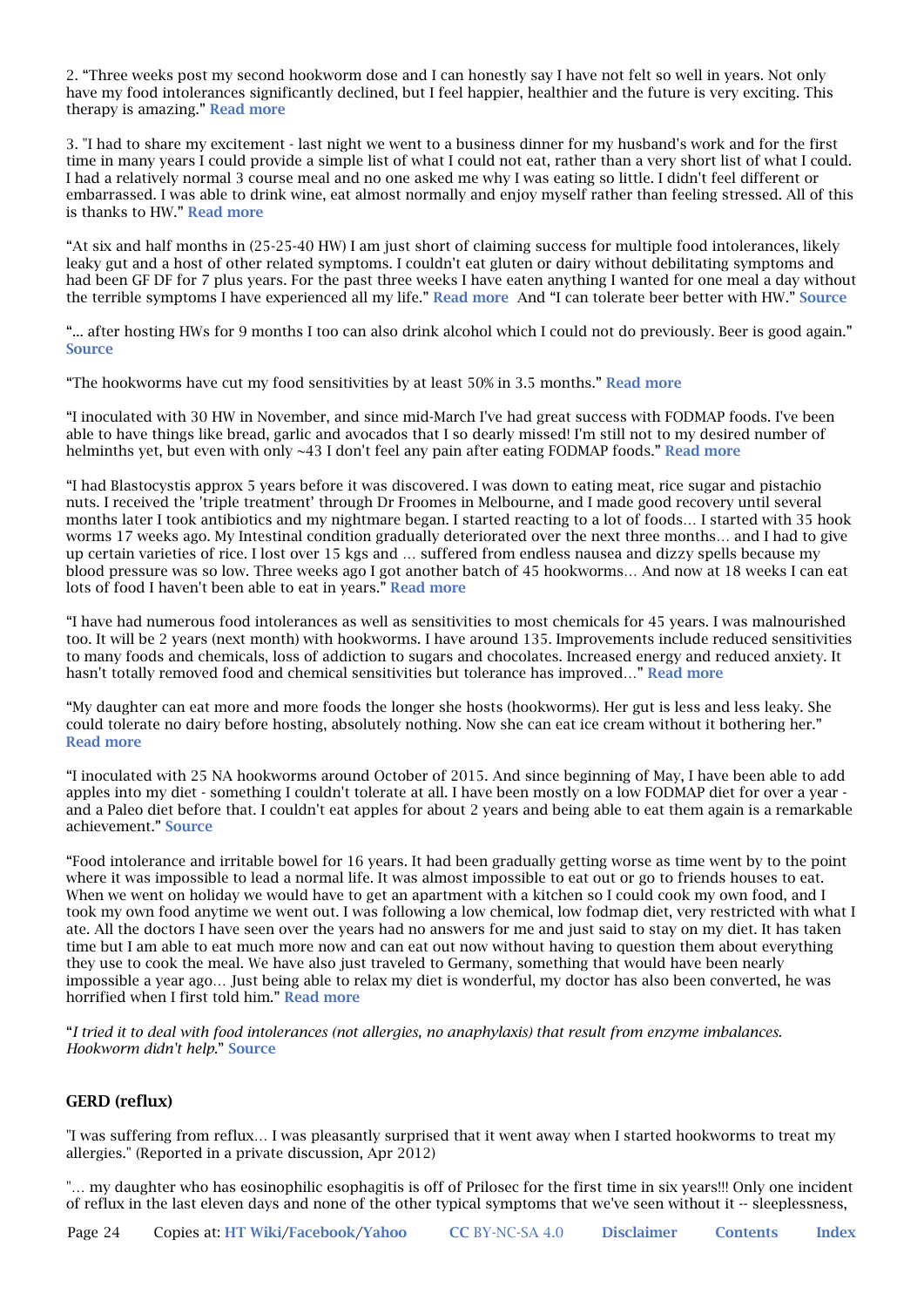crabbiness and emotional volatility because of increased pain. I'm not giving her anything else -- no antacid, betaine HCl, TUMS, or baking soda in water because it's so impossible to get her to comply. This is absolutely huge for us." (Reported in a private discussion, Apr 2012)

"I have Lupus and GERD as a result of the high doses of steroids to control symptoms. I reduced the steroids over the past two years and the GERD persisted. I started hosting 25 HW in April and increased the dose to 95 at 3 monthly increments. There has been a marked improvement from October." Source

"Used to have problems with GERD which seems to be mostly a fructan issue for me. Before HW, I avoided GERD symptoms by cutting back/eliminating fructans in my diet. After a few months of HW (5-15 over the last 6 months), I now tolerate fructans better and only get reflux problems if I overdo it." Source

### Hashimoto's thyroiditis/Graves' disease

"I began my helminthic therapy a couple of months ago. Other than waking up two days after starting with a single episode of loose stool, I've been feeling better and stronger every day, bit by bit. Which is great, considering I have a collection of autoimmune challenges: Multiple Sclerosis, Graves' Disease (autoimmune overactive thyroid), and Lichen Sclerosus… My thyroid levels seem to have normalized: T3, T4 and TSH levels are in normal range - HALLELUJAH! It's been a long time since I've had that! I hope I won't ever have to use propylthiouracil again!" Read more

"I have Hashimotos & Graves diseases - both autoimmune issues that affect thyroid hormones - the NA dialed my symptoms down (bloating fatigue, joint pain and swelling, itchy skin and eye swelling, racing heart) steadily without any harsh side effects - much more effective than any of the medications I have tried." (Reported in a private discussion, Mar 2015)

"I took one batch of 25 NA last year because I was experiencing pain and swelling every day from Graves and Hashimoto's diseases. I had a dramatic reduction in swelling and pain … also lost about 15lbs of water weight. A few months later, I got pregnant, and did not have a miscarriage (I had 3 earlier that might have had something to do with the thyroid diseases). My TSH, T3 & T4 levels stabilized right before the pregnancy, they followed the "textbook" levels through the pregnancy and stabilized right after as well. My antibody levels for both diseases dropped. My Endo tells me that she had expected my Graves disease to flare up as it had before the NA, as I had the beginnings of a goiter and pregnancy can do that. As she said - "you can't say for sure that your experiment is the cause of all the improvements, but the improvements are real - and they are unexpected." I will certainly be continuing with this therapy!" Read more here and here

"I have Hashimoto's and some related symptoms: food intolerances, migraines, fatigue, poor endurance. Many of my symptoms are under control thanks to diet and FMT. Using those modes of treatment my anti thyroid antibodies decreased to about 80-100, but whatever I did I could not decrease them further. Well, now, 4-5 months into TSO (and I'm probably taking too small dose of 700 ova) my antibodies test results came back at 58. It is not a huge improvement, but it is an improvement and they would not budge any other way, so I am very happy. I also feel better and stronger - subjectively." Source

#### Headaches (Also see Migraine)

"To be enjoying not only whole days without any headache, but also entire weeks, is just incredible." Read more

"… my daily regimen of panadol and neurofen for headaches has been cut back (actually cannot remember the last time I took neurofen (ibuprofen))…" (Reported in a private message, Dec 2012)

"My headaches have nearly vanished…" Source

#### Histamine intolerance (Also see Food intolerance)

"I eat "forbidden" food and it is like a miracle, all my food allergies and even my histamine intolerance are gone, I can eat everything again, not a single reaction. As if I had never had food allergies before. I am euphoric. It is a small stage victory and a good sign indeed." Read more

"I really think it helped my histamine problem at least 70%. I couldn't tolerate histamines without getting really tired and depressed. When my hookworms (60 of them) kicked in at the 9 week mark I was able to tolerate bone and meat broth." Read more

"In the past I had serious problems with histamine and salicylates… Since hosting a bunch of hookworms I was able to gradually reintroduce all foods that previously made me sick." Read more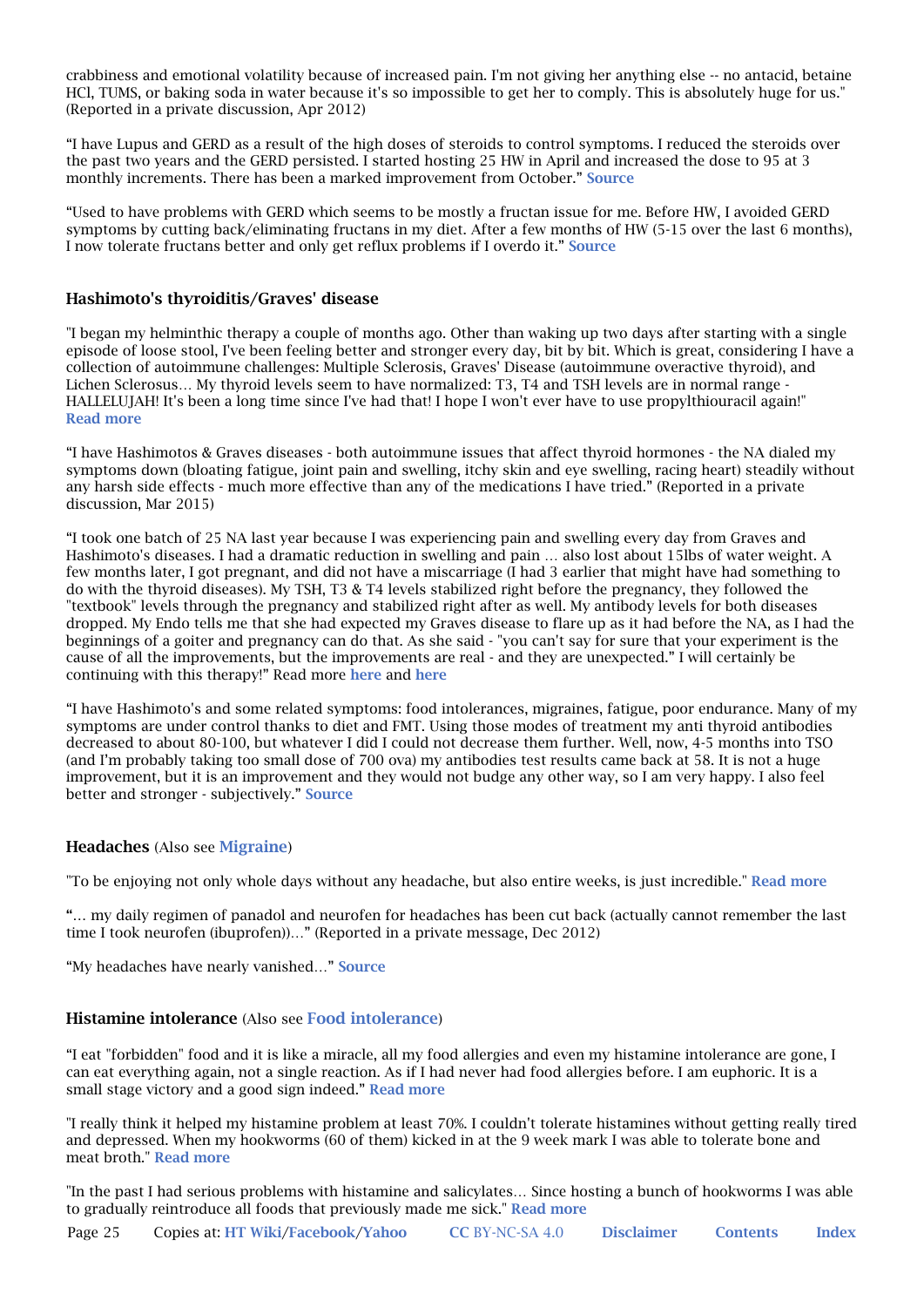"Last night I celebrated New year's Eve with a glass of champagne! After almost a year of hosting hw for salicylate & Histamine intolerance I'm finally able to eat almost anything. Thanks to everyone here & hope you all have a wonderful 2015, I know I will!" Source

### Hives/Urticaria

"Hives are 90% improved." Read more

"My baby started to get dermatographia hives from touch at 6 months when I introduced solids. At 8 months he got 3 hookworm and the hives have stayed away." (Reported to a closed group, Oct 2014)

"... my hive (urticaria) symptoms are 99% gone, I do get a small outbreak rarely... I am only a 14 months into the therapy. Symptoms cleared up 3 months after my third dose." Read more

The following three reports are by the same person.

1. "I also have had almost no problems with the cold urticaria that I typically deal with several times a day every day (regardless of weather or environment). Last night I even felt comfortable reducing one of my three anti-hystamines and suffered no ill effects." Read more

2. "I forgot to take my morning dose of meds (200 hydroxychloriquine, 10 omeprazole, 20 Loratadine). I found my pills in the pocket of my hoodie tonight so I know I didn't take them. However, despite not taking the morning dose of antihistamines, I didn't get a single hive today. Not one! And I even did yard work, which normally be a trigger for me right away. This is so exciting! ... I'm only about six months into HT, but for tonight I'm over the moon!" Read more

3. "Not a single outbreak for almost four weeks. This is following a long period of time where my best days "only" had four or five episodes a day." Read more

This person has also produced a further, very detailed report, written six months into therapy, and a "before and after" comparison of symptoms.

"I achieved remission of chronic (idiopathic) urticaria (with hookworms) at 5.5 months and was able to stop the certirizine at that point." Read more

### Hyperactivity

"The allergist is blown away with the improvements in hyperactivity..." (Reported in a private discussion, Dec 2011)

#### Hypertension (high blood pressure)

"Both of my BP numbers dropped ten points VERY quickly after inoculation." Source

"... the worms dropped my high BP overall by about 15 points..." Source

"I received my first dose of N.A. in early June. I just checked my blood pressure, and I had a lovely surprise. In six weeks, my systolic blood pressure has fallen by almost 30 points, and my diastolic blood pressure has dropped by 10 points. During my last visit, my doctor said that if my blood pressure increases I'll need medication, but I'm well out of range for that now! I've been walking six days a week for an hour, but I've been doing that since March." (Reported in August, 2016.) Source

#### Hypoglycemia/Hypoglycaemia

"I've had the Hypoglycaemia since I was a child… My blood sugar would drop down to levels where I almost blacked out… Now I can get up at 7-8 in the morning and last until 10-11 in the evening, which would be impossible before… Im not as hungry all the time (or constantly craving sweets) and the 'flushing' sensation with the following wave of heat and warmth which I sometimes got after a hearty meal is also gone." Read more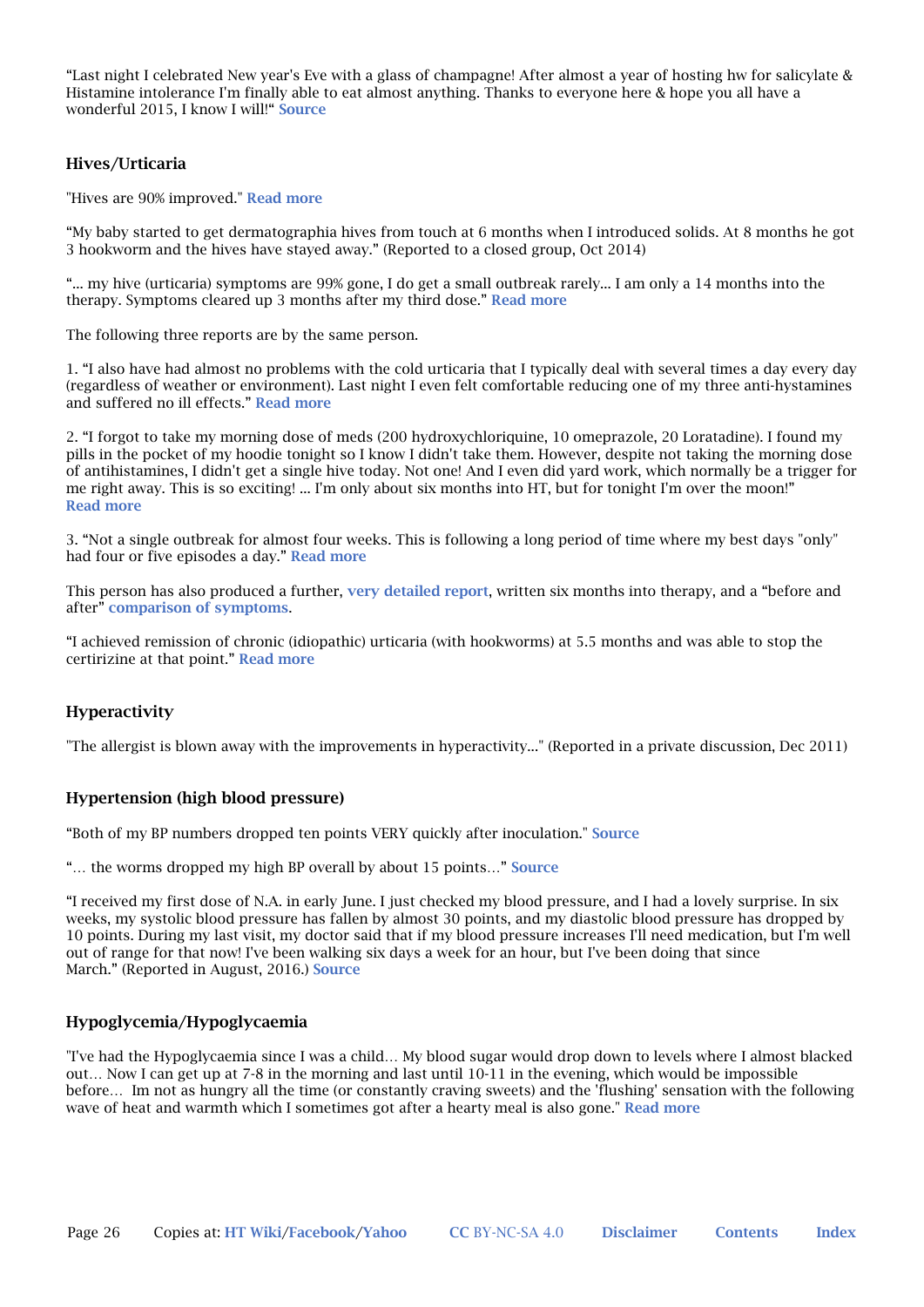#### IgA nephropathy (Also see Autoimmune kidney disease)

"After a few days of contemplating the choices of kidney dialysis in the future or some discomfort from worms (which I had none), everything made complete sense to me. Six months passed until it was time to visit the doctor again and surprise, surprise this time after two years of getting blood work that showed my number slowly getting worse now they were better than last six months." Read more

#### Inflammation

"Three weeks post my second hookworm dose … not only have my food intolerances significantly declined, but so has the inflammation around the replacement knuckle I had 18 months ago. (I seem to have some degeneration of the finger joints but am told it is not arthritis.) Until now I have not been able to take up playing the keyboard again, now I can. I could not use the hand without it swelling and being painful - now I can." Read more

#### Insomnia

"Two months ago I could not sleep without giving me a dose of salbutamol, and that only for three hours of sleep. It was hell. I thus spent the last two years. I was so worried and so resorted to HT. Now I wake up with the alarm again!" Read more

### Irritability

"Since going on hookworms a year and a half ago, the irritability (and also the restless leg syndrome) have gone away." Read more

#### Irritable Bowel Syndrome (IBS)

"And the impact on my disease, complete cure, is nothing short of miraculous." Read more

"... it was quite a day when I realized all my IBS symptoms had gone. Very happy with the results." Read more

"Having recently added 10 hookworms to my whipworms, the IBS symptoms have halved. I can now tolerate lots of foods that i had previously cut out, such as brown bread, nuts, wheat, citrus fruit, the list goes on." Read more

"ibs no longer causes discomfort…" Read more

"Very sensitive stomach, my doctor classes it as IBS, bowel issues etc. I got to the point where I could not sleep in a bed as my stomach would do cartwheels after half an hour horizontal and I can't sleep. Doctors had no idea, and I started sleeping in a chair. Now after a year with hookworms, I am sleeping in a bed again and my bowel issues are substantially improved." (Reported in a private discussion, Apr 2012)

"17 weeks after the inoculation, I am in a partial and stable remission from my IBS symptoms (45 days in remission). So, I am very happy..." Read more

*A 40-year-old male with IBS since foreign travel and subsequent treatment with various antibiotics 23 years earlier, who inoculated with a total of approximately 150 hookworm and 2,700 whipworm during a two year period, reported that he had seen no benefits at three years after the first inoculations. He had also not experienced any side effects or overall worsening of his condition that he can attribute to the helminths. (Condensed from a personal message.)*

"Second inoculation for the treatment of IBS a week ago. Very mild rash and I am very happy. I was thinking about what my life was like some months ago, and today it is very different. I am feeling healthy and able to do lots of things I couldn't do before. Able, for example, to do a full time job, without worrying about having to go to the toilet all the time, or about not being able to stay away from home all day. Much healthier and much better quality of life!" Read more

"I have IBS and lactose/gluten intolerance … The symptoms were pain, bloating, diarrhea, gas. I must confess: I was very skeptical about the treatment. But by the 7th week it has been amazing! I can not explain, but I feeling my body "stronger". I took courage and began to eat certain foods (bread, corn bread, soy milk, beans, sweet bread topped with condensed milk) and didn't get sick. This was impossible until last week!! And, to further test, I ate a sandwich at Subway. Unbelievable! After years, I ate a sandwich and didn't get sick. Extremely happy with my hookworm fellows! This is simply a new condition for me. That never happened before (in 14 years): to be diet free and healthy,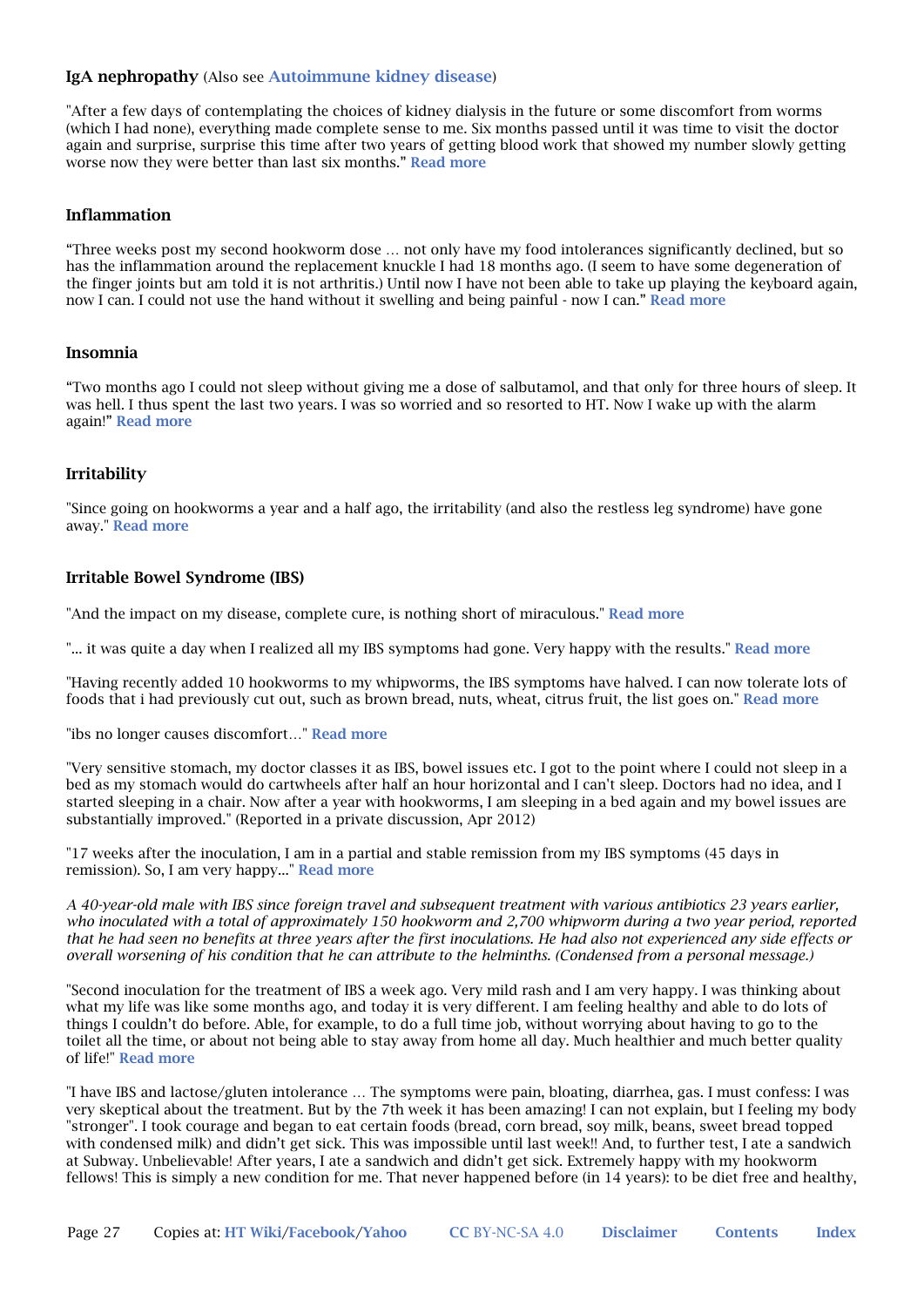without any medication. I don't know if this improvement is temporary and how long it will last ... But I'm enjoying every second of it!" Read more

"I have now just gotten back (2 days ago) from travelling around the world since January. I came to one of those 'lifes to short' moments, chucked in my job (have to start looking for one now) and had the best year of my life broadening my horizons. I give my worms a big tick for the fantastic year I have had - one of the healthiest years of my life. I have been more tolerant of a larger variety of foods, and after a year of travelling, including third world countries, throughout south America, Africa, japan, turkey, Europe, and north America, I only got a 3 hour diarrhoea episode once (after brekkie in cairo)." (Reported in a private message, Dec 2012)

"The hookworms seem to be working tremendously! Starting in September (5 months post-dose) the symptoms of my irritable bowel started to decline (I had less bloating, diarrhea, etc.). And my intestinal situation has continued to improve. I used to not be able to eat dairy, gluten, kidney beans, eggs, sesame seeds, peanuts, cranberries without major discomfort and intestinal problems. And at this point I can now eat any dairy, small portions of gluten, small amounts of eggs, peanut butter, cranberries. I feel tremendously more healthy. I have gained a little weight, in part because I need to rediscover the right amount of food now that my diet is so significantly expanded. I also think I'm digesting food more than I used to. Overall my quality of life feels greatly enhanced without constant intestinal problems and so many food restrictions. I've had irritable bowel symptoms since I was a small child, so this is really the first time in my life I've felt this well." (Written 6 weeks after this individual's 3rd dose of hookworms, and reported in a private message, Nov 2013)

*"Because i only experienced side effects I terminated my hookworms early jan, 2014. I hosted HW for about two years trying to control my IBS. For me it turns out that a different diet is the way to go!"* Read more

"I have been getting HDC for the past 6 months for allergic rhinitis and IBS, both of which which I have been battling for years. The improvements were amazing! I've been taking a dose of 25 - 30 every 3 - 4 weeks since September. Both issues are virtually gone when i'm on them. The effects seem to last for 3 - 4 weeks. I can tell when I need a new dose because my symptoms suddenly re-appear. Then when I take another does within a day or two, huge improvement!" (Reported to a closed group, Mar 2014)

"I am currently hosting NA with no ill effects and only benefits. NA has completely mitigated my IBS symptoms, within a few months. Am now at a year+." **Source** 

The following two reports are by the same individual, who began using TSO then switched to NA and TTO.

1. "I am doing well on TSO 2500. I am taking it for a bad case of post-infectious irritable bowel syndrome - diarrhea only. By day 11, I had solid stools. It is nothing short of a miracle!" Read more

2. "I am just shy of a year of hosting human helminths (between 70 and 100 hookworm and between 500 and 600 whipworm) and I am happy to report I am starting to have actual stools. This is remarkable because I have a very severe case of post-infectious IBS following several treatment resistant clostridium difficile infections. The infections finally resolved with a fecal transplant but my gut flora was still really messed up." Read more

### Keratosis pilaris

"Keritosis pilaris almost gone, something I've only been able to improve before by eating liver every day. My skin hasn't been problematic aside from the keritosis pilaris near my elbows, but it now seems softer and smoother in general. (Reported 18 weeks after inoculating with 5 NA and then adding 10-12 more at 12 weeks.) (Read more)

#### Lactose intolerance (Also see Food intolerance)

"One other thing I have also noticed is a marked improvement in my lactose intolerance." Read more

"When my gut was inflamed (IBD) I could not tolerate any complex carbs, lactose sugar was very bad news, but after HT and remission of Crohn's disease I can eat complex carbs including lactose in moderation. I do not suffer from drinking milk on occasions, and or indulging in sugary desserts, eating bread, pasta, corn, rice or potatoes in moderation." Read more

"My husband seemed to have severe lactose intolerance. In the past, nothing helped and it was instantaneous, as in explosive diarrhea and severe within 20 minutes of ingestion. Since his leaky gut has gotten better since getting worms, he's doing a lot better, so that he can actually digest ice cream." Read more

"I have IBS and lactose/gluten intolerance … The symptoms were pain, bloating, diarrhea, gas. I must confess: I was very skeptical about the treatment. But by the 7th week it has been amazing! I can not explain, but I feeling my body "stronger". I took courage and began to eat certain foods (bread, corn bread, soy milk, beans, sweet bread topped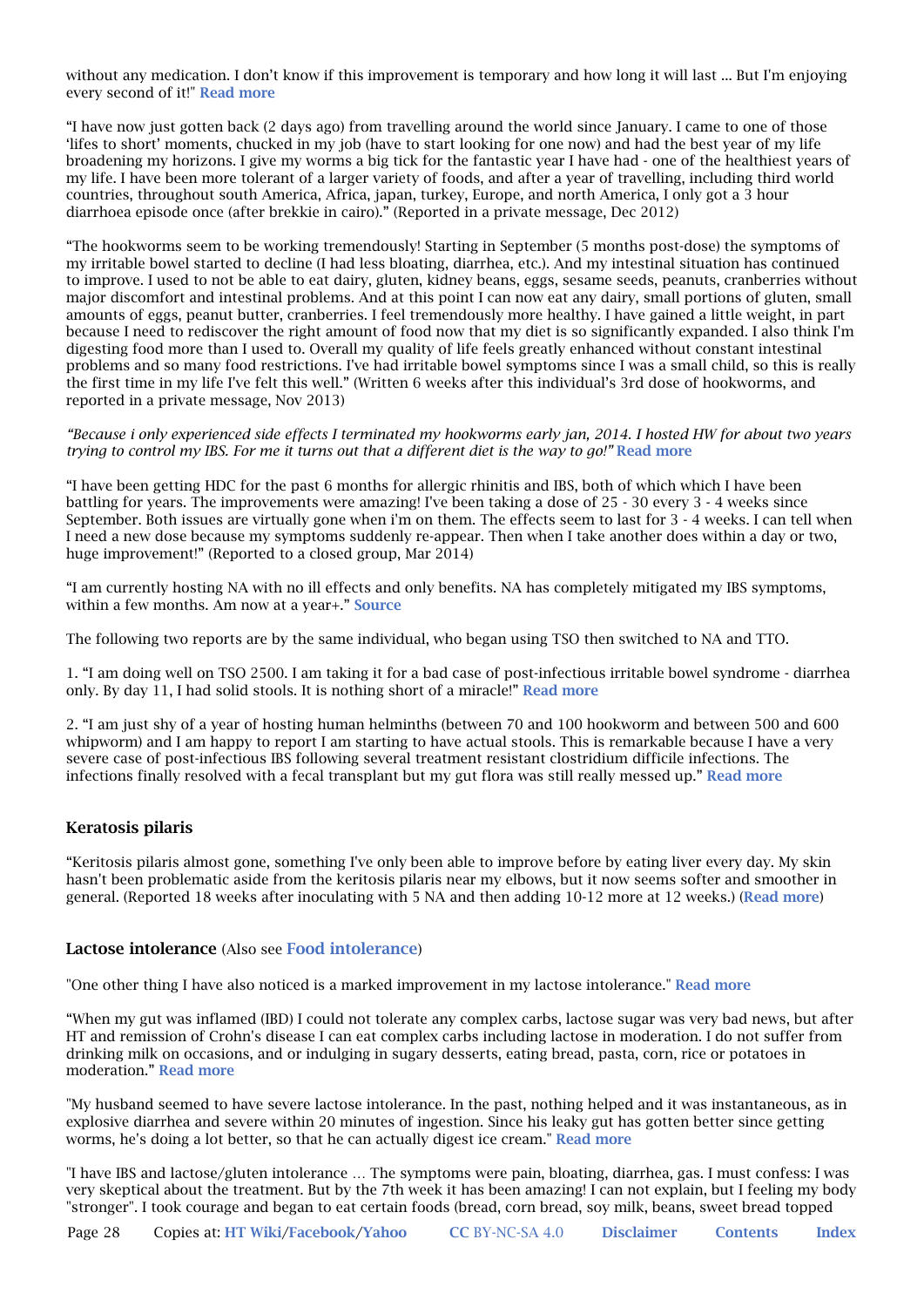with condensed milk) and didn't get sick. This was impossible until last week!! And, to further test, I ate a sandwich at Subway. Unbelievable! After years, I ate a sandwich and didn't get sick. Extremely happy with my hookworm fellows! This is simply a new condition for me. That never happened before (in 14 years): to be diet free and healthy, without any medication. I don't know if this improvement is temporary and how long it will last ... But I'm enjoying every second of it!" Read more

"I have had food intolerances/allergies for years due to crohn's and general poor gut/digestive function. I've always reacted to many foods and seriously to all grains, in any form, as well as anything with lactose or sugar. My gut has been greatly improved by helminthic therapy and my diet has expended, so I thought it was time to check for food sensitivities... I tested for sensitivity (the blood test measured IgG antibody, food antigens) to grains, legumes, nuts, meat, fowl, dairy, fruits, vegetables, fish, Mollusk, Crustacea, Miscellaneous items such as honey, chocolate, coffee, and yeasts. Out of the 100 items tested I showed a single "moderate level 3 reaction" on a scale from I to 6." (Reported to the Facebook Helminthic Therapy Support Group, Jul 2012)

### "Leaky gut"

"At six and half months in (25-25-40 HW) I am just short of claiming success for multiple food intolerances, likely leaky gut and a host of other related symptoms. I couldn't eat gluten or dairy without debilitating symptoms and had been GF DF for 7 plus years. For the past three weeks I have eaten anything I wanted for one meal a day without the terrible symptoms I have experienced all my life." Read more

### Lichen Sclerosus

"My Lichen sclerosus is, for all intents and purposes, GONE! NO ITCHING, NO BURNING! Skin appears to be normalizing! WOW! I can't wait to see what happens when I take my second dose! If one dose has done this much, I'd think I have a lot to look forward to!!!" Read more

#### Lupus/systemic lupus erythematosus (SLE) (Also see Mixed Connective Tissue Disease [MCTD])

"The (hook)worms have been working for me. I have been in drug free remission for over 3 months now, I hypothesize that other lupus-spectrum disorders will respond similarly. After all, HLA-B27 is an autoimmune marker that is shared by inflammatory bowel disease as well as lupus/MCTD." (Reported in a private message, Sept 2012)

"Hi, I just wanted to let people out there know that I have been using hdc with great success for the last 6 mnths. I have lupus and myasthenia gravis and it has definitely helped. Along with hdc I do also use Hk and have been for three years., though for me it wasn't enough on its own and it gave me severe gi issues. I lost my hk frequently, but after adding the hdc I have not had that happen. One huge bonus for me is that I have had hair grow in that I thought was permanently gone due to the lupus." (Reported in several places in Mar 2014, including this thread.)

"I've had symptoms for almost 10 years… Was on cellcept/plaquenil/prednisone for 2.5 years… I also have hyopthroidism. so the week I started HW, I also had my thyroid meds increased. Since then I have been just about symptom free. I feel pretty normal. I know not I overdo it. I can get by with 8 hrs sleep instead of 12! And I can eat whatever. If I go overboard with junk and alcohol I feel shitty, but it's the most normal I've felt in 10 yrs!" (Reported to a closed group, Sept 2014)

"It's been a little over 2 years since my first dose of HW. I took a total 125 with a top up of 10 to treat Systemic Lupus Erythematosus and food sensitivities. I just had a recent batch of rheumatology labs done and everything is normal - except for a positive ANA. I've been feeling about 90-95% symptom free for close to the entire 2 yrs I've been hosting... YAY WORMS!!!!!" Read more

"It has been 5 months since I started Helminthic therapy for systemic lupus. Originally with 25 hookworms, then with 2500 TSO every two weeks which I started taking just over two months ago... My pre helminthic therapy pain and fatigue level had always been a steady 6.5 out of 10… Now my pain is a steady 3 out of 10… Fatigue has also been reduced to an outstanding level… For the first time since I was 14, I can wake up after 7-8 hours sleep and feel like I have enough energy to do a full day… For the past 3 weeks I've had the energy to go to the gym twice a day, 6 to 7 times a week. 45 minutes of moderate intensity cardio in the morning followed by weights at night… For the past five years I feel like I have been asleep. Although I worked and studied, my memories have been distorted by pain, fatigue and depression. For the first time since I was first diagnosed at 17, I feel that Im finally starting to wake up and that I have a lot to catch up on." Read more

"I have had a severe form of Systemic Lupus Erythematous since 2009; it almost killed me. I was on large doses of prednisone, plaquenil, cellcept and an arsenal of meds/supplements to mitigate the side effects of the steroids. It took two years of pharmaceutical symptom management to stop the roller coaster ride of medical crisis and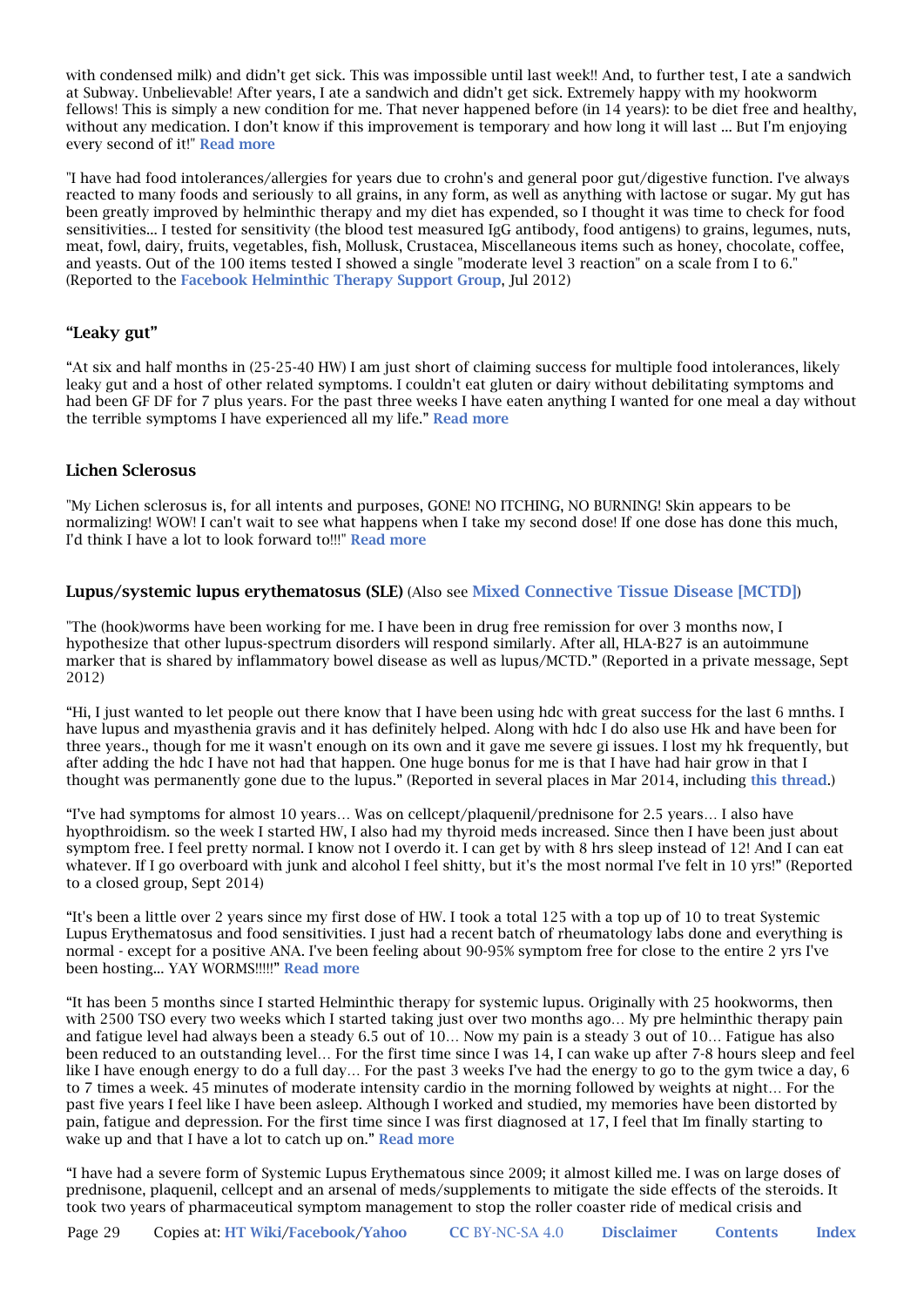hospital admissions. There was a multisystem involvement and I had severe mobility restrictions. By early 2012 the flare-ups were under pharmaceutical control to the extent that I could walk short distances (in my home) unassisted and, in a limited way, become involved in family and community life (with the aid of a wheelchair). I had an ongoing battle with pain and fatigue… With squeamish trepidation, I started hosting Hook Worms in April 2015 and got a positive result within 3 months. I have increased the dose by 3 monthly increments to the present count of 130 HW's… I feel GREAT and this is just one year on! I have recently stopped taking the steroids, and the cellcept. I have halved the plaquenil (to 200mg daily). I am exercising and running up to 9 miles a week. I get pain and stiffness in the morning; the stiffness does not last and the pain is intermittent and easy to live with. I have more energy than I can ever remember having. It is a marvellous thing to experience this transformation in my life." Read more

### M.E. (See Chronic Fatigue Syndrome (CFS) and Fatigue)

#### Ménière's disease/endolymphatic hydrops

"Although my diagnosis is Menieres, I believe it to be secondary endolymphatic hydrops caused by my allergies. Except during weeks 3 - 8 after a dose of helminths, I have reached a point where I have no tinnitus, no vertigo and have significantly less problem from fast moving visual stimuli. Prior to this I had all but given up watching television - sport on tv has been impossible with cameras panning to follow the action. After my third dose, once I was past the problem period, I had started to be able to watch things to a limited extent and was finding being a passenger in a car more bearable. During weeks 3 - 8 after a dose my tinnitus is worse, and yesterday I had the worst spin attack I've had for a long time but know this will right itself in a few days. Whilst I have been well, I have felt less pressure and fullness in my right ear than in many years and generally felt less tired after activities that would have left me drained. I still cannot tolerate loud noises easily." Read more

#### Migraine (Also see Headaches)

"Before I started treatment, I was having a 7.0/10 migraine once a week. Now, I am having a 4.5-5.0/10 migraine once a month." Read more

Two years later, this individual rated the improvement in his migraines as 75%. Read more

"... my migraines are also greatly reduced in both frequency and severity." Read more

"... I have ~35 HW and they do not lessen my migraines." Read more (NB. 35 may not be a sufficient number of hookworms to provide relief from migraine.)

"I used to get headaches all time and some migraines, and now I hardly ever get them since I've inoculated almost a year ago. Actually haven't had a single migraine since, come to think of it…" (Reported in a private discussion, Apr 2012)

"My migraine does not appear that often anymore and I am able to do some sports again." (Reported in a private message, Jun 2012)

"I am still on migraine meds but I was using 4 Maxalt wafers (Rizatriptan benzoate) /week. Now I use about 1 every 7-10 days…" Read more

"My good friend Rick was having migraine headaches about 3 - 5 times or even more per week... Then I started to pick up the HDC for him (and) he had about 30 for his first dose. In a couple of days the migraines subsided. Three weeks later he received his second dose; about the same amount. He continued migraine free for three more weeks. This trend continued as long as he got the necessary dose, apparently about 30 every three weeks." Read more

"No full fledged migraines for 5 weeks. Two mini ones a couple of weeks ago that only lasted a few hours. Never had a migraine last less than three days until those last two." (Reported 18 weeks after inoculating with 5 NA and then adding 10-12 more at 12 weeks.) (Read more)

#### Mixed Connective Tissue Disease (MCTD) (Also see Lupus)

"I can hardly believe it has already been 8 months since I started my helminthic therapy journey. In the briefest terms possible, it has been the more dramatic, mind-blowing, and wonderful decision of my life... I began to notice the crippling symptoms of my autoimmune diseases (MCTD/lupus, Fibromyalgia, Raynauds, and Autoimmune hepatitis) fading about 1 month after my second dose ... I Feel Normal: hardly any severe, debilitating, mindnumbing, exhausting, unrelenting P.A.I.N. Energy levels on par with other people my age, as opposed to narcoleptics and flu-patients. The ability to get up in the morning without wanting to cry from the pain, dizziness, and crippling

Page 30 Copies at: HT Wiki/Facebook/Yahoo CC BY-NC-SA 4.0 Disclaimer Contents Index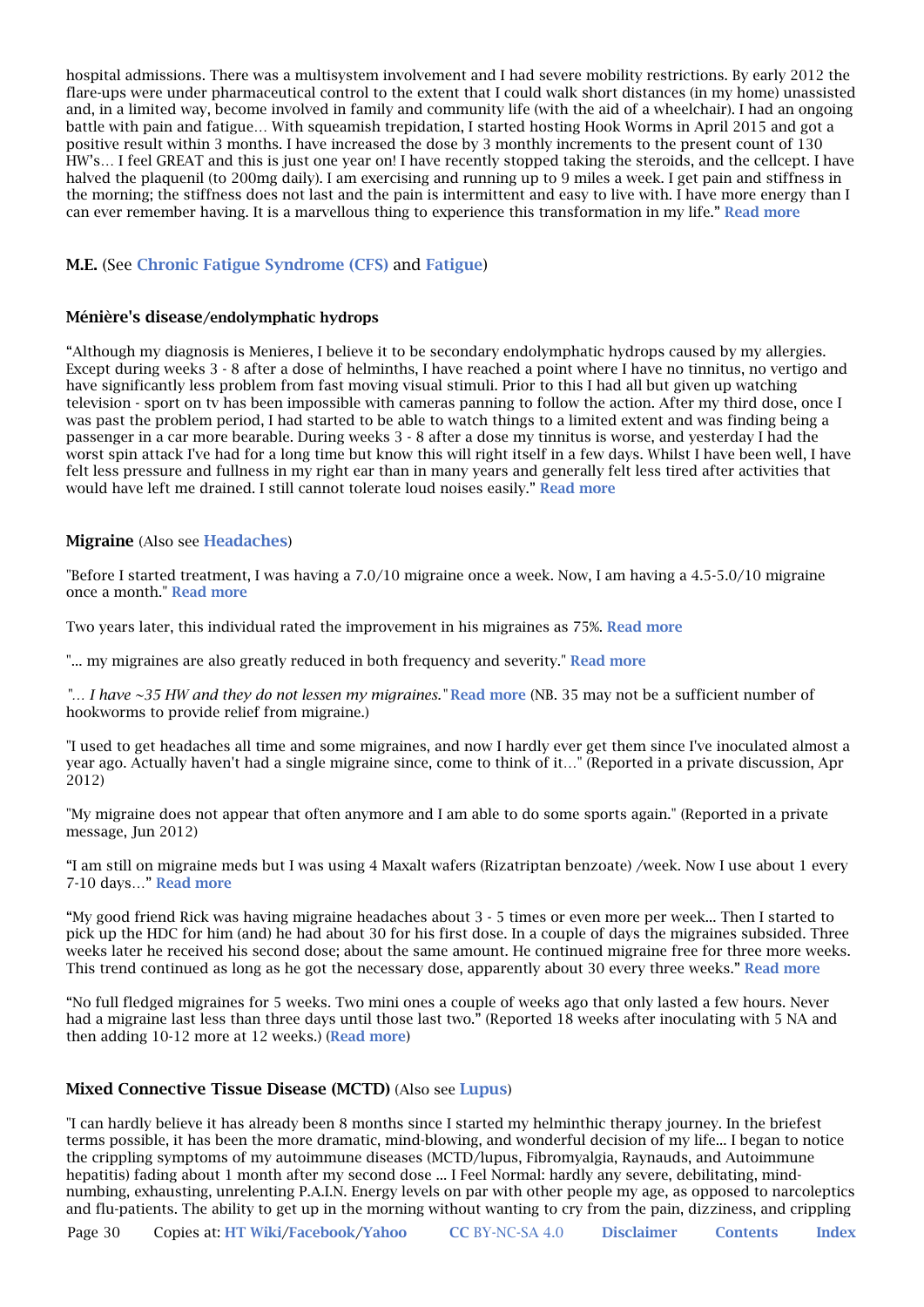fatigue. The ability to think and speak clearly. The ability to play with my son, do the laundry, brush my teeth. Basically, all things I completely took for granted before I got sick, and which I had waved goodbye to for good, so I thought... Just like falling in love, I see the world in a whole new light. I see possibilities and hope where I once saw nothing but blackness and despair. My new love affair with life has begun." Read more

"*18 months ago (I was) finally correctly diagnosed as having an autoimmune mixed connective tissue disorder. I've also had IBS my entire life. So far, at 30 HDC every 3 weeks, my symptoms (severe pain in my muscles, that is crippling at times) are not improved. I am also going to be experimenting with much higher HDC doses on me. At the very least though, I hope that HDC will stop me developing yet another autoimmune disease.*" Read more

The following three reports are by the same person.

1. "I'm about 11 months into my HT (hookworm, for lupus and Mixed Connective Tissue Disease), and doing really well. There are long periods (days, even a week or more) when I have zero pain in my body. My recurring nephritis now sits dormant for weeks at a time. I no longer have chest pain every single day, my heart doesn't race several times a day, and I hardly ever choke. Almost every symptom I had at the beginning has been reduced about 80% or so. Almost every symptom - my malar rash worsened. I'm treating it very carefully, though, and I see small improvements every few days. In the end, I've decided that if HT allows everything else to disappear, I can put make up on the rash. It's worth it. The depression has also melted away... I believe that the improvement in my quality of life is at least partly responsible. I am happy now - happier than I have been in a long time. I don't dread waking up in the morning to discover what's going to hurt today. I don't dread stepping out of bed, unsure if my legs will actually hold me up. I am comfortable making plans with people several days out, instead of putting them off until I know how I'm feeling." Read more

2. "I'm almost a year past my first dose of HW. I've had four doses all together, and am hosting about 125 HW (give or take). Last week, I worked eight days in a row without a day off … mostly working on my feet in a retail environment ... and worked almost 40 hours on the sales floor. Before my HW, I was limited to 20 hours a week... While I was getting ready for bed, my daughter said, "You know Mama - I can't even remember the last time I had to help you get dressed. Can you?" No, I could not. I'm doing so much better!" Read more

3. "I have MCTD - Lupus with a likely DM (dermatomyositis) overlap… I'm 14 months into HT and about 85 to 90 % improved!" Read more

"I am using Human Hook Worms for the Treatment of Mixed Connective Tissue Disease with my predominant symptoms being Lupus… So almost 5 months after first inoculation and my labs are all normal except my eosinophils (0.7 against a normal of 0.4). I googled this and it indicates that I have helminths in my body." Read more

### Mouth ulcers

"Mouth ulcers - they happened frequently and were severe, now it barely ever happens." Read more

### Multiple Chemical Sensitivity (MCS)

The following two reports are by the same person.

1. "I have MCS and I get (among other things) rashes from exposure to people wearing scents, going into buildings other than my home (due to cleaning chemicals, carpets, air fresheners, etc.), and exposure to the sun… I BELIEVE I'm seeing some improvement in rashes." Read more

2. "... my MCS symptoms are also improved... the irritability I get after seeing fragranced students or clients is also gone." Read more

"... my bronchial tubes no longer react at all to the myriad of lesser triggers (i.e. perfumes, scented products, smoke)." Read more

"I no longer need to worry at all about fragrance, so can entertain 'smelly' people, use 'smelly' taxis without incident, and, recently, have even managed to do some painting on the house – the first I've done for many years – without any problem at all, and I was using absolutely bog standard, very smelly, solvent-based gloss paint!" Read more

"So my problems ranged from :-- chemical allergies especially pesticide and petroleum sensitivity, cold fever on exertion, no energy (running on empty feeling), reacting to nearly all foods, never confident of going out anywhere, mental confusion, ringing ears, extreme itchy ears etc, sensitive to odours etc. etc. (But, after 8 months) things are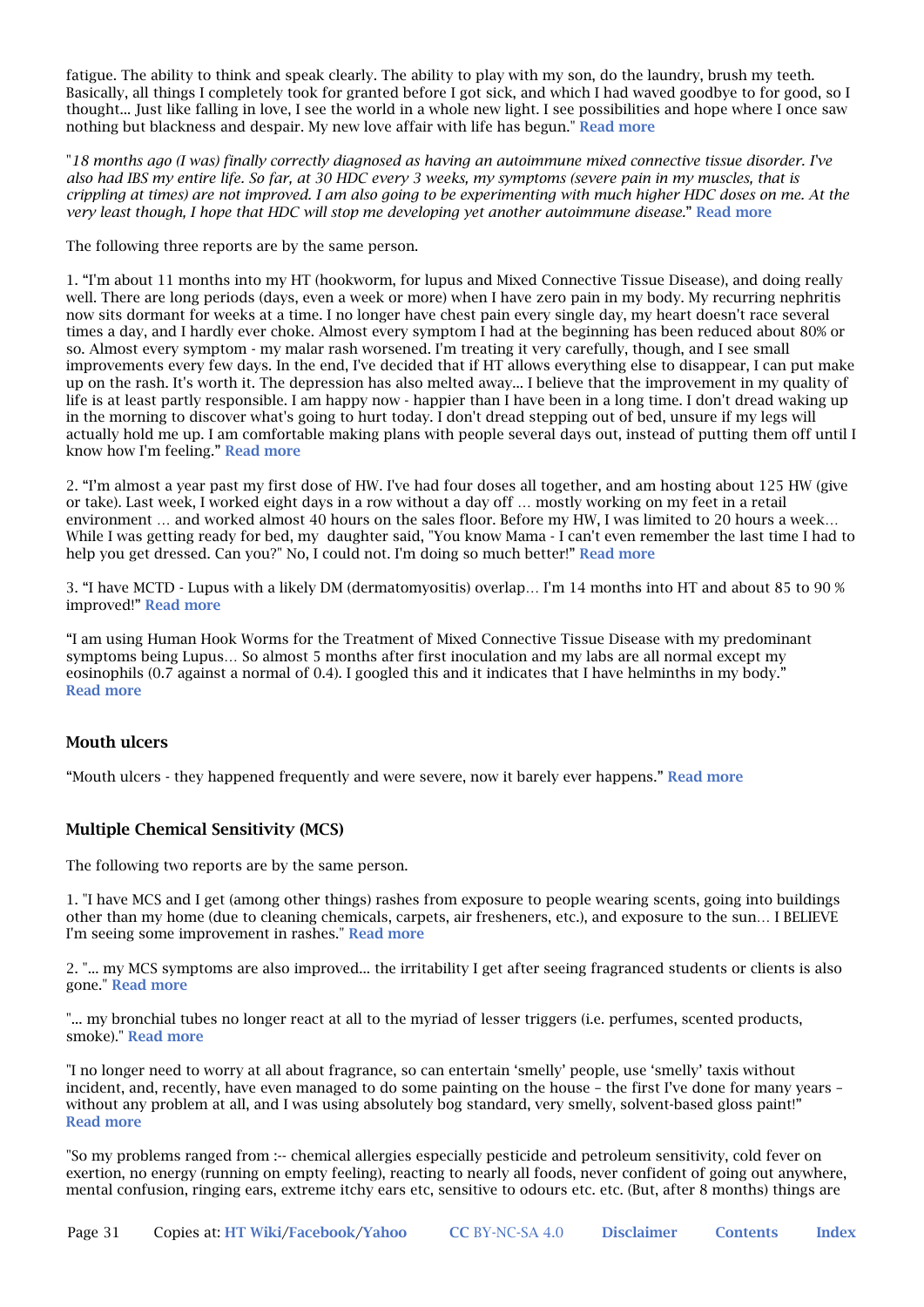radically different. That whole dysfunctional autoimmune veneer I was smothered by has gone. Imagine walking out of a fog that has been with you for decades…" (Reported in a private discussion, 2011.)

"I suffer , or should I say, used to suffer from fibromyalgia, chronic fatigue, and multiple chemical sensitivities. I have hookworm, follow the SCD diet, ....and seem to be doing much better." (Reported in a private discussion, Jan 2012)

The following two reports are by the same person.

1. "Her chemical sensitivity, identified by how much she can smell chemicals, has almost disappear..." Read more

2. "My wife suffered from allergies, food intolerances and chemical sensitivity for about 13 years and we tried many therapies. 22 months ago, she started helminthic therapy and this is by far the best remedy we have found." Read more

"Our two year old son was sensitive to fragrances in detergents and soaps - we noticed he would scratch excessively if we put him in clothes that had been washed with scented detergent, and his eczema would flare up. (He has had mild eczema since he was 3 or 4 months old.) Since his first dose with 5 HW about 13 weeks ago, we have seen a significant improvement! His skin is pretty much clear, just a small patch of dryness on each of his feet. He no longer seems bothered after washing his hands with scented soap (this used to make his wrists itch for hours)." Read more

"Our 2½ year old started with 5 HW in May 2013. He had eczema, mild food allergies (egg white, wheat, and peanut), and was sensitive to fragrance and some foods (dairy, potatoes). So far we have seen significant improvement in the eczema and sensitivities. We have reintroduced dairy and potatoes in small amounts with no reaction…" (Reported to a closed group, Aug 2013)

"My environmental sensitivities seem to have greatly improved. I can now handle scented products much much better than in the past." (Reported to a closed group, Aug 2013, after 15 months with hookworm.)

"*I have food intolerances and multiple chemical sensitivity and I didn't benefit from helminhic therapy… My lack of success with helminths might be due to liver issues as a root cause for my diseases (mutations in several of the genes CYP450 and some fluctuating liver numbers).*" Read more

"… it is now easier to breath than since I was a kid, my snoring has gone down and I have not had any reaction to perfumes that previously had me blowing my nose profusely, it feels great!, it was worth doing HW just for that!" Read more

"While my response is incomplete, it allows me much greater freedom to interact socially, to get through the workday with considerably less, and less frequent pain, and to interact with my wife and children in a much kinder, supportive, and rewarding fashion upon returning home from work. Although imperfect, hookworms are the ONLY preventive therapy I have found for my condition, and I am very glad to have them." Read more

"I was hyper sensitive to the world. A trace of perfume. A trace of plastic smell. I had to be so careful with foods no man made commercial stuff. After helminths everything damped down. I was able to go out and perfumes no longer bothered me. I started eating more foods... bananas came back in which is nice; Basically I wasn't on a knife edge any more." (Reported to a closed group, Nov 2014)

"I have had numerous food intolerances as well as sensitivities to most chemicals for 45 years… It will be 2 years (next month) with hookworms. I have around 135. Improvements include reduced sensitivities to many foods and chemicals, loss of addiction to sugars and chocolates. Increased energy and reduced anxiety. It hasn't totally removed food and chemical sensitivities but tolerance has improved." Read more

"I noticed last week I was able to enjoy music in the car, particularly "noisier music" for the first time in many years. I deal with ME/CFS and can find noise of any kind can be overstimulating and extremely unpleasant." Read more

### Multiple Sclerosis (MS)

Three annual reports by the same person:

1. "... this is the first April I have been attack free." Read more

2. "This is my second MS season... attack free!" Read more

3. "... its been just over three years since receiving hookworm therapy and... my MS and allergies are still in complete remission!" Read more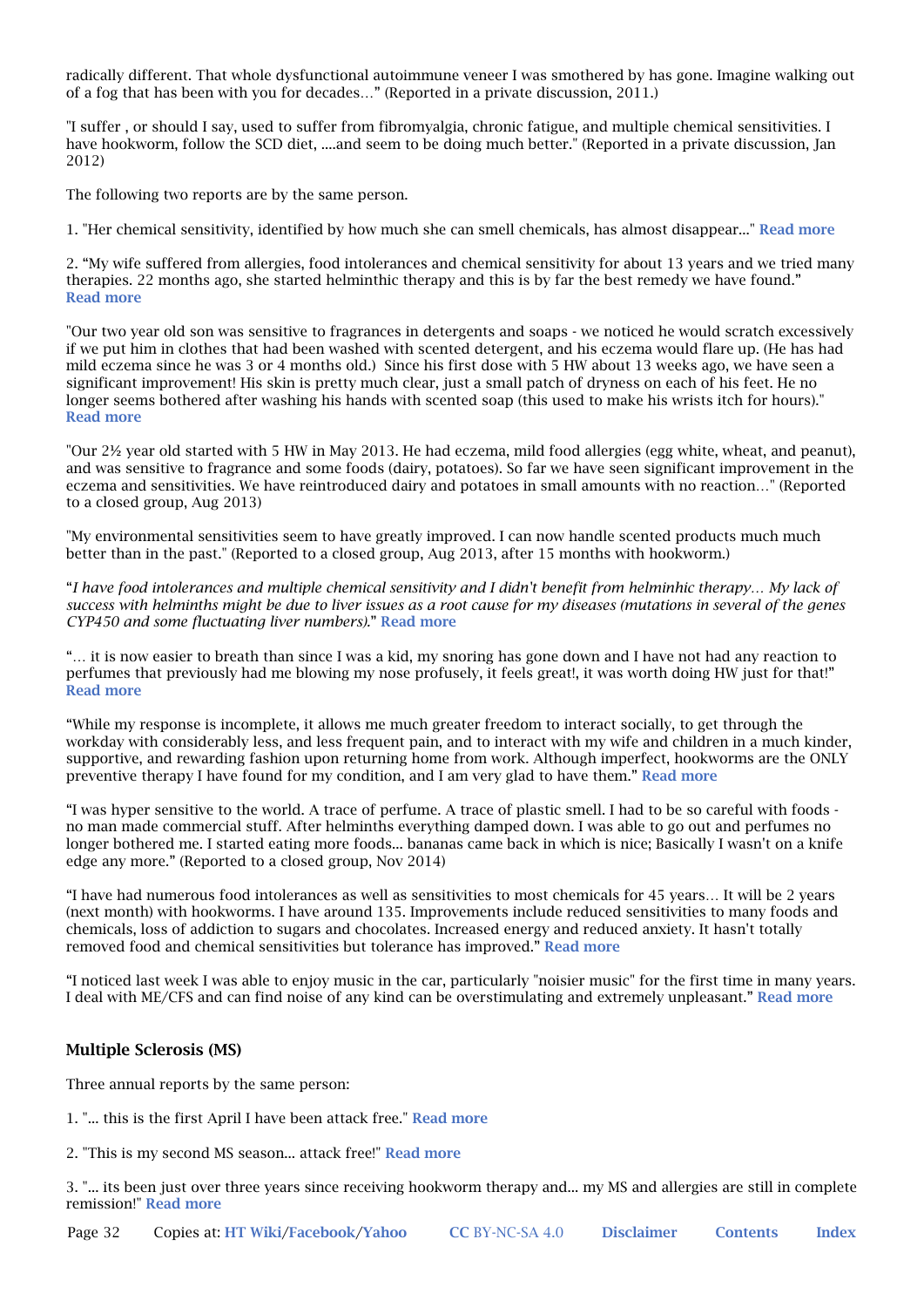Two reports by a different individual, written nine months apart.

1. "In summary I will say that without a doubt it has been a success for me." Read more

2. "So far my hookworm experience in fighting my Relapse Remitting MS has been great! I would say awesome even." Read more

The following reports were posted by yet another person, nearly three years apart.

1. "It has been 3 years since my last relapse. And since I've had hookworms, all left over traces from my last relapse have disappeared completely… I think that the hookworms have stopped any disease activity and that has allowed my brain time to heal… I'm incredibly happy and relieved with the results, and I encourage anyone with MS to get treated with helminths, the sooner the better." Read more

2. "I've been on HT for almost 4 years now, and I still have not had a relapse or any new or active lesions on my yearly MRI's." Read more

"I followed Swank/Jelinek's diet when I was diagnosed eight years ago (2003) and I believe the diet made a huge difference for me but the hookworms stopped my ms progression 100%" (Reported to a closed group, Sept 2011)

"I realized - after a few comments from friends - that I had stopped craving ADD drugs like Vyvanse and Adderall for their sheer energizing effect, stopped drinking – ready for this? – a pot and a half of coffee a day. I had more energy than I have had in something like 15 years. The afternoon fatigue wasn't there as strongly – still there but reduced in its ability to floor me. I didn't wake up tired and ready to go back to bed… All in all, I'm a happy girl so far. To have some energy back - not complete but so, so much better - is beyond joyful." (Reported by an MS patient, 4 months after inoculation, in a private discussion, Dec 2011.)

"… had 3rd top up last week and since then almost symptom free - just slight nerve fatigue towards end of the day." (Reported in a private discussion, Feb 2012)

"… while my M.S. hasn't disappeared, I've been consistently stronger with no long weak periods, no more daily or every other day elevated temperature leading to falling and exhaustion, and I'm starting to remember what feeling "normal" feels like..." Read more

"Two months after I took the hookworms, all my MS symptoms vanished. I have not had a relapse or any kind of MS activity since I started hookworm therapy. Every brain MRI that I have had (4 of them) has shown no active lesions and no new lesions. In fact, a few lesions have actually disappeared… As far as I am concerned, hookworm therapy has been a total success so far, and I recommend it to anyone with MS." Read more

"I am on Necator Americanus starting in September 2007. I reached complete remission in six months. I'm happy to report my MS is still in remission!" (Reported to a closed group, Nov 2012)

The following two reports are by the same blogger, two years apart.

1. "… my MS has pretty much been benign since my initial diagnosis almost 5 years ago; I have still had what I call "ghost symptoms" from time to time. These are not real relapses. They happen when I get overheated or have a fever. The body mimics MS symptoms like tingling in the feet or hands and extreme fatigue. Since my wormies moved in, I've experienced none of these. I have been able to be out in the heat of the summer without problems. In a lot of ways, the last 6 months have been absolutely fantastic!" Read more

2. "My MS has been pretty much non-existent. So much so that some days I can almost forget about it… When I take a step back to analyze where I am health wise now as opposed to where I was 2 or more years ago, the results truly have been life changing." Read more

"18 months so far. Nothing to report! All symptoms have disappeared late summer of 2011 and since it's all quiet. Is there anything else to add?" (Reported to a closed group, Jan 2013)

"My most recent MRI… showed no new disease activity over the last year. Yay! Over the last two years I have made numerous life changes including beginning a disease modifying therapy, helminthic therapy, a transition to a pescovegetarian diet, stress reduction techniques, and regular exercise. My doctor is telling me to keep doing the same stuff, including the helminthic therapy." (Reported Mar 2013, two years after diagnosis, following inoculations with a total of 135 hookworm larvae.)

*"Since I'm not having the desired effect for my MS from the 230 HW I've been hosting for more than two years, and the 1500 WW I've been hosting for about a year, I'm considering terminating them and trying TSO for a while."*  Read more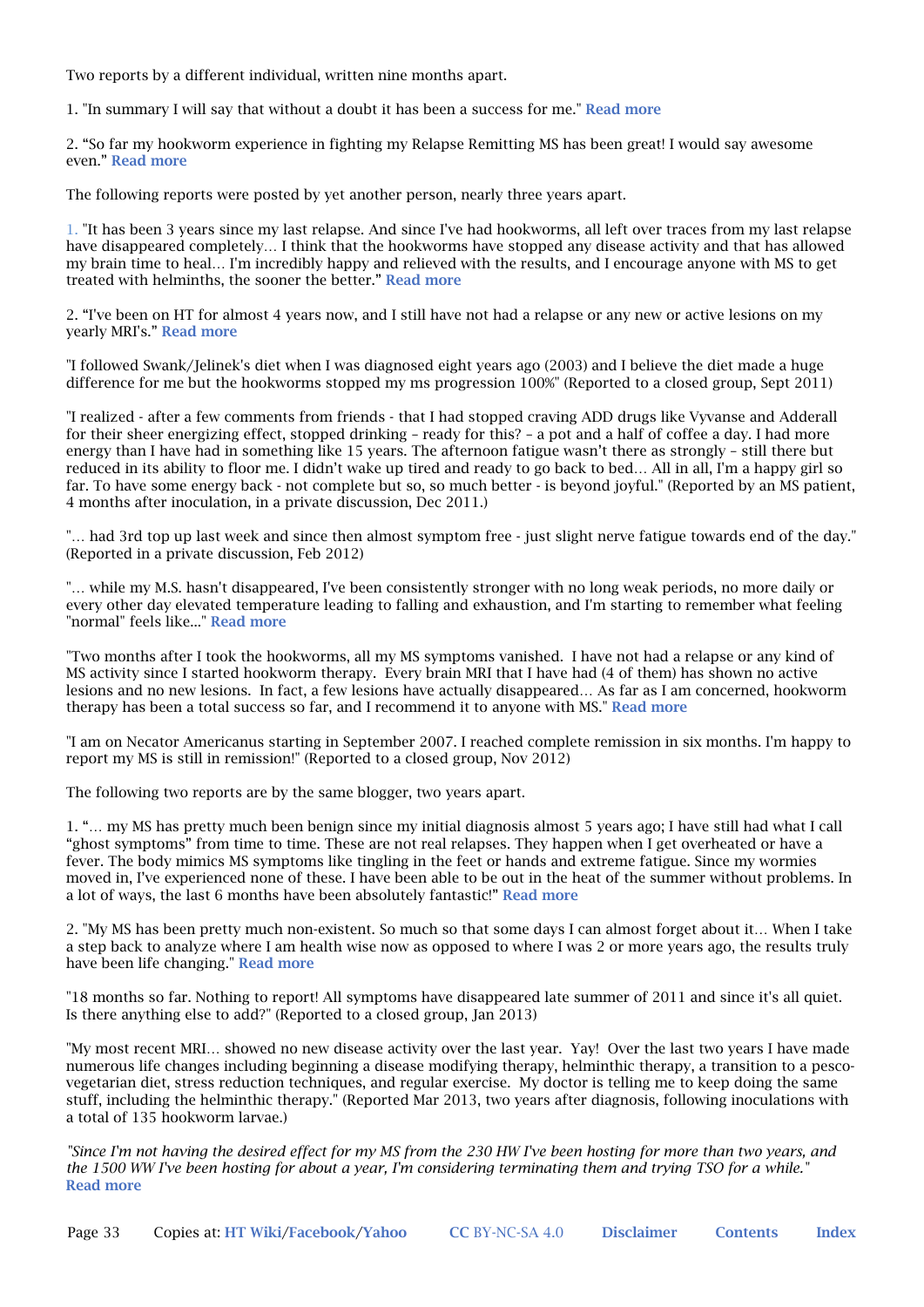"Have been inoculated with hookworms since Sept of 2011. Dietary changes were made years ago and I now have been off any MS medication for over 2 months and am feeling and doing very well." (Reported to a closed group, July 2013)

"Since my second "dose" I can now lift my left leg which I couldn't do before. I actually can walk around without my cane at times. In fact, the other day I was walking around my daughter-in-law's home and my grandson tells me "Grandma, you aren't using your cane". I didn't even realize that I wasn't using it. I can feel that this therapy is working and I am slowly getting stronger. I now feel like I have hope for a better future with being able to function better." (Reported in a private message, July 2013)

"The more important results were my M.S. results which I have responded very well to. I have not had any symptoms since one month after inoculation…now I do not need MS meds or anything.. They are truly a miracle for me.." Read more

"Coming up to 3 year anniversary of starting Helminthic therapy. Overall things very good. No significant relapses. Holding down very well paid job and loving it." (Posted to a closed group, Jan 2014)

"Had my MRI results this week and compared them to 2 years ago, my brain lesions have disappeared… I am taking no MS meds, just Paleo diet, no gluten, nor dairy and 20,000 ius Vitamin D daily. My gait has improved and Neurologist tested it this week. I am full of energy and back at full time work." (Posted after a 3rd inoculation with hookworms.) Read more

"*Unfortunately, I am not a success story with helminthic therapy. I was diagnosed 20 years ago with RRMS, but my condition has since progressed to SPMS. I had hookworms for about three years. It completely cured my allergies, but my multiple sclerosis did not improve. During the three years, I experimented with many different doses of hookworm and found that my MS symptoms were continuing to progress slowly. In 2012 or 2013, I got a severe stomach bug and had the worst MS attack of my life. After that, I stopped trying HT and continued back onto disease modifying medication.*" (Via private message.)

### Myasthenia Gravis

"Hi, yes the (hookworm) definitely help with myasthenia gravis. I have MG and I know this treatment works for me… The benefit was gradual, but I was doing hour long spinning classes 5 mths into the treatment. I had strength and endurance which I had completely lost to the MG… I accidentally killed (my worms) with oregano extract in December. My symptoms rebounded quite fast and that was totally scary. I couldn't work out anymore due to muscle fatigue etc. I have noticed that although it has only been 3 wks or so (since I re-dosed), my legs don't shake when I go up stairs, my double vision is gone, and I am starting to feel strong again." (Reported in a private discussion, Apr 2012)

"Hi, I just wanted to let people out there know that I have been using hdc with great success for the last 6 mnths. I have lupus and myasthenia gravis and it has definitely helped. Along with hdc I do also use Hk and have been for three years., though for me it wasn't enough on its own and it gave me severe gi issues. I lost my hk frequently, but after adding the hdc I have not had that happen. One huge bonus for me is that I have had hair grow in that I thought was permanently gone due to the lupus." (Reported in several places in Mar 2014, including this thread.)

### Myopia

"I'm at week 14 (2 inoculations of 40 HW) and i noticed today that i can read my clock from across the room. 2 months ago i could not have done that without glasses." Read more

#### **Narcolepsy**

"I don't have MS but narcolepsy, which is actually pretty similar, autoimmune reaction to brain, and have found a lot of relief with the paleo diet combined with worms. I used to have to take amphetamines so stay conscious, now I no longer need them, although I do still take medicine at night to improve my sleep cycles." (Reported in a private discussion, Mar 2012)

#### Nasal congestion

"Prior to inoculation I was continually congested… I could not smell for the last few years because of the congestion. This was on antihistamines and a double dose of nasal steroids… But I am dramatically improved on a much decreased medication schedule." Read more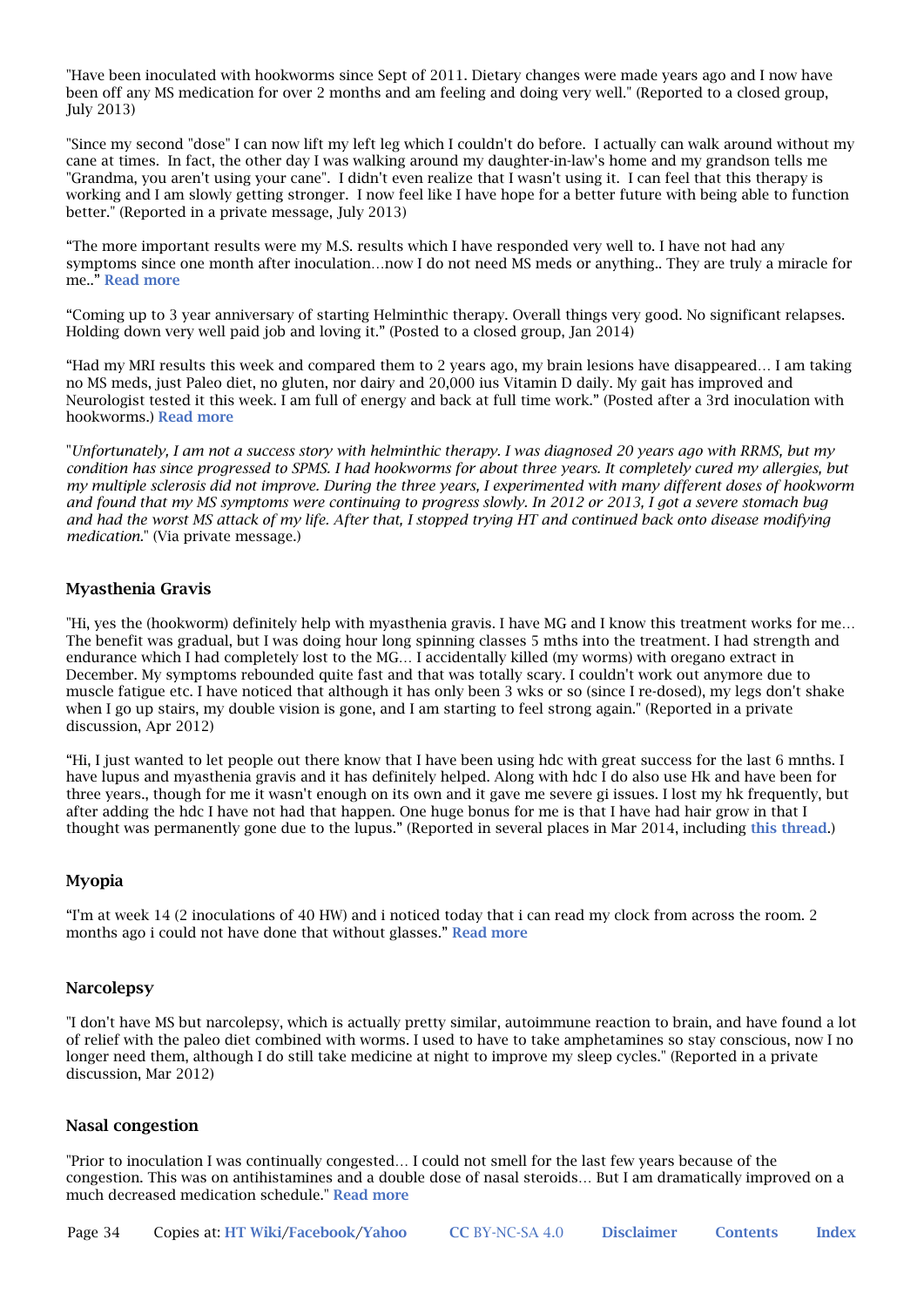"... mv slumbers ceased to be nightmares of nasal obstruction, and my days became completely free from the need to blow or even wipe my nose." Read more

"My hookworm benefits are really blooming. Tonight i was rummaging around in the kitchen and realized the cabinets have a distinct smell -- old paint, dish soap -- and i hadn't smelled that the entire time i've lived in this house -- about 9 years. there's a whole world of odor out there!" (Reported in a private discussion, Apr 2012)

"I began, all at once, really, to have a surprisingly sudden lack of unhealthy mucus. I can literally trace symptom relief back to this exact moment (3 months after inoculation with hookworm). The next morning was the first morning I woke up with a more-or-less clear nose in about the last seven years. I have woken up with an increasingly clear nose every day since then and today is the first day in seven years that I woke up with absolutely nothing in my nose at all. It is only writing this now that I realize that I actually forgot to use my nasal steroids as well. I don't think I need them anymore... I'm not on any pills or drugs or crap and I have no problems. I am normal." Read more

### Nasal polyps

"My Dad had such an issue with this that for almost 30 years he lost his taste and smell every day at some point, and often for days at a time. He had sinus polyps removed over and over, etc. By about 6 months after getting hookworm, the problem resolved. For about 12 months now, he's had his senses of taste and smell all day every day." Read more

"Recurring nasal polyps… I have reversed them without surgery, I can smell so well now that shampoo can give me a headache.. I can smell soap.. I can properly taste food.. and I feel generally great." Read more

#### Non-celiac/coeliac gluten sensitivity (NCGS) (See also Celiac/coeliac disease)

"A few weeks ago, I (nervously) tried bread and ice cream: no reaction! I have since been eating wheat and dairy products regularly, with no problems… This therapy has profoundly improved my life." Read more

"He used to break out in eczema if he had gluten more than 2 days in a row and now he can eat it every day." Read more

"... for the first time in years, he was able to eat bread without feeling ill." Read more

"I don't have celiac but HW is reducing my gluten sensitivity." (Reported to the Facebook Helminthic Therapy Support Group, Jul 2012)

"I started Helminth therapy last Novemeber. I think my numbers are at 150. I am happy to say that my allergies are mostly gone. I am eating corn and gluten again. Amazing." Read more

"Helminths have helped me with my gluten intolerance. I have had some transgressions with gluten recently and not had the terrible sleepiness and brain fog I normally get." Read more

"Helped me eat gluten whenever I want worry free as well. I used to get serious headaches." Source

"18 month update. After hitting the one year mark with no improvement I was starting to get discouraged… Finally, a couple weeks ago, everything changed. I was able to eat regular foods again. I did a gluten challenge... I did get symptoms, but nowhere as bad as before starting the treatment..." Read more

"I had severe food intolerances to Gluten and Dairy and I now eat anything and everything with no trouble at all. It took me about 6 months and 100 HW before I was able to introduce gluten without a bad reaction." (Posted to a Closed group, Jun 2016)

#### Osteoarthritis (OA)

"I was starting to get early onset osteo, seems to have stopped." Read more

"In my own case, (osteoarthritis) is well controlled by taking Glucosamine/Chondroitin and Hyaluronic acid, but, having recently forgotten to get a top-up dose of hookworm on time, I noticed a reappearance of discomfort from my affected joints and had to increase the supplements to compensate, so it looks like the worms were helping with this condition." Read more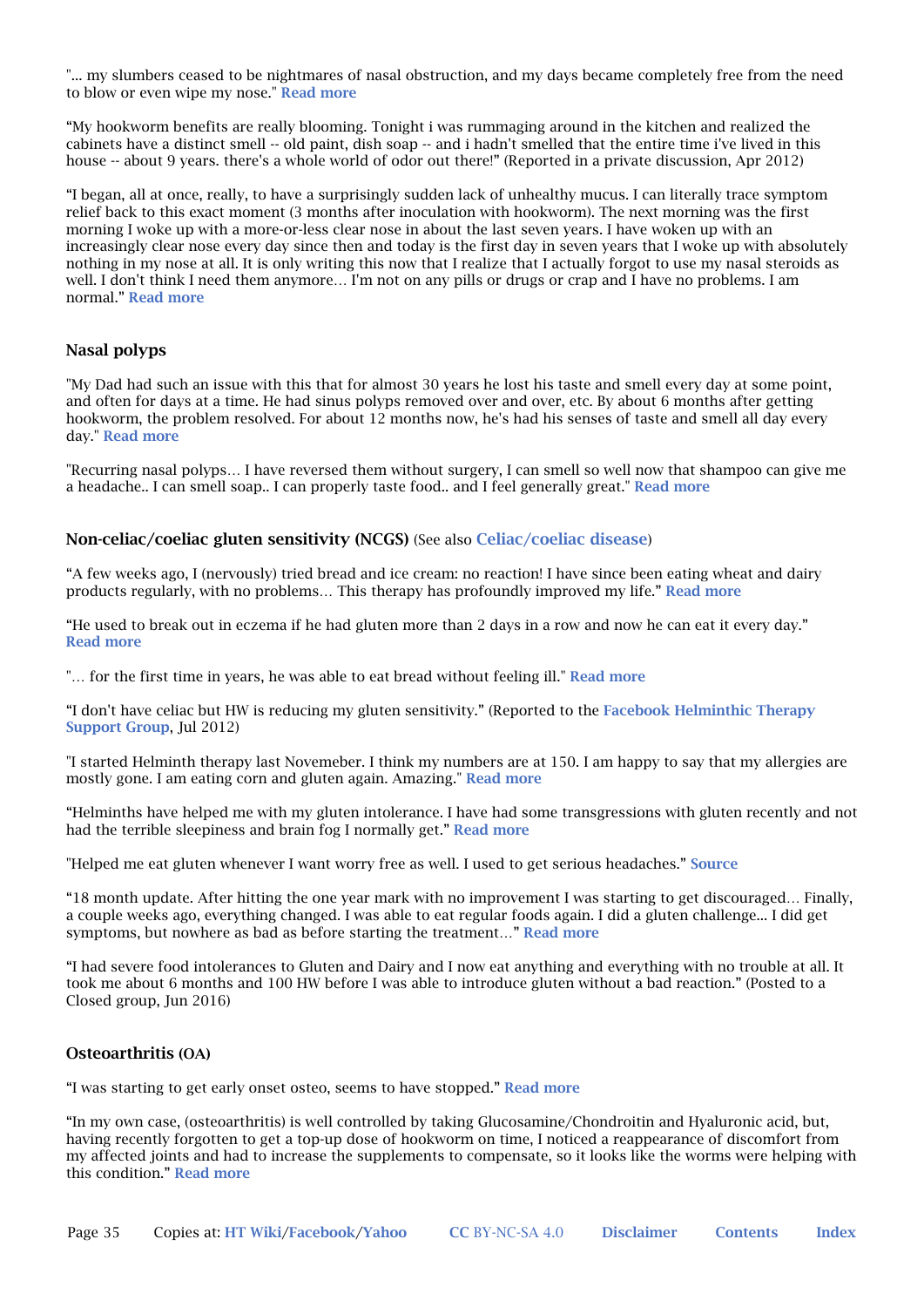### Palpitations

"Before I started helminth therapy my heart would flutter a lot and I had irregular heart beat. It got where I could feel it all the time. It hasn't happened since." Source

PANDAS (Paediatric Autoimmune Neuropsychiatric Disorders Associated with Streptococcal Infections)

"We are almost six months past his initial inoculation. His PANDAS is pretty much completely gone, his sensory issues are back to what they were pre-PANDAS. He is dramatically improved. This is all way beyond our wildest dreams, since we had no idea these results could happen and were trying to address his allergic rhinitis and chronic ear infections with the treatment." (Reported in a private discussion, Apr 2012)

"Our son, who is 10 and has Autism as well as PANDAS, was our first child to go on TSO and he has benefited greatly from it. It is also helping quite a lot with his allergies. (High Histamines = raging BAD mood for him.) His bloodwork results have been coming back close to normal where they'd not ever been close to normal in the past. Similar with our daughter, who is almost 13 and who began TSO in January 2013. She has had PANDAS and OCD for 9-10 years, since she was a toddler, but with the addition of TSO to her regimen, she lost her OCD overnight in January and it's not returned, though she says she can feel a little "buzzing" when it's time for more TSO, and that means the benefit is starting to wane. She was doing well enough in April to take a break from IVIG, at which point her bloodwork began coming in normal. She continues TSO every 2 weeks and is now happy and stable." Read more here and here.

"5 months without a PANDAS flare up!! Thank you helminths!! My ASD & PANDAS daughter was having horrible anxiety, involuntary movements, some really scary tongue and breathing tics and, before she got her 45 Necator Americanus helminths, she was having flares every month. I was so desperate to stop the suffering and I only regret not doing it two years ago when I first heard of helminthic therapy and thought it was just crazy. There was a dramatic worsening of tics the first few weeks. At times it seemed like she was for sure starting a new flare but the symptoms would only last for minutes or a couple hours, and there has been a complete resolution of PANDAS flare ups now. I had tried TSO before the NA and I was amazed at the immediate improvements but I just couldn't afford to pay \$400 a month for the TSO. The majority of research that I found on helminths for autoimmune conditions is for NA, and the cost is better since they live 3+ years." (Edited from several posts in this thread.)

"My son was very very sick when we started HDC worms. We have been on them every two weeks for over a year... Worms have changed my kids life drastically. He was on 3 antibiotics to treat his PANDAS before. He was always up and down and under weight. He gained over 5 inches in 7 months on the worms. Is 30 percentile in weight and 20 percentile now in height. This is a kid that never even made the charts." Read more

### Parkinson's disease

"They (pig whipworms - TSO) have a brilliant effect on dyskinesia and the need for drugs. It reduces the need for levadopa considerably." Watch the video

### Periodontitis

"Despite a good oral hygiene routine and diet I have had stubbornly inflamed gums for a few years, and the problem is now 99% gone according to my dentist... I'm 9 months in with HDC and 15 weeks with just 12 HW." Read more

#### Peripheral Neuropathy

"I have peripheral neuropathy in my feet, which in my case manifests most strongly as erythromelagia... I got helminthic therapy (hookworm and human whipworm) in spring 2008. Since then I've been experiencing slow but fairly steady improvement. For a long time I had to soak my feet in cool water to interrupt the attacks, a couple of times a day and always several times in the middle of the night. I no longer need to that, and have no trouble sleeping. Had also lost control of the muscles that straighten my toes, and have gotten that ability back... My feet are not 100%. But the improvement has been very pleasing." Read more

"I am pleased to report that after two months on the therapy my symptoms are improving and I'm off the prednisone. I had no side effects except a little dizziness the day I applied the patch." (Reported Mar 2013, after only one dose of 35 hookworm larvae.)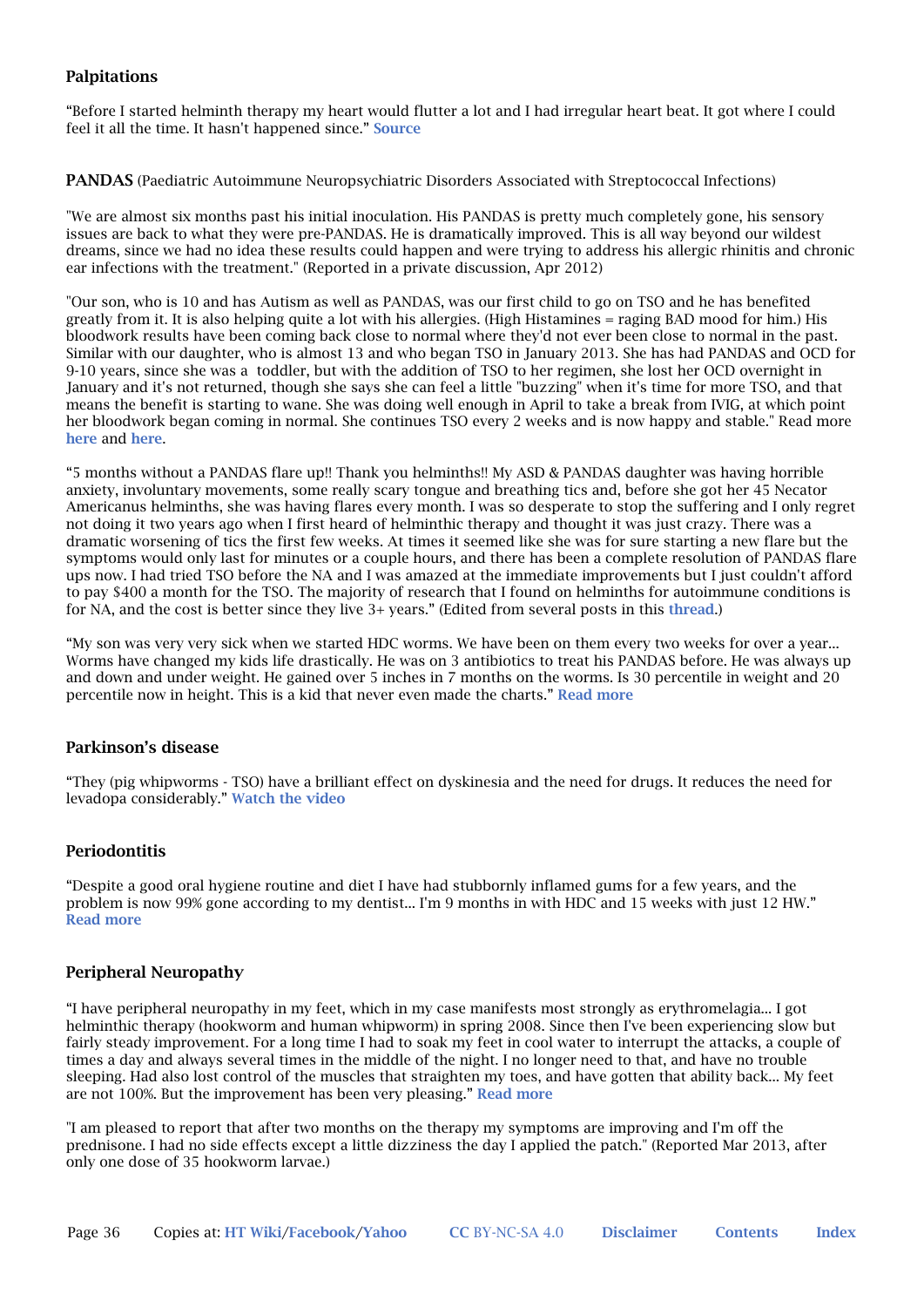### Polymyalgia rheumatica

"I have polymyalgia rheumatica (an autoimmune disorder mediated by interleukin-6). The worst symptoms of pain (which made me yelp out loud whenever I moved) and stiffness (like walking in hip-deep water) can be controlled with prednisone, assuming one can tolerate the side effects of that. However, prednisone does not help with the fatigue which is often quite disabling. In my case, whenever I was standing up, I wanted to be sitting down and whenever I was sitting, I wanted to be lying down. Going anywhere, doing anything was a struggle - I was swimming upstream all the time. When it was time to meet a friend to go sailing (one of my favourite activities), I'd wail to myself "Oh, no, I have to go sailing!!" because all I wanted to do was lie down. The major effect of my hookworms has been relief from this overwhelming fatigue. About 3 months after the first inoculation, this just went away. Then, maybe 6 weeks after the second inoculation, I noticed the yard was full of fallen leaves, so I got a rake and raked them. The previous year, the same sight was overwhelming and just made me want to cry and, after a few halfhearted attempts, I gave up. I am probably still somewhat less energetic than before the polymyalgia, but I no longer feel like the Earth's gravitational field has doubled (maybe tripled)." Source

#### Psoriasis

Psoriasis treatment. Watch the video

"The psoriasis i used to get has also completely gone." Read more

The following two reports are from the same person, four months apart.

1. "I have 25 hookworms so far and my psoriasis is almost gone.. I have had it all over my head for my whole life and have had it on my face before as well as my arms... I got the worms because I have M.S. and I have had no more symptoms so far. I got them around 5 months ago…" Read more

2. "Well my psoriasis is 90 present gone but sometimes I get a little then it goes away again . These are very good results seeing as I have had it my whole life." Read more

"Over the last 20 years I have tried everything the NHS has offered me - methotrexate, cyclosporin, fumaric acid esters, UV treatments, dithranol - among other things - but I've \*never\* seen results anything like this. The only treatment I have had in the last year is 90 hookworms. At about 9 months in, most of my torso cleared up in the space of a couple of weeks. Then about a month ago my legs cleared up almost overnight. So I seem to have had little spurts of healing, rather than a constant improvement. I have continued to use dovobet ointment most days throughout the hookworm treatment, just because I find it prevents my plaques from building up and becoming cracked and painful. But I've been doing that for about fifteen years anyway, so I'm confident that the worms are the reason for this big change! I don't have psoriatic arthritis, but I did have a lot of muscle pain in my joints due to hypermobility, and that has improved a great deal as well. To get these results without side-effects, without daily trips to hospital or monthly blood-tests and blood-pressure monitoring, without risking melanoma or chemical burns, without killing my immune system and suffering repeated infections... it just seems too good to be true. I really couldn't be happier with the results!" (Edited from several posts.) Read more, and see the before and after pictures, here, here and here.

"*I've tried helminths treatment for my psoriasis (105 NA worms in doses of 35) almost 2 years in with absolutely no results... very discouraging... I still suffer like a bastard with psoriasis. In fact it has only progressed*." Source

### Psoriatic Arthritis (PsA)

"As the months after taking them passed, I was increasingly delighted with where things were going… any psoriatic arthritic symptoms I might have had just continued to fade away, my general feeling of well-being was great, my breathing felt easier and easier and my reaction to scents and whatever else that might have sent me off in the past virtually disappeared." (Reported in a private message, Jan 2013)

"It took about two years, to get my psoriatic arthritis under control. I had mostly inflammation of joints to the point of locking. Needed hospitalization and physio. with one episode and azathioprine and steroids to keep under control for many years. I no longer require immunosuppressant drugs. It does take time." (Reported in a closed group, Apr 2015, by someone who uses NA, TTO, and occasionally TSO)

"*I am coming up on my 3 year Mark in March. I don't believe my hw have worked for me… I have PsA and … I still get bad sinus issues and constantly have post nasal drip. I cannot go without metamucil or I get all bound up… I just hoped my worms would help me... I started with 35 hw and two more instalments. I have topped up 3 times with 10 each time. I had the initial classic diarrhea. Everything was textbook except that I didn't notice anything different.*" Read more here and here.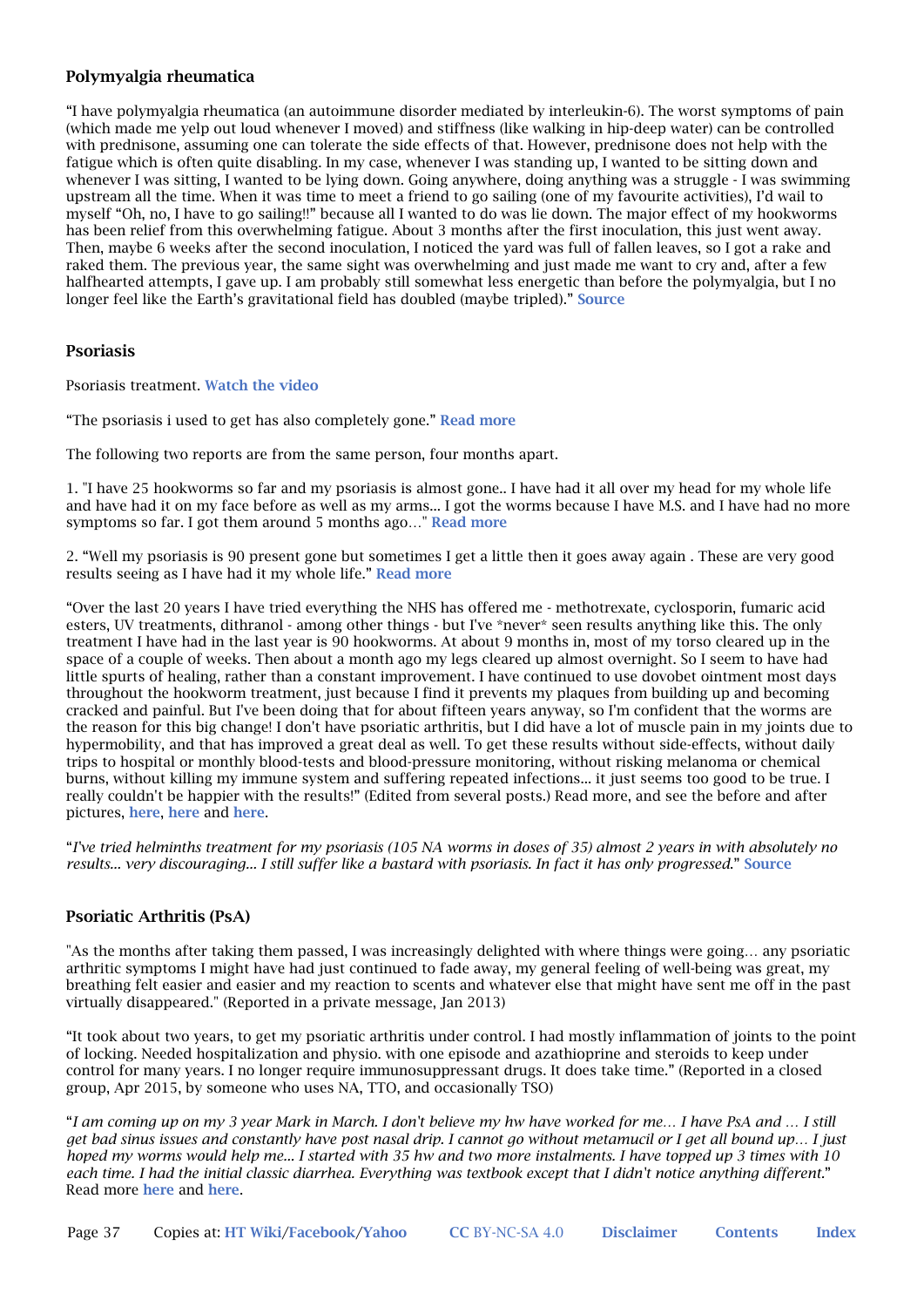### Raynaud's disease/Raynaud's phenomenon

"I have pretty nasty Raynaud's and I think they've backed mine off." Source

#### Restless Leg Syndrome (RLS)

The following two reports were written by the same person, eighteen months apart.

1. "... my restless leg syndrome is completely gone..." Read more

2. "Since going on hookworms a year and a half ago, the irritability (and also the restless leg syndrome) have gone away." Read more

"It's now 18 months since I adopted my treasured harem of hookies, and there has been no sign at all of any restlessness in my legs since week 19..." Read more

"… since taking a recent dose of TSO (porcine whipworm eggs) I found that, within a few days, my restless legs syndrome has thankfully been reduced to nothing!" Read more

"An added bonus is that I no longer get restless legs at night when I'm trying to get to sleep." Read more

#### Rheumatoid Arthritis (RA)

"I was teetering on the edge of being diagnosed with rheumatoid arthritis, and that seems to have been helped. The 4 rheumatoid nodules I'd developed on my fingers have gone away." Read more

"I initially started combination therapy September 2011 for Rheumatoid Arthritis. Prior to helminths I had tried Remicade IV infusion and methatrexate. The Remicade worked extremely well however, my immune system was so suppressed I kept getting sinus and ear infections. My rheumatologist switched me to Orencia IV infusion minus the methatrexate in hopes to limit the infections. The infections got better but my arthritis got worse. Finally, my arthritis was so bad I decided to try hookworms and whipworms I figured if nothing else my allergies would go away. I am thrilled to tell you I no longer take any medications for pain or inflammation!" (Reported in a private message, Sept 2012)

"I wanted to let you know how I am doing. Starting in mid-may i experienced a great increase in energy - not to the "bounce" level, but much better than it's been for the past 4 years. That has remained steady. Also, I have secondary sjogrens, which means I also have rheumatoid arthritis. Luckily it was inactive until December, when it became quite painful in my right hand. In addition to my anti-inflammatory diet, I became stricter by adding another diet I heard about. Soon my hand felt much better. I could not stick to it and realized after I stopped that my hand feeling so much better was due to the worms, not the diet. I now only have rare twinges. I don't know where i'd be without the two improvements i do have." (Reported in a private message, July 2013)

"I have moderate to severe RA (I was diagnosed 17 years ago and I have been on most of the drugs at some time or another) and severe allergies (severe reaction to sulphasalazine). I host 35ish hook worms (1year), follow a Paleo diet and take vitamin D, B complex, magnesium and a variety of probiotics, and I'm careful about sleep and stress management. My RA is in remission, I don't get hives in the sun anymore, no anaphylaxis, no depression and I have my energy back. I still have a few food triggers and certain sunscreens still cause problems but nothing too serious. I feel like I got my magic wish and my RA and allergies went away. I feel and look better than I have in 3 years." (Edited from two sources, including this one.)

"Just an update... got my blood work today my crp is .4 and my sed is 24. Considering my sed rate was over 70 in oct that is amazing!!!!! (I'm taking) 60 HDC every 2 weeks. In all fairness though I do hv confounding variables. I am using multiple treatments. Traditional and otherwise. But by God Something is working. I was crippled and almost bedridden a year ago and today I'm working and feeling great!" … I have RA, sjogrens, psoriasis, and colitis. RA being my greatest source of angst and issues. Only one of those that I have much left of in the way of symptoms is sjogrens." Read more

"It's been over a year since I first inoculated (with hookworms), and I haven't had significant joint pain since this March (nine months ago). I still get occasional little flares in the few months after I inoculate (maybe once every week or two), but I'm keeping at a very slow pace and getting more resistant after each inoculation. I can't tell you how great it is to not be limited in what I can do by joint pain!" Read more

"RA symptoms more or less gone aside from the odd twinge." (Reported 18 weeks after inoculating with 5 NA and then adding  $10-12$  more at  $12$  weeks.) (**Read more**)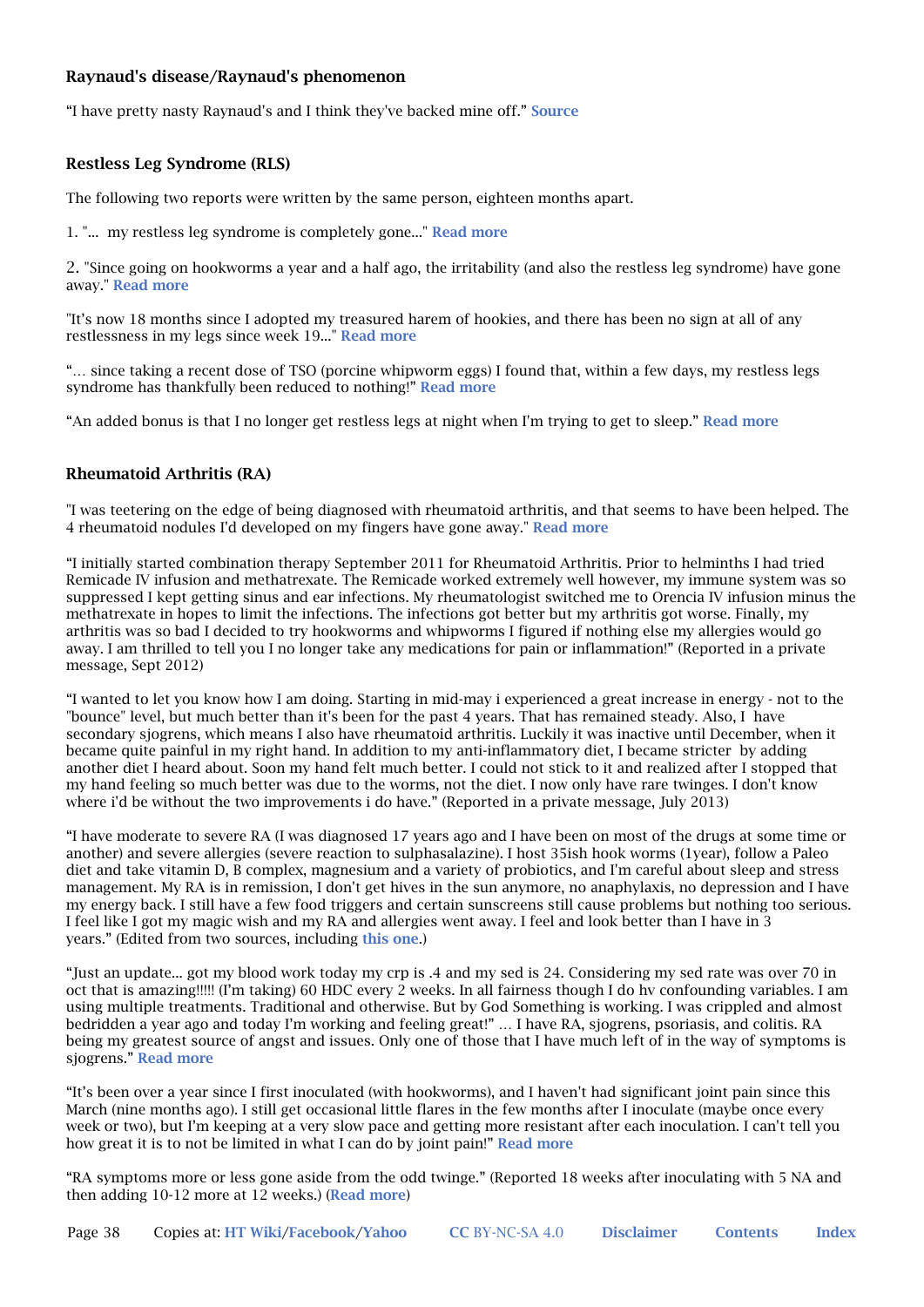### Rhinitis

"Anyone who doesn't try this isn't suffering enough!" (Comment on a now defunct forum from someone whose rhinitis had driven him to the point of suicide, but who had been given a new lease of life by a dose of hookworms.)

"Now, at nearly two years since I began helminthic therapy I am nasally more normal than at any time in my life." Read more

"I have been getting HDC for the past 6 months for allergic rhinitis and IBS, both of which which I have been battling for years. The improvements were amazing! I've been taking a dose of 25 - 30 every 3 - 4 weeks since September. Both issues are virtually gone when i'm on them. The effects seem to last for 3 - 4 weeks. I can tell when I need a new dose because my symptoms suddenly re-appear. Then when I take another dose within a day or two, huge improvement!" (Reported to a closed group, Mar 2014)

"I'm nearly 5 months on HW and my rhinitis and asthma have improved 80%" Read More

#### Rosacea

"Rosacea has diminished." Read more

"I started HT… for allergies/rosacea… amazed at progress so far. I haven't needed any over the counter meds of any kind since the fourth week after inoculation and the flaky red stuff I always have on my chin is now gone." (Reported to the Facebook Helminthic Therapy Support Group, Aug 2012)

#### Salicylate intolerance (Also see Food intolerance)

"Should anyone ever wonder if hookworm can help with salicylate sensitivity, in my case I think it's doing exactly that... Last night I tried eating a boiled carrot, since they are high in salicylates, and barely reacted. This morning I'm sipping a cup of organic coffee (also pretty high on the scale) and enjoying it. None of this would have been possible a month ago!" Read more

"Her reactions to salicylate were eczema and very depressive mood swings. She was always crying… It's now 7 months since we started the therapy and we are already seeing a good reduction in her salicylate intolerance. She is eating high-salicylate foods in greater amounts, like tomato sauce, mandarins, grapes, broccoli, nectarines, tinned salmon and lemonade ice poles, with no reaction. Her stomach aches have also now gone and so has her eczema… We tried many different alternative therapies in the past… nothing has really worked until now… and people who haven't seen our daughter for a while are surprised by how different she is now." Read more

"In the past I had serious problems with histamine and salicylates… Since hosting a bunch of hookworms I was able to gradually reintroduce all foods that previously made me sick." Read more

"Last night I celebrated New year's Eve with a glass of champagne! After almost a year of hosting hw for salicylate & Histamine intolerance I'm finally able to eat almost anything. Thanks to everyone here & hope you all have a wonderful 2015, I know I will!" Source

### Samter's Triad/Samter's Syndrome (AERD, NERD)

The following two reports are by the same person, two years apart.

1. "My father… has something called Samter's syndrome which includes nasal polyps, chronic rhinitis, and aspirin sensitivity. For 20-25 years, he had little senses of taste or smell, from polyps on his sinus nerve, and had multiple surgeries to remove them. Starting about 6 months after getting HW (by then, he had about 50, I think), the polyps went away, never to return. He's had his taste and smell all the time, acutely, for now a good 3½ years." (Reported in a private discussion, Mar 2012)

2. "Now he is getting the same efficacy from HDC." Read more

"Wow this is amazing! I was diagnosed with Samters Triad / Aspirin Exaccerbated Respiratory Disease (AERD) in Oct 2014. Samters Triad is salicylate intolerance, nasal polyps and asthma… I decided to give HW a go in Jul 2015. My initial dose was 25. After 3 months I noticed I could get away with the odd glass of wine without an anti-histamine. In Oct I took a further 40 HW. Then suddenly about 10 days ago (mid January 2016) my nose cleared, and my energy levels escalated. I started cutting back my asthma medication and have taken nothing at all for 4 days now with no symptoms!" Read more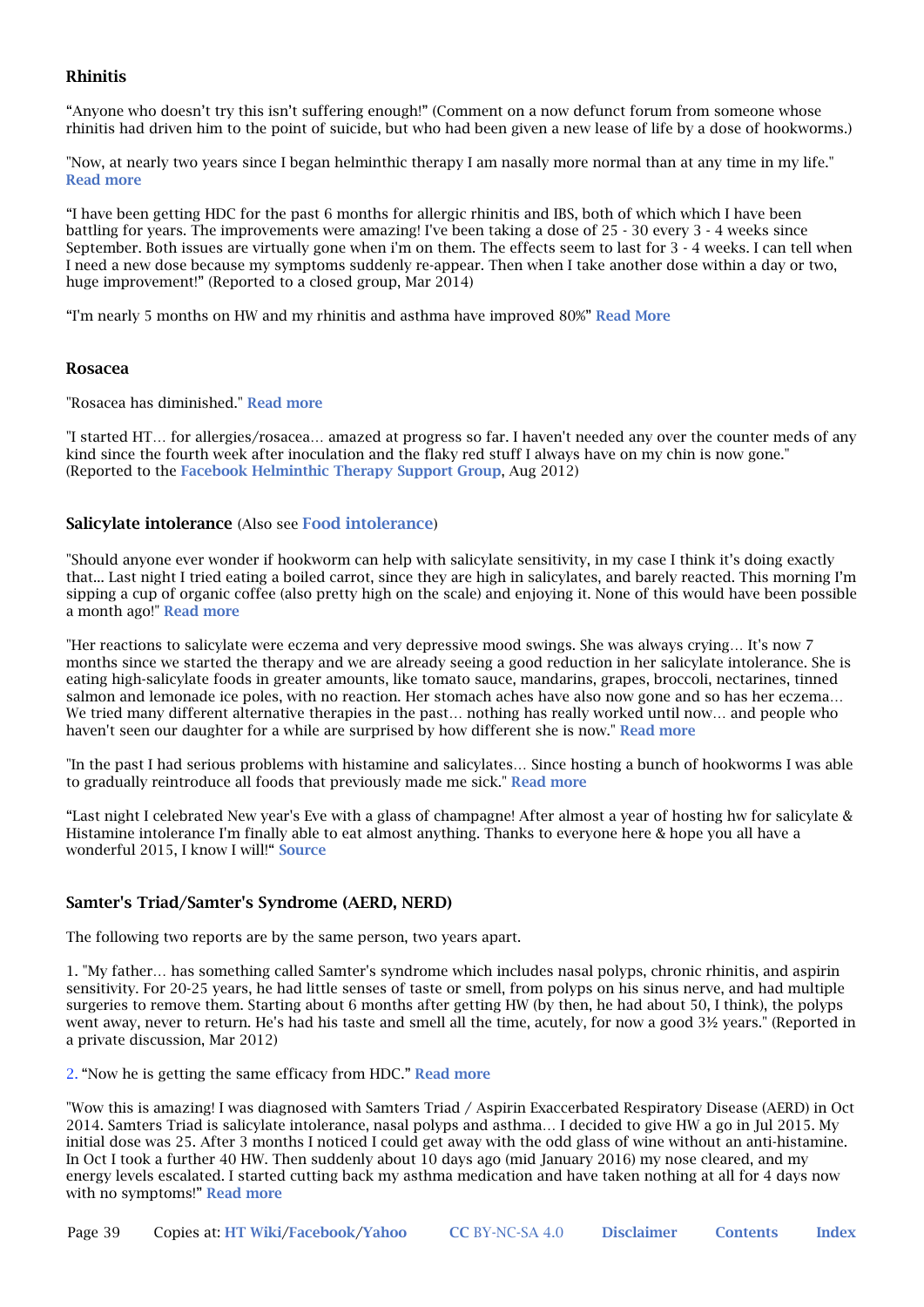### Seborrhoeic dermatitis/seborrheic dermatitis

"In March, I started HDC. The allergies immediately vanished. Lately the seborrheic dermatitis has been much better." Source

### SIBO

"In my case hookworm do seem to help SIBO. I'm sitting here right now hearing healthy movement in my gut. One of the most debilitating symptoms of SIBO for me has been high blood pressure spikes and rapid pulse, plus insomnia. With hookworm on board I'm feeling much better in this regard. If anything, my BP is on the lower side of normal. My face has also cleared up, brain fog is greatly improved, and i have more energy." Source

"Helminthic therapy has turned things around for me. I had a very bad case of SIBO (25 kg weight loss). I can now digest/absorb GOS and fructose without any issues." Read more here, here and here.

#### Sinusitis

"... my father (who is the big sinusitis person)... had such an issue with this that for almost 30 years he lost his taste and smell every day at some point, and often for days at a time... By about 6 months after getting hookworm, the problem resolved." Read more

"Now, at nearly two years since I began helminthic therapy I am nasally more normal than at any time in my life." Read more

"I inoculated at two months after my sinus surgery and did so because at the time I was having green discharge and mucus that was almost as bad as before the surgery. Starting only 6 days after inoculating and continuing for the 4 month until now, the signs of sinusitis with purulent nasal discharge and PND have been the best 4 month period in the approx. 15 months since the sinusitis abruptly started. And this is with NO antibiotics, which I took for months before submitting to the surgery… At this point I would continue HT even if I had no further improvement." (Reported to the Facebook Helminthic Therapy Support Group, Jul 2012)

"... the worms have totally changed my body's reaction to a cold virus. In the past, I would get an immediate sinus infection (post nasal drip, sinus pain, sinuses filled with pus). This time, I have a sore throat and a slight fever. This is awesome!" (Reported in a private discussion, Sept 2012)

### Sjogren's Syndrome

"...had saliva in my mouth at night...unheard of for me!" Read more

The following four reports were posted over 3½ years by the same person.

1. (Oct '08) "The Doctor raved at how my tear production had returned to normal..." Read more

2. (Jan '09) "After a half a year, I consider my treatment successful beyond what I have hoped for." Read more

3. (Jul '10) "Overall, I am in a state of joy at being able to blink and talk without constant eye drops, etc." Read more

4. (Apr '11) "My terrible symptoms have left me, and as a result, my quality of life has changed for the better." Read more

"This is awesome, I am almost 50 so the scar tissue damage is never going away, but I have a huge increase in saliva in my mouth, my eyes have tears and my skin is very different. I lost about 20 lbs and my digestive system is much different. Also my desire for sugar which was the only thing that made me salivate is gone. My energy level is much better. I go weeks without having to take a nap or go to bed. I think everyone should get the worms." (Reported in a private discussion, Apr 2012)

"I wanted to let you know how I am doing. Starting in mid-may i experienced a great increase in energy - not to the "bounce" level, but much better than it's been for the past 4 years. That has remained steady. Also, I have secondary sjogrens, which means I also have rheumatoid arthritis. Luckily it was inactive until December, when it became quite painful in my right hand. In addition to my anti-inflammatory diet, I became stricter by adding another diet I heard about. Soon my hand felt much better. I could not stick to it and realized after I stopped that my hand feeling so much better was due to the worms, not the diet. I now only have rare twinges. I don't know where i'd be without the two improvements i do have." (Reported in a private message, July 2013)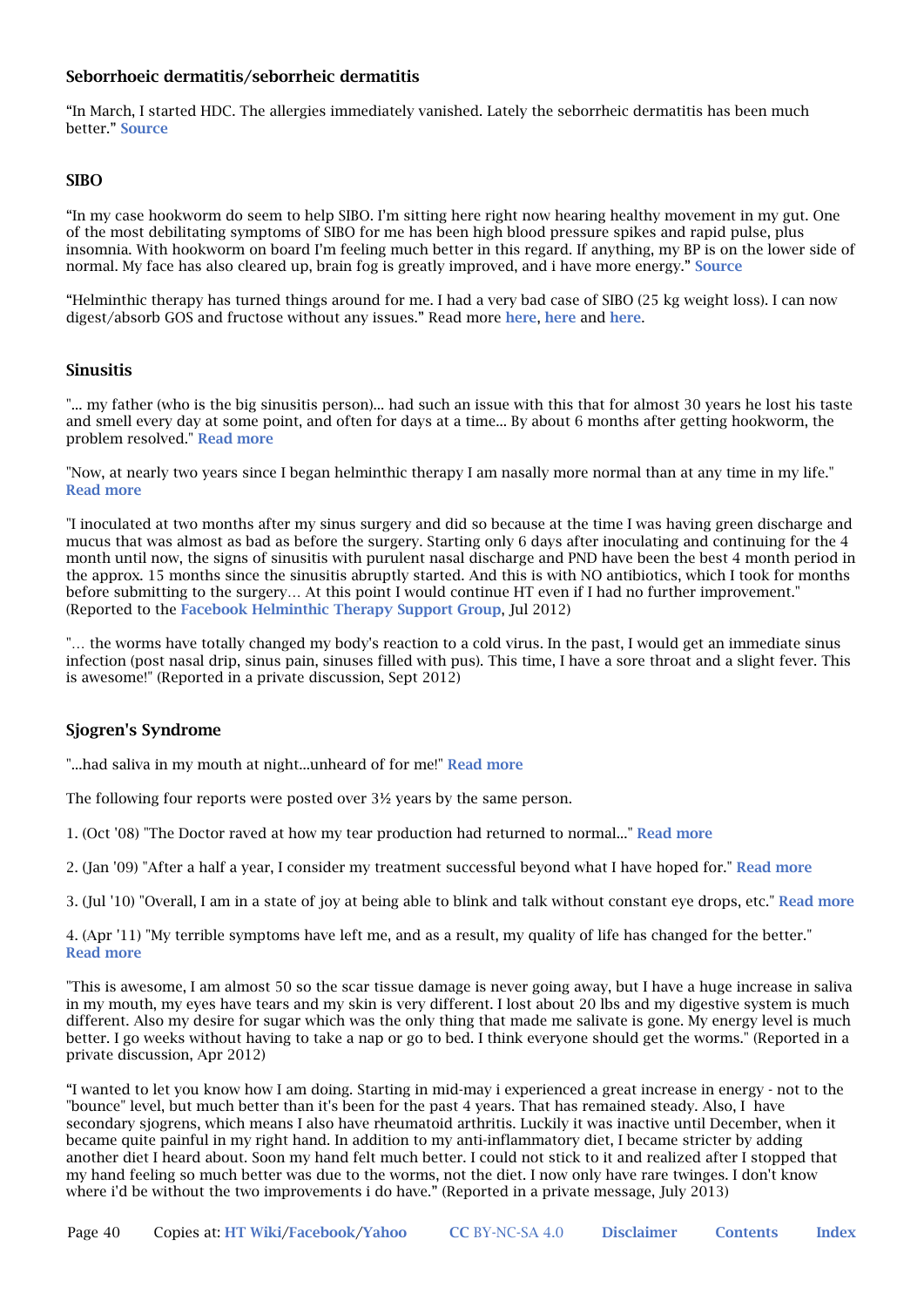"I've been on HW for over a year and it's been very effective for the Sjogren's. It's lessened the dry eyes considerably, the dry mouth completely, and it has greatly eased some neuropathic issues that are related. The abdominal side effects have been very hard on me, however, and, unlike for many, the treatment has increased my food allergies significantly. That aside, I do recommend giving it a try. It took about 18 weeks to kick in with Sjogren's symptom relief." Read more

"Before I started this therapy, I felt so lack lustre and generally unwell I wanted to stay home … and didn't want to live for another 30 years (I was 50 then) as I thought life would be too tedious, fatiguing and painful … my quality of life sat at about 3-4 out of 10. Pretty dreary most of the time … 21 months into Hookworm therapy a lot has changed … I enjoy life and am happy. I have a quality of life that is often at about 8-9 most of the time. I can exercise most days. I can engage with my family and friends and I can go out a lot more and go away now. I now sweat, after the 3rd month of hookworm inoculation, and my mouth is a lot less dry. I use half of the eye drops I used to use and I haven't had an eye flare up since I started the hookworms. I handled this last summer's heat that lasted 6 months and was one of the hottest on record … and I have worked outside in 30C heat painting! I would never have achieved that 18 months ago. My skin and nails have improved big time … I have more energy in general and my head is a lot clear. I'm not in a haze the whole time. And best of all, I seem to be improving over time still … It probably took 15 months before I really started to feel WELL." Read more

"I have lupus bloods but all symptoms can be explained by sjogrens. I started helminth therapy in August last year (7 months ago) and have had 2 doses of 25 HW… my fatigue has improved - I would guess it is only about 10% of what it was. I think because of this my 'brian fog' has gone. All other SS symptoms still progressing though - but early days and I intend to have 1 or 2 further top ups in the next few months." Read more

"(I have) Lupus, Sjogrens, MCS and Food Allergies. I had diagnosed positive to Schrimers test as well as dry eye exam with split lamp. I'm ANA positive speckled SSB AB. I've had 25 NA for 1 year. I would go days without speaking to people because I had such significant mouth pain and my throat was so dry I could not swallow, tongue would be burned at the tip just from talking. It really took quite some time for the worms to get in their stride, but saliva and mucosal protection is now astounding. My dry eye also improved where before it felt like plaster. Joint pain is also improved. Heat regulatory system is better as well and not as much swelling in the hands. I itch, but no swelling or internal burning. But, just given the mouth benefits are life changing." Read more

#### Sleep Apnea

The following two reports are about the same person.

1. "My sleep apnea has all but dissapeared and I'm breathing through my nose better." Read more

2. "Thom began to breathe through his nose for the first time in decades… he has mostly stopped kicking and thrashing during the night. He's sleeping more soundly…" Read more

#### Sleep, problems with (Also search the rest of this document for "sleep")

"His sleep is much better; his hypopnea is significantly reduced. The amount of naps he takes have been cut way back. He doesn't have to sleep fourteen hours on the weekends now. He sleeps better at night because he is much less congested." Read more

"Before I needed a good 8 hours and more - now about 6 and a half to seven is plenty." (Reported in a now deleted post to the Facebook Helminthic Therapy Support group.)

### Thyroid, overactive

"My thyroid levels seem to have normalized: T3, T4 and TSH levels are in normal range - HALLELUJAH! It's been a long time since I've had that! I hope I won't ever have to use propylthiouracil again!" Read more

#### Travel sickness

"One major new development is that, as of about 10 days ago, my car sickness seems to be cured. I have never been able to read on the bus, in stop and go traffic, without getting nauseous." Read more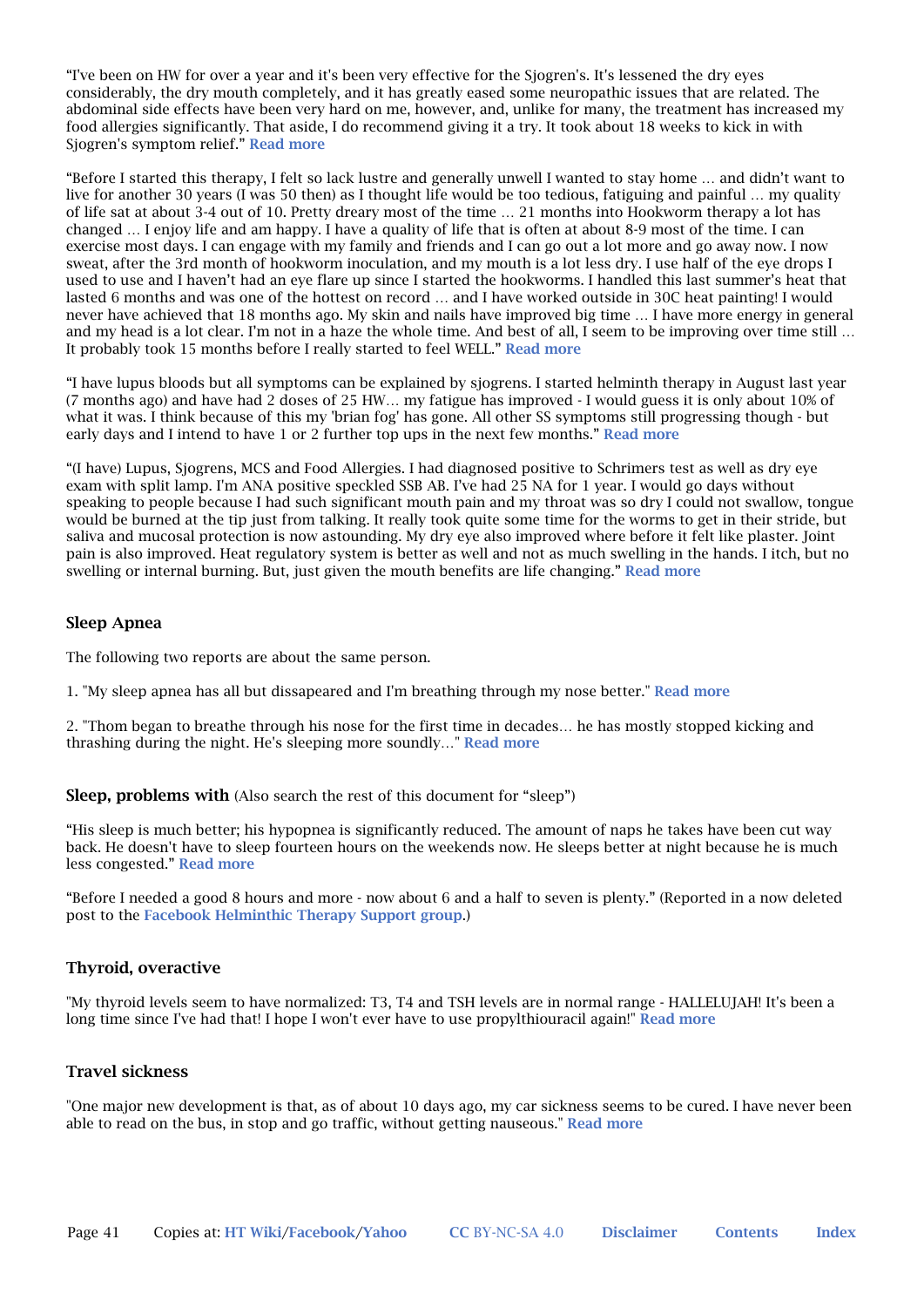### Ulcer, leg

"I have a long history of cd and … I had a pyoderma gangrenosum on my leg… when I did the hooks my ulcer healed. This is the only treatment that has worked for me." (Reported on a Facebook page)

#### Ulcerative Colitis

"... the great thing, the amazing thing, the wonderful joy is that when i need to go that it is not urgent." Read more

"...all the bleeding was gone, Stools were well formed, Frequency decreased to only once or twice a day. I feel completely normal now. What a change! I attribute this completely and wholly to the Whipworm." Read more

"Repeated colonoscopies revealed that wherever worms colonized his colon, the symptoms of colitis were significantly reduced or nonexistent." Read more

The following two reports are by the same person, 14 months apart.

1. "I previously tried TSO and it dampened the UC somewhat, but not to the extent that human whipworms (TT) have." Read more

2. *"I undertook helminthic therapy with open eyes and the realization that it doesn't work for everyone. So, regretfully, I am probably going to kill off my human whipworm (trichuris trichuria, TT) infection soon after around 1.5 years. Unfortunately, the critters have not had any noticable benefit on my Ulcerative Colitis after all this time."* Read more

The following two reports are by the same person, 7 months apart.

1. "Over the last two months, I have had perfect bowels, every single day. One BM per day, solid, no mucus, no pain. Every time I go into the bathroom it's like christmas morning." Read more

2. (At one year post-inoculation) "I've literally even invited people into the bathroom to look at my stools they look so good... The quality of life I enjoy is better than at anytime since I was diagnosed back in 2005." Read more

"I have been suffering from UC for two years now… having 6-8 terrible, bloody and painful BMs nearly every night… I took my first dose of human whipworm this past June, and in the past two weeks I have been seeing my symptoms simply disappear… I have even forgotten to take my meds several times because I AM NO LONGER IN PAIN! I have my life back." (Reported in a private discussion, Jan 2012)

"I had UC for 5 years and was in a clinical study in Iowa city that changed my life. I've been in remission for 8 years now. No sign of the disease on my last colonoscopy. Thanks to the Trichuris Suis worms. These worms saved my life also!" (Reported on a Facebook page)

"This treatment has put my UC in complete remission and I am prescription free (yippie). I was able to get completely off prednisone, 6-MP, and asocol. I am medication free and symptom free. I feel and function completely normally! I would not have graduated, or have a career, or a normal life in any way had it not been for this therapy. I can't say enough good things about it!!!" (Reported in a private discussion, May 2012)

"I was diagnosed with UC in 2008… Started HT therapy in May 2011... and I've been in complete remission for over 6 months now. I'm very happy and very grateful. I just graduated from a graduate program in May 2012 and I'm starting a new career. It would not have been possible without this treatment. HT gave me my life back." (Reported in a private discussion, Jun 2012)

"I suffered from a serious case of UC… I've been hospitalized several times with serious bleeding and infection, the doctors told me to evaluate surgery if it ever flared up again. After starting HT (human whipworms) my UC is completely gone, so is my asthma, and my allergies and hypoglycemia as well. I still can't believe it. It actually started working 2 weeks into therapy after the first dose (improvement in pain/stool/stomach activity/rumbling etc.) so I feel like it's a miracle… It's so nice to able to live again! (I work again and function normally) It feels like I can hardly remember how it was to be 'normal' … as I see it the whipworms saved my life :-)" Edited from two posts: here and here.

"Helminthic therapy has put my UC in remission with only minor symptoms every now and then. Before HT I was not able to eat very many foods and would have never been able to hold down a job." (Reported to the Facebook Helminthic Therapy Support Group, Jul 2012)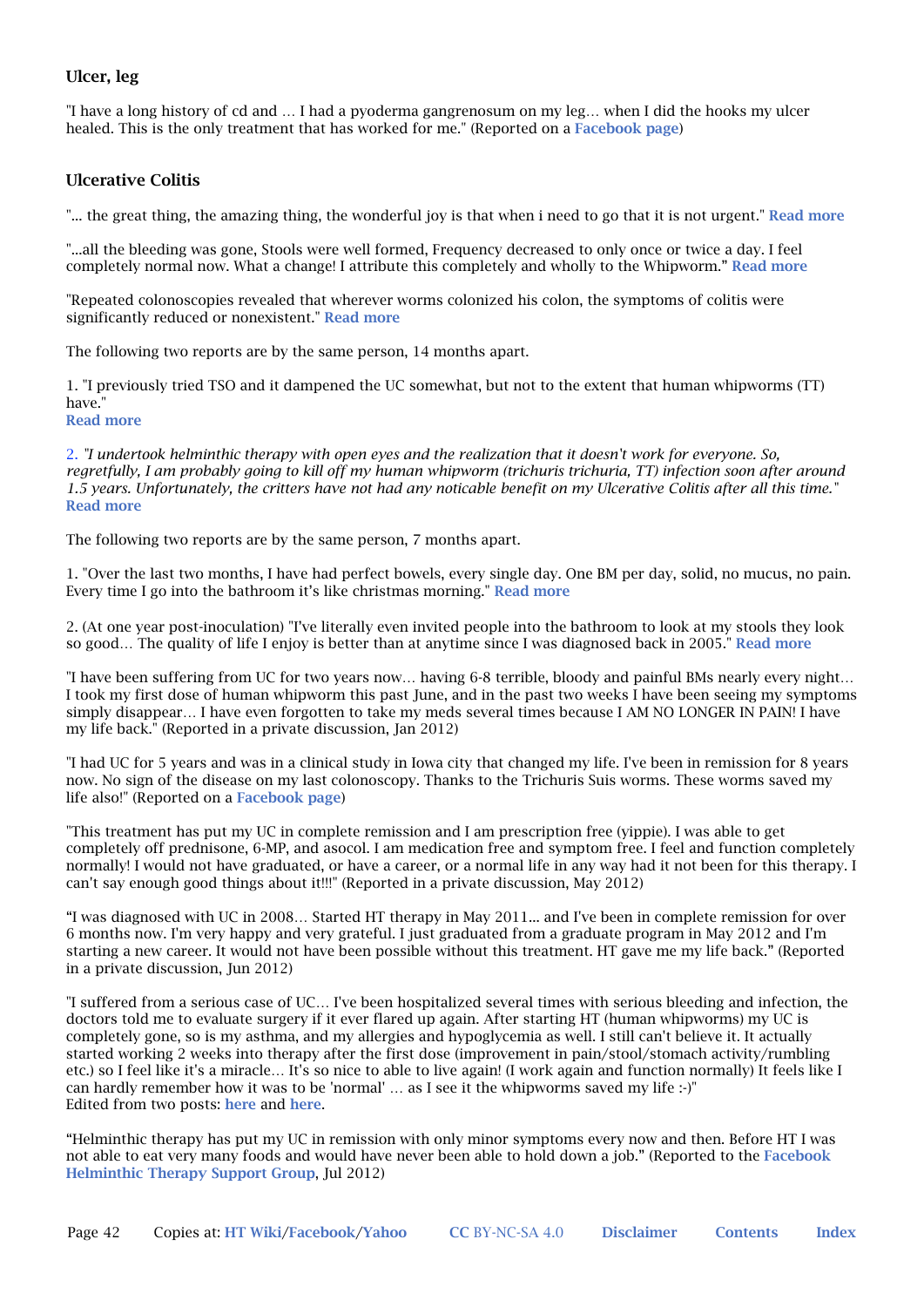"I was on 6mp when I started HT. I was also on 40mg prednisone daily. I was off both drugs in about 6 months… I had ulcerative colitis." (Reported to the Facebook Helminthic Therapy Support Group, Aug 2012)

"My UC is now 100% in remission. it was months ago i saw any bleeding or mucus." (Reported to the Facebook Helminthic Therapy Support Group, Aug 2012)

"I dosed with 750 whipworm over 5 months starting in january. saw great results after one month. in june, I had one of the most stressful situations of my life at work, and flared again … 750 WW wasn't enough to temper the effects of that much stress on my system. I'm dosing again, and have already seen very positive results." Read more

"Everything is going great. A year after starting whipworm, I'm off drugs again, hoping it continues as i'm loving living life drug free and feeling awesome!" (Reported in a private message, Mar 2013)

*"I tried various worm therapies, including human hook and whipworms, for around three years and never had any success whatsoever with them for my UC-leaning IBD- well, I had some very mild dampening with TSO, but both HW and human WW just made my symptoms worse. Tried various innoculation strategies, tried aiding the innoculation*  and suppressing the side effects with high dose prednisone - they did nothing." **Read more** 

"I am off all drugs for my colitis which has been so bad at times 8 pentasa a day wasn't working and even prednisone started to be less efficient! Now it's been a year since starting Human Whip worm and i'm feeling amazing, off drugs as of 2 weeks, hoping to hold my helminth community and monitor keeping an amazing quality of life i have back!! … VERY HAPPY helminth host, thanking them everyday i wake up!!!!" Read more

"Hookworm working, feeling great! I feel 'normal' again… better than I have in about 15 years. Seriously!" Read more

"I've been taking the doses (of whipworm) since May 19, 2013 and I got blood test results today and for the first time since I was diagnosed with UC six years ago, I am not anemic nor do I have low vitamin D levels (another recurring problem). At some points during the last six years I've had to recieve iron infusions because my iron levels were so low, but now my iron is actually on the high side of normal. I have one dose left and still have some UC symtoms, but overall things have improved and the lab results are really quite surprising." (Reported in a private message, Aug 2013)

"Unless the other foot is about to drop, my worms have absolutely changed my life. Off of immune modulating drugs and in remission. New years eve was an emotional night out feeling like I have my life back. About 260 Whipworms and 135 Hookworms treating my once severe ulcerative colitis." Read more

"I have had this monster for 13 years and I am almost at 2 years of combination therapy with NA and TTO for a long list of symptoms I won't go into as it can get lengthy. I was a year and a half into HT at the start of the year and flaring. My GI wouldn't do my colonoscopy because I was so inflamed he thought I would perf. He thought I should be admitted for IV steroids and started on Remicade (but) I have been in complete remission for the past two months and have never felt as good." Read more

"I have UC and I take HDC (30/month) and made dietary changes. I am now symptom free." Source

"Just before starting treatment with TTO I had colon biopsies that showed dysplasia (precancerous cells or cell changes due to severe disease). After 7 months of TTO treatment I had a repeat colonoscopy which showed healed tissue in the colon and only mild inflammation in rectum. I just got the pathology report of the biopsies which showed no sign of dysplasia! Yippie!" Source

"I got the TTO and was thrilled with the results. I went from being threatened at having my entire colon removed, to eating and feeling normal." Read more

### Ulcerative Proctitis

"The litmus test occurred yesterday when I went into the bathroom and found something most people would shudder at, an un-flushed poo. It was gloriously solid and normal." Read more

### Vertigo

"I have just come back from driving 900 miles in the last two days and don't feel in total melt down. I'll be tired tomorrow, but in the past I'd have had several days where my vertigo was a problem after this sort of journey. I've been hosting for a year and it has changed my life." Read more